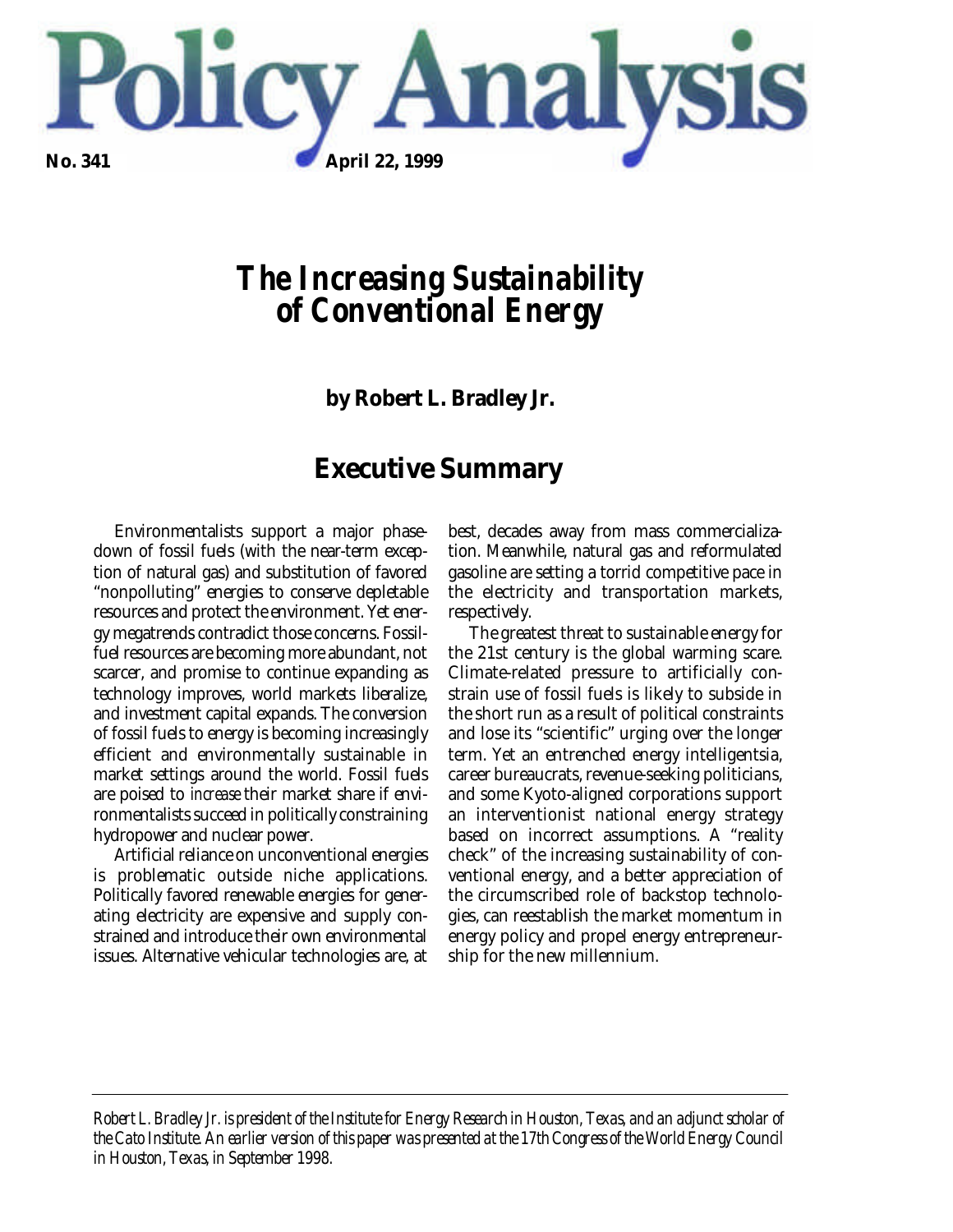**Natural gas combined-cycle generation has a commanding lead over the three technologies most supported by environmentalists.**

### **Introduction**

Joseph Stanislaw of Cambridge Energy Research Associates envisions the energy company of the 21st century operating under two essential assumptions:

- Oil, gas, and coal are virtually unlimited resources to be used in any combination.
- "Supply security" becomes "environmental security." Technology has made it possible to burn all fuels in an environmentally acceptable manner. 1

Although overshadowed by the post-Kyoto interest in carbon-free energy sources, the technology of fossil-fuel extraction, combustion, and consumption continues to rapidly improve. Fossil fuels continue to have a global market share of approximately 85 percent, 2 and all economic and environmental indicators are positive. Numerous technological advances have made coal, natural gas, and petroleum more abundant, more versatile, more reliable, and less polluting than ever before, and the technologies are being transferred from developed to emerging markets. These positive trends can be expected to continue in the 21st century.

Unconventional energy technologies by definition are not currently competitive with conventional energy technologies on a systemic basis. Oil-based transportation holds a substantial advantage over vehicles powered by electricity, natural gas, propane, ethanol, methanol, and other energy exotics in almost all world markets. In the electricity market, natural gas combined-cycle generation has a commanding lead over the three technologies most supported by environmentalists wind, solar, and biopower—even after correcting for the estimated cost of negative externalities. <sup>3</sup> Where natural gas is not indigenous, liquefied natural gas is becoming a substitute fuel of choice. In less developed nations such as China and India, oil and coal often set the economic standard as a centralstation electricity source, not biopower and intermittent alternatives such as energy from sunlight and naturally blowing wind.

Can the unconventional energies favored by the environmental lobby to meet the emission-reduction targets of the Kyoto Protocol (essentially requiring the United States to reduce fossil-fuel emissions by one-third by 2012) mature into primary energy sources in the next decades or later in the 21st century? Or will such alternatives continue to be subsidy dependent in mature markets and niche or bridge fuels in remote or embryonic markets? This study addresses those questions,

The first section examines trends in fossilfuel supply and concludes that, contrary to popular belief, fossil fuels are growing more abundant, not scarcer, a trend that is likely to continue in the foreseeable future.

The second section investigates the "negative externalities" of fossil-fuel consumption and finds that they are largely internalized and becoming more so. Thanks to technological advances and improved practices, environmental quality has continued to improve to such an extent that *increased fossilfuel consumption is no longer incompatible with ecological improvement*. Moreover, America's reliance upon imported oil should not be of major foreign policy or economic concern.

The third section considers the economic competitiveness of non-fossil-fuel alternatives for electricity generation and finds that a national transition from natural gas, coal, oil, and nuclear power to wind, solar, geothermal, and biomass is simply not conceivable today or in the near term or midterm without substantial economic and social costs.

The fourth section examines the economic competitiveness of non-fossil-fuel alternatives for transportation markets and concludes that rapidly improving gasolinebased transportation is far more economically and socially viable than alternativefueled vehicles for the foreseeable future.

The fifth section examines America's failed legacy of government intervention in energy markets and concludes that environ-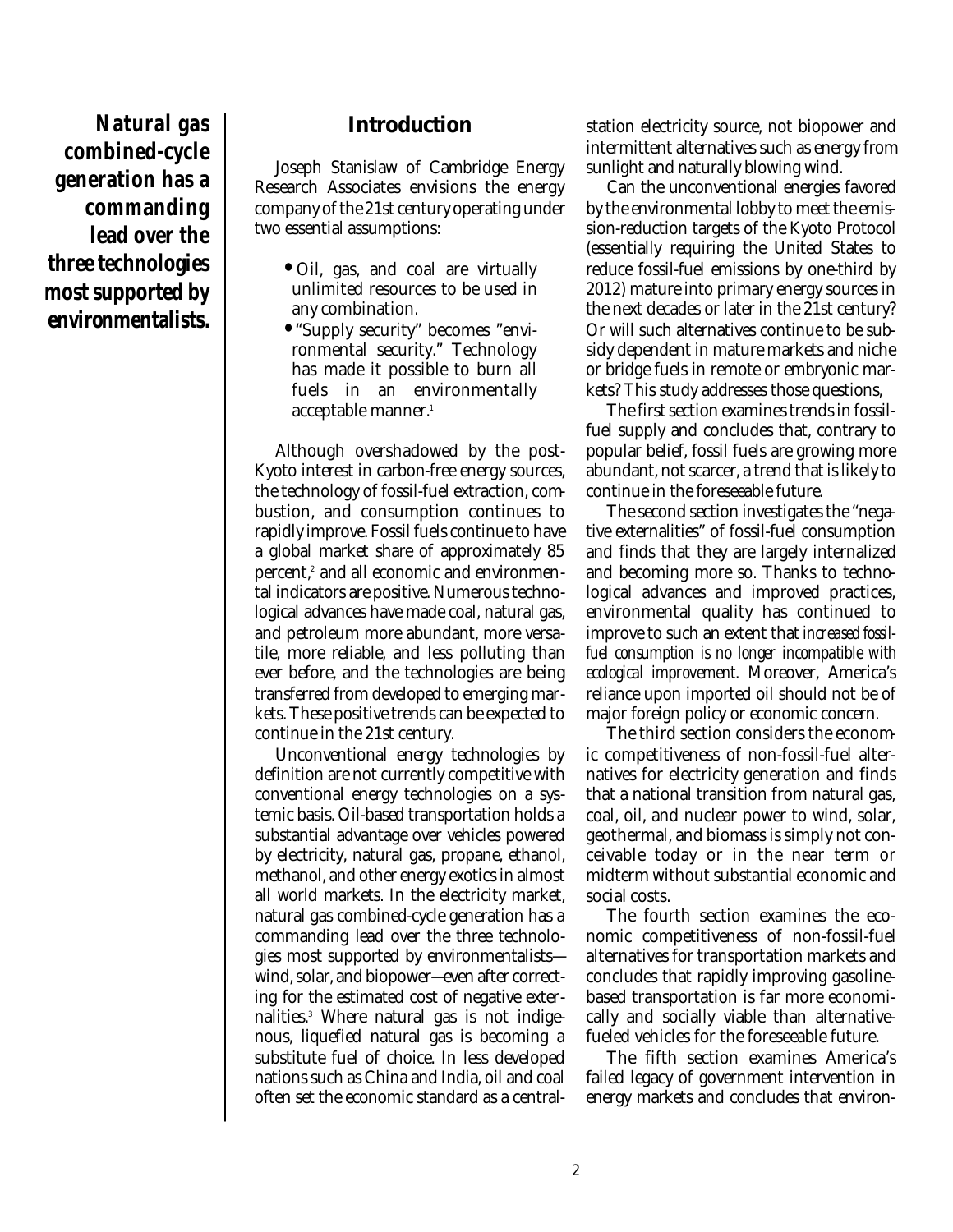**Figure 1 World Fossil-Fuel Reserves and Resources**



Sources: U.S. Department of Energy; *Oil & Gas Journal*; *World Oil*; Enron Corp.; World Energy Council.

mentalists and some energy planners have failed to learn the lessons of the past.

The sixth section investigates the science of global warming and the economics of reducing greenhouse gas emissions. The issue is important because many analysts believe that only by significantly reducing the use of fossil fuels can we stop global warming. The magnitude, distribution, and timing of anthropogenic warming, however, contradict the 1980s and early 1990s case for alarm about climate. Furthermore, the cost of displacing fossil fuels with politically correct renewable alternatives is so steep that the costs of preventing anthropogenic warming swamp the benefits.

### **The Growing Abundance of Fossil Fuels**

Only a few years ago academics, businessmen, oilmen, and policymakers were almost uniformly of the opinion that the age of energy scarcity was upon us and that the depletion of fossil fuels was imminent. 4 While some observers still cling to that view today, the intellectual tide has turned against doom and gloom on the energy front. Indeed, resource economists are almost uniformly of the opinion that fossil fuels will remain affordable in any reasonably foreseeable future.

#### **Resources As Far As the Eye Can See**

Proven world reserves of oil, gas, and coal are officially estimated to be 45, 63, and 230 years of current consumption, respectively (Figure 1). Probable resources of oil, gas, and coal are officially forecast to be 114, 200, and 1,884 years of present usage, respectively. 5

Moreover, an array of unconventional fossil-fuel sources promises that, when crude oil, natural gas, and coal become scarcer (hence, more expensive) in the future, fossil-fuel substitutes may still be the best source fuels to fill the gap before synthetic substitutes come into play.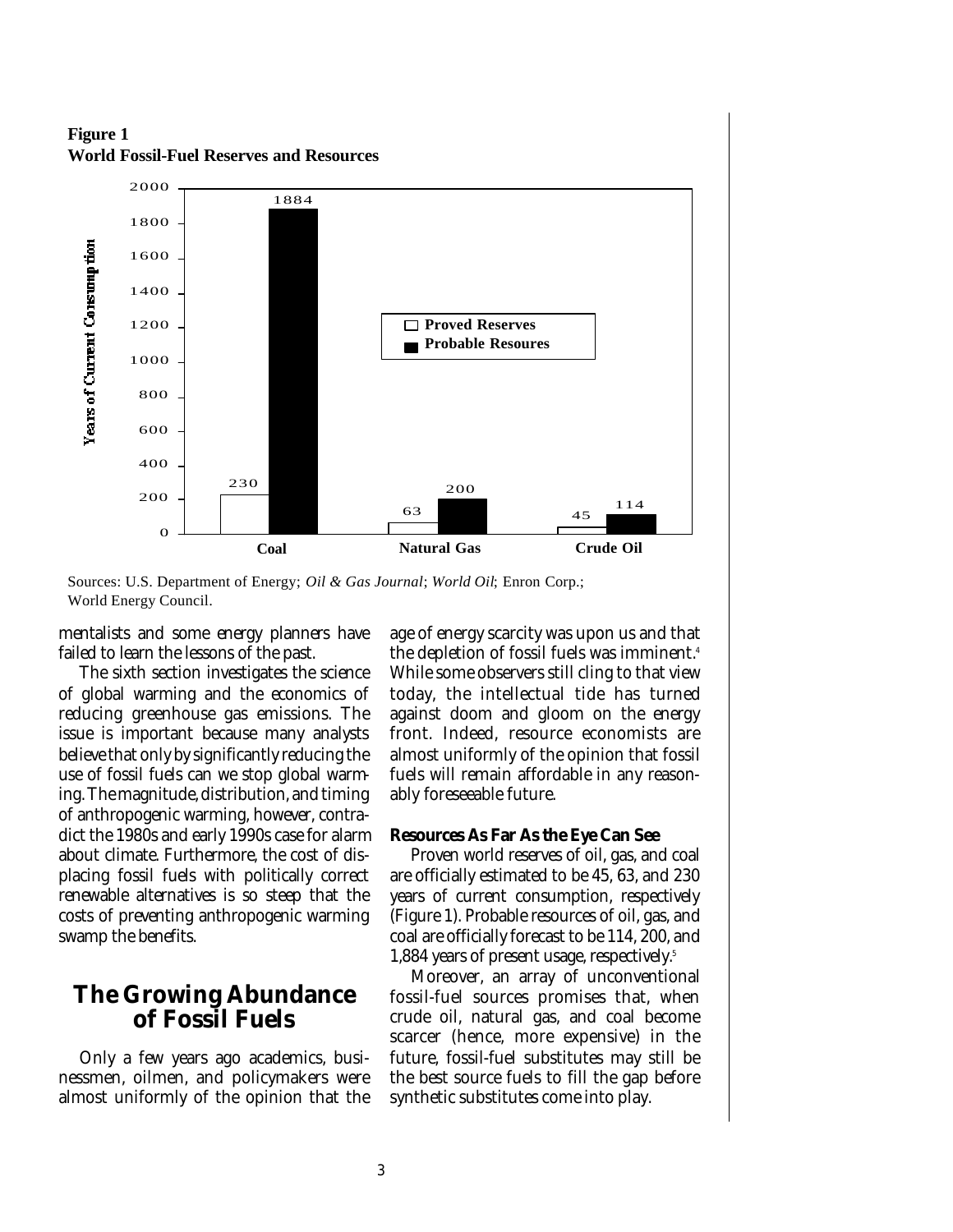

The most promising unconventional fossil fuel today is orimulsion, a tarlike substance that can be burned to make electricity or refined into petroleum. Orimulsion became the "fourth fossil fuel" in the mid-1980s when technological improvements made Venezuela's reserves commercially exploitable. Venezuela's reserve equivalent of 1.2 trillion barrels of oil exceeds the world's known reserves of crude oil, and other countries' more modest supplies of the natural bitumen add to the total.

With economic and environmental (postscrubbing) characteristics superior to those of fuel oil and coal when used for electricity generation, orimulsion is an attractive conversion opportunity for facilities located near waterways with convenient access to Venezuelan shipping. While political opposition (in Florida, in particular) has slowed the introduction of orimulsion in the United States, orimulsion has already penetrated markets in Denmark and Lithuania and, to a lesser extent, Germany and Italy. India could soon join that list. Marketing issues aside, this here-and-now fuel source represents an abundant backstop fuel at worst and a significant extension of the petroleum age at best. 6

The significance of orimulsion for the electricity-generation market may be matched by technological breakthroughs commercializing the conversion of natural gas to synthetic oil products. For remote gas fields, gas-to-liquids processing can replace the more expensive alternative of liquefaction. In mature markets with air quality concerns, such as in California, natural gas could become a key feedstock from which to distill the cleanest reformulated gasoline and reformulated diesel fuel yet. <sup>7</sup> A half dozen competing technologies have been developed, several by oil majors who are committing substantial investments relative to government support. The widespread adaptation of gas-to-oil technologies could commercialize up to 40 percent of the world's natural gas fields that hitherto have been uneconomic. 8

In addition to orimulsion and synthesized natural gas, tar sand, shale oil, and various replenishable crops also have great promise, however uneconomic they now are, given today's technology and best practices (Figure 2). <sup>9</sup> Michael Lynch of the Massachusetts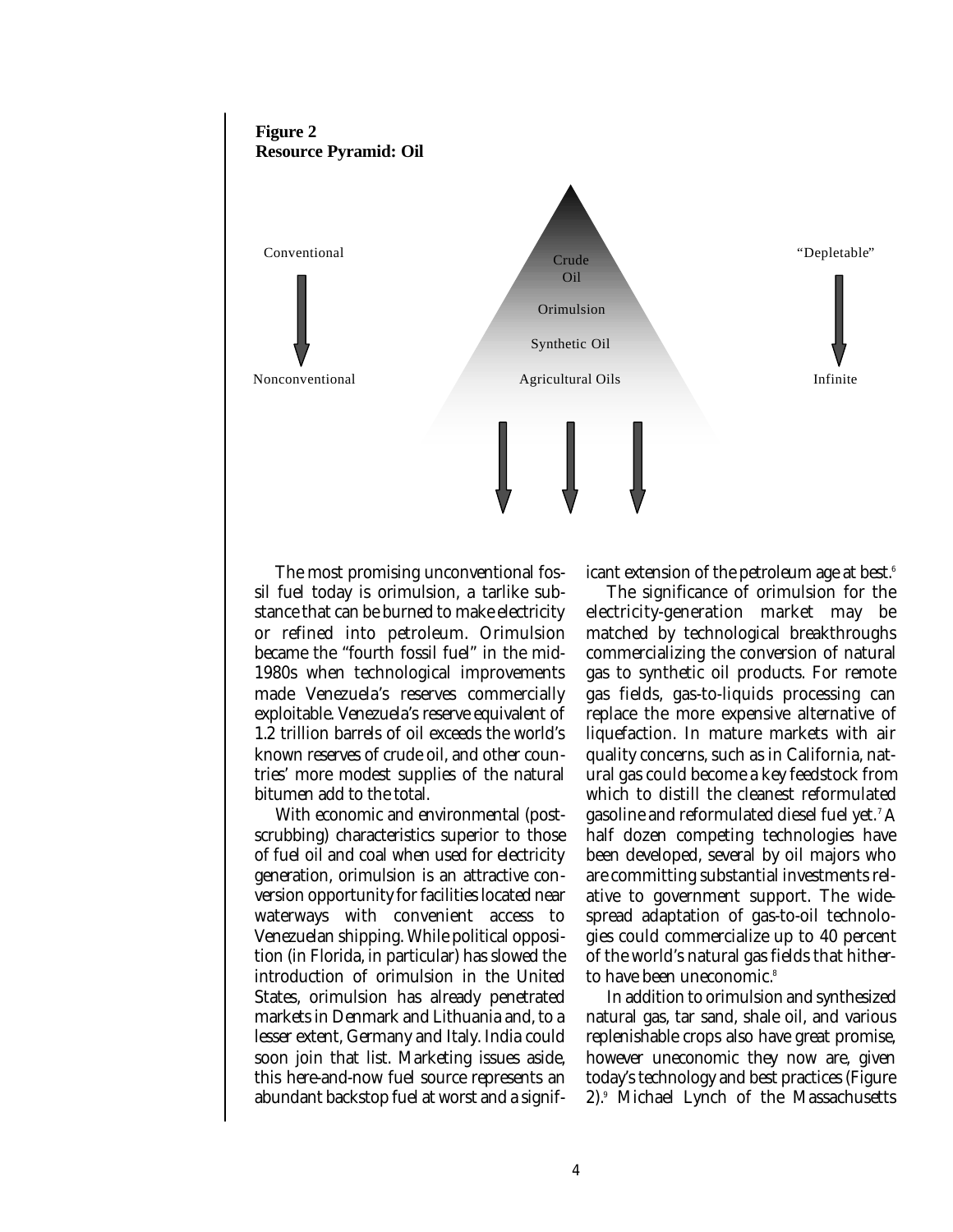



Institute of Technology estimates that more than 6 trillion barrels of potentially recoverable conventional oil and another 15 trillion barrels of unconventional oil (excluding coal liquefaction) are identifiable today, an estimate that moves the day of reckoning for petroleum centuries into the future.<sup>10</sup>

The gas resource base is similarly loaded with potential interfuel substitutions, with advances in coal-bed methane and tight-sands gas showing immediate potential and synthetic substitutes from oil crops having long-run promise (Figure 3). If crude oil and natural gas are retired from the economic playing field, fossil fuels boast a strong "bench" of clean and abundant alternatives. Even the cautious Energy Information Administration of the U.S. Department of Energy conceded that "as technology brings the cost of producing an unconventional barrel of oil closer to that of a conventional barrel, it becomes reasonable to view oil as a viable energy source well into the twenty-second century." 1 1

#### **Technological Advances and Increasing Resources**

Despite a century of doom and gloom

about the imminent depletion of fossil-fuel reserves, fossil-fuel availability has been increasing even in the face of record consumption. World oil reserves today are more than 15 times greater than they were when record keeping began in 1948; world gas reserves are almost four times greater than they were 30 years ago; world coal reserves have risen 75 percent in the last 20 years. 1 2 Thus, today's reserve and resource estimates should be considered a minimum, not a maximum. By the end of the forecast period, reserves could be the same or higher depending on technological developments, capital availability, public policies, and commodity price levels.

Technological advances continue to substantially improve finding rates and individual well productivity.<sup>13</sup> Offshore drilling was once confined to fields several hundred feet below the ocean, for instance, but offshore drilling now reaches depths of several thousand feet. Designs are being considered for drilling beyond 12,000 feet. 1 4

Predictably, advances in production technology are driving down the cost of finding oil. In the early 1980s finding costs for new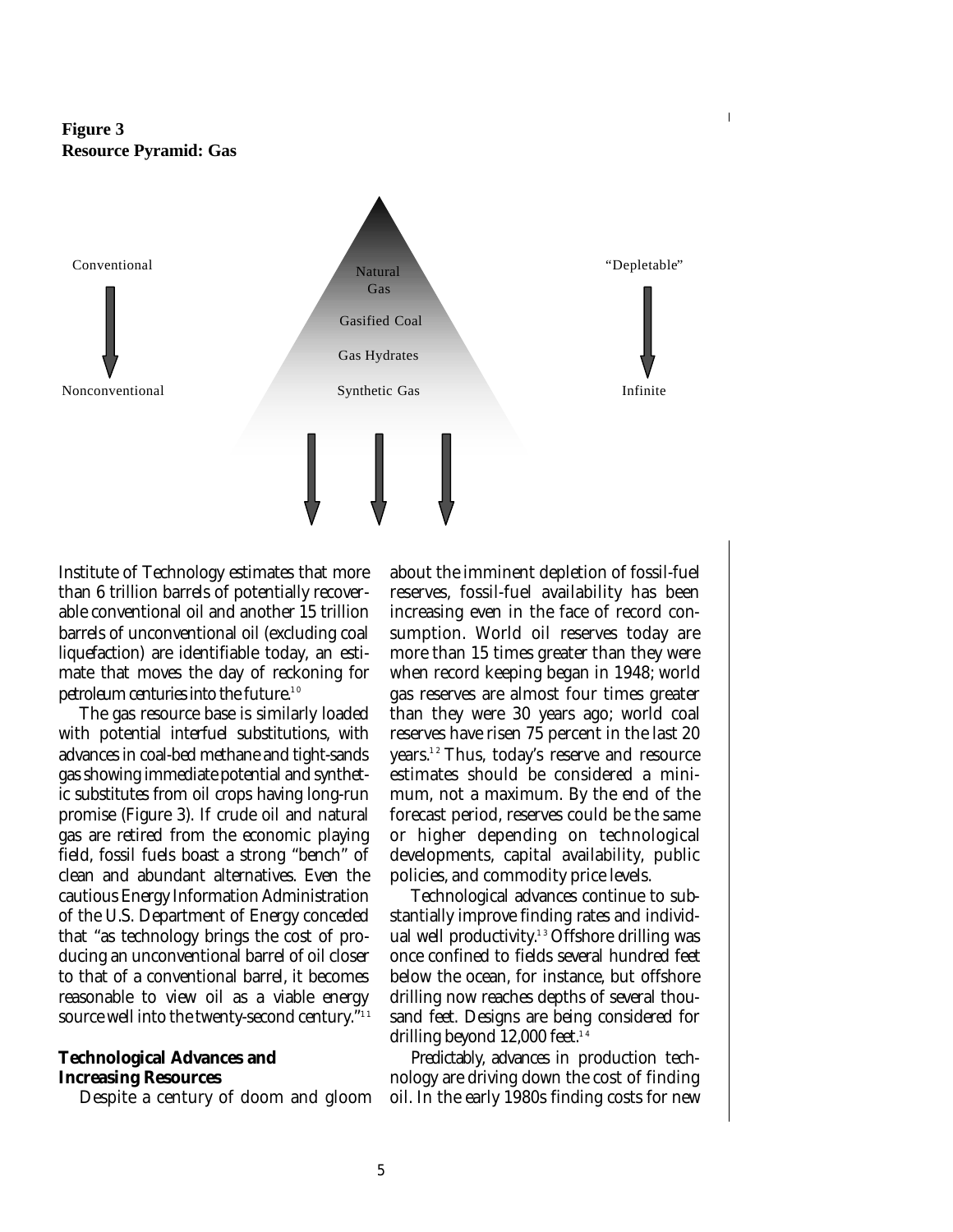**Fossil-fuel availability has been increasing even in the face of record consumption.** crude oil reserves averaged between \$11.50 and \$12.50 per barrel in the United States and most areas of the world. In the mid-1990s finding costs had fallen to around \$7 per barrel despite 40 percent inflation in the interim. In the United States alone, finding costs dropped 40 percent between 1992 and 1996. 1 5That is perhaps the best indicator that oil is growing more abundant, not scarcer.

Finally, the amount of energy needed to produce a unit of economic goods or services has been declining more or less steadily.<sup>16</sup>New technologies and incremental gains in production and consumption efficiency make the services performed by energy cheaper even if the original resource has grown more (or less) expensive in its own right. $^{\scriptscriptstyle 17}$ 

#### **Understanding Resource Abundance**

How is the increasing abundance of fossil fuels squared with the obviously finite nature of those resources?18 "To explain the price of oil, we must discard all assumptions of a fixed stock and an inevitable long-run rise and rule out nothing a priori," says M. A. Adelman of MIT. "Whether scarcity has been or is increasing is a question of fact. Development cost and reserve values are both measures of long-run scarcity. So is reserve value, which is driven by future revenues." 1 9

Natural resource economists have been unable to find a "depletion signal" in the data. A comprehensive search in 1984 by two economists at Resources for the Future found "gaps among theory, methodology, and data" that prevented a clear delineation between depletion and the "noise" of technological change, regulatory change, and entrepreneurial expectations. 2 0 A more recent search for the depletion signal by Richard O'Neill et al. concluded:

Care must be taken to avoid the seductiveness of conventional wisdom and wishful thinking. While the theory of exhaustible resources is seductive, the empirical evidence would be more like the bible story of the loaves and fishes. What matters is

not exhaustible resource theories (true but practically dull) but getting supply to market (logistics) without disruption (geopolitics). While it is easy to see how political events may disrupt supply, it is hard to contrive an overall resource depletion effect on prices. $^{^{21}}$ 

The facts, however, are explainable. Says Adelman:

What we observe is the net result of two contrary forces: diminishing returns, as the industry moves from larger to smaller deposits and from better to poorer quality, versus increasing knowledge of science and technology generally, and of local government structures. So far, knowledge has won. 2 2

Human ingenuity and financial wherewithal, two key ingredients in the supply brew, are not finite but expansive. The most binding resource constraint on fossil fuels is the "petrotechnicals" needed to locate and extract the energy.<sup>23</sup> Congruent with Adelman's theory, wages in the energy industry can be expected to increase over time, while real prices for energy can be expected to fall under market conditions. Under political conditions such as those that existed during the 1970s, however, the record of energy prices can be quite different.

There is no reason to believe that energy per se (as opposed to particular energy sources) will grow less abundant (more expensive) in our lifetimes or for future generations. "Energy," as Paul Ballonoff has concluded, "is simply another technological product whose economics are subject to the ordinary market effects of supply and demand." 2 4Thus, a negative externality cannot be assigned to today's fossil-fuel consumption to account for intergenerational "depletion." A better case can be made that a positive intergenerational externality is created, since today's base of knowledge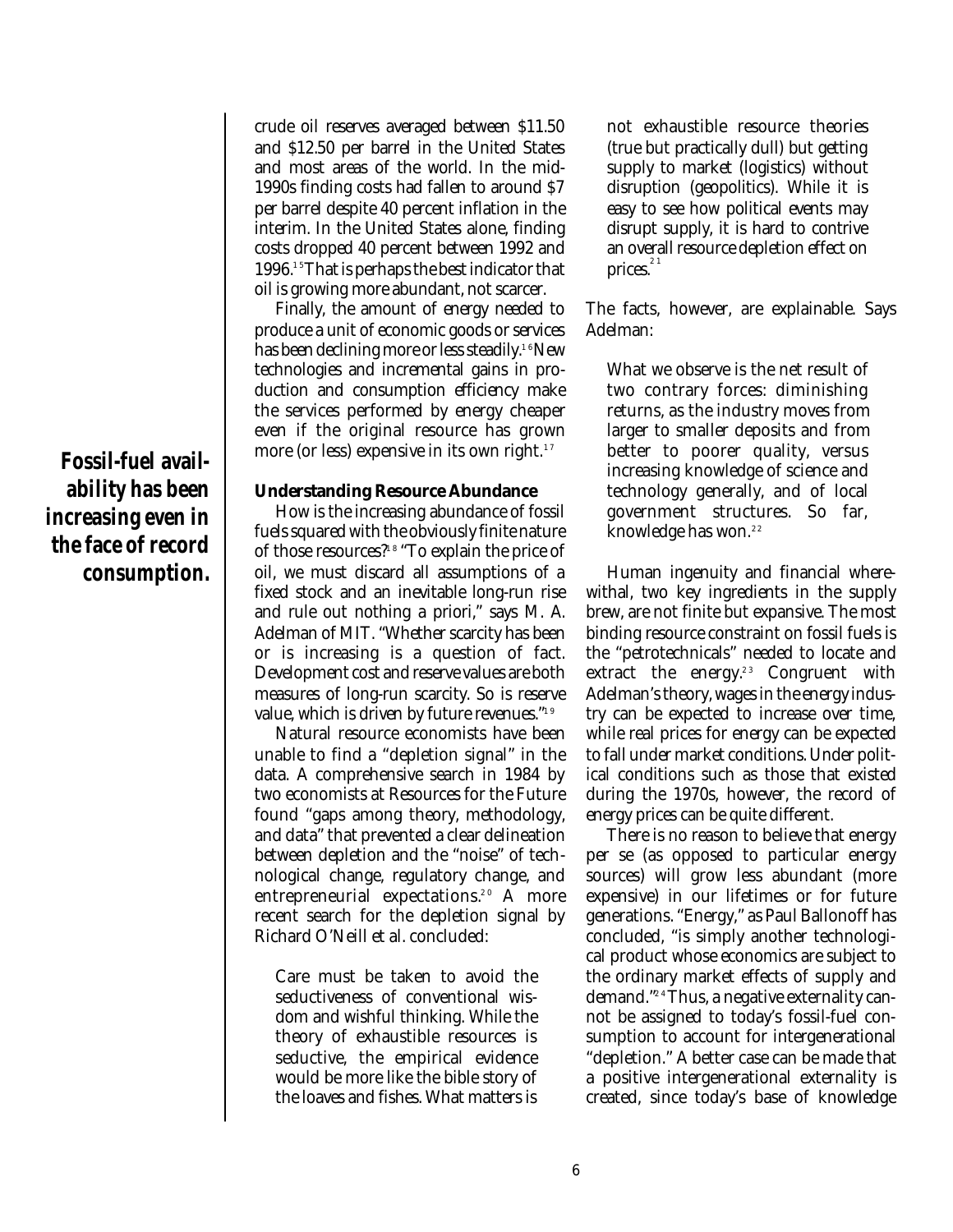and application subsidizes tomorrow's resource base and consumption.

The implication for business decisionmaking and public policy analysis is that "depletable" is not an operative concept for the world oil market as it might be for an individual well, field, or geographical section. Like the economists' concept of "perfect competition," the concept of a nonrenewable resource is a heuristic, pedagogical device—an ideal type—not a principle that entrepreneurs can turn into profits and government officials can parlay into enlightened intervention. The time horizon is too short, and technological and economic change is too uncertain, discontinuous, and open-ended.

# **The Shrinking (Negative) Externalities of Fossil-fuel Consumption**

Fossil fuels are not being depleted and will probably continue to grow even more plentiful for decades to come. But now that the traditional rationale for a governmentassisted transition to unconventional fuels is removed, new rationales have arisen. Does our reliance on imported oil risk the nation's economic security? Is not fossilfuel consumption at the heart of most environmental problems, and can we "save" the environment only by repairing to unconventional energies? This section examines those questions and finds that the economic and environmental externalities of fossilfuel consumption are vastly overstated and dwindling in importance.

#### **The Chimera of Energy Security**

Although the underlying physical stock of crude oil has always been plentiful, critics can point to interruptions in oil imports to the United States and other net importing regions as the operative constraint. Energy security became a concern in the United States and other industrialized nations with the "oil shocks" and oil product shortages of 1973–74 and 1979. Enhancing "energy security" has been a major mission of the U.S. Department of Energy and the International Energy Agency of the Organization for Economic Cooperation and Development ever since the troubled 1970s.

Energy security, like resource exhaustion, has proven to be an exaggerated rationale for government intervention in petroleum markets (such as emergency price and allocation regulation, publicly owned strategic oil reserves, international contingency supplysharing agreements, and crash programs to fund new electricity sources or transportation alternatives). The lesson from the 1970s energy crises is that government price and allocation regulation can turn the process of microeconomic adjustment to higher energy prices into a "macroeconomic" crisis of physical shortages, industrial dislocations, lost confidence, and social instability.<sup>25</sup> The "oil crises that were not," during the Iran-Iraq War of 1980–81 and the UN ban on Iraqi oil exports of a decade later, demonstrated that freer markets can anticipate and ameliorate sudden supply dislocations without physical shortages, the need for price and allocation regulation, or strategic petroleum reserve drawdowns. 2 6

The international petroleum market is subject to geopolitics, which will occasionally lead to supply disruptions and temporarily higher world prices. But the risk of higher prices must be balanced with the normalcy of price wars and a "buyers' market," given an abundant resource base and natural pecuniary incentives to find and market hydrocarbons. Markets learn, adjust, and improve over time as technology and wealth expand. "Market learning" from the 1970s has resulted in increased energy efficiency; greater diversity of supply; enlarged spot-market trading, futures trading, and risk management; and greater integration and alignment of producer interests with consumer interests. 2 7Future oil crises like those of the 1970s are highly improbable because of the ameliorating effects of the new market institutions.

# **"Depletable" is not an operative concept for the world oil market.**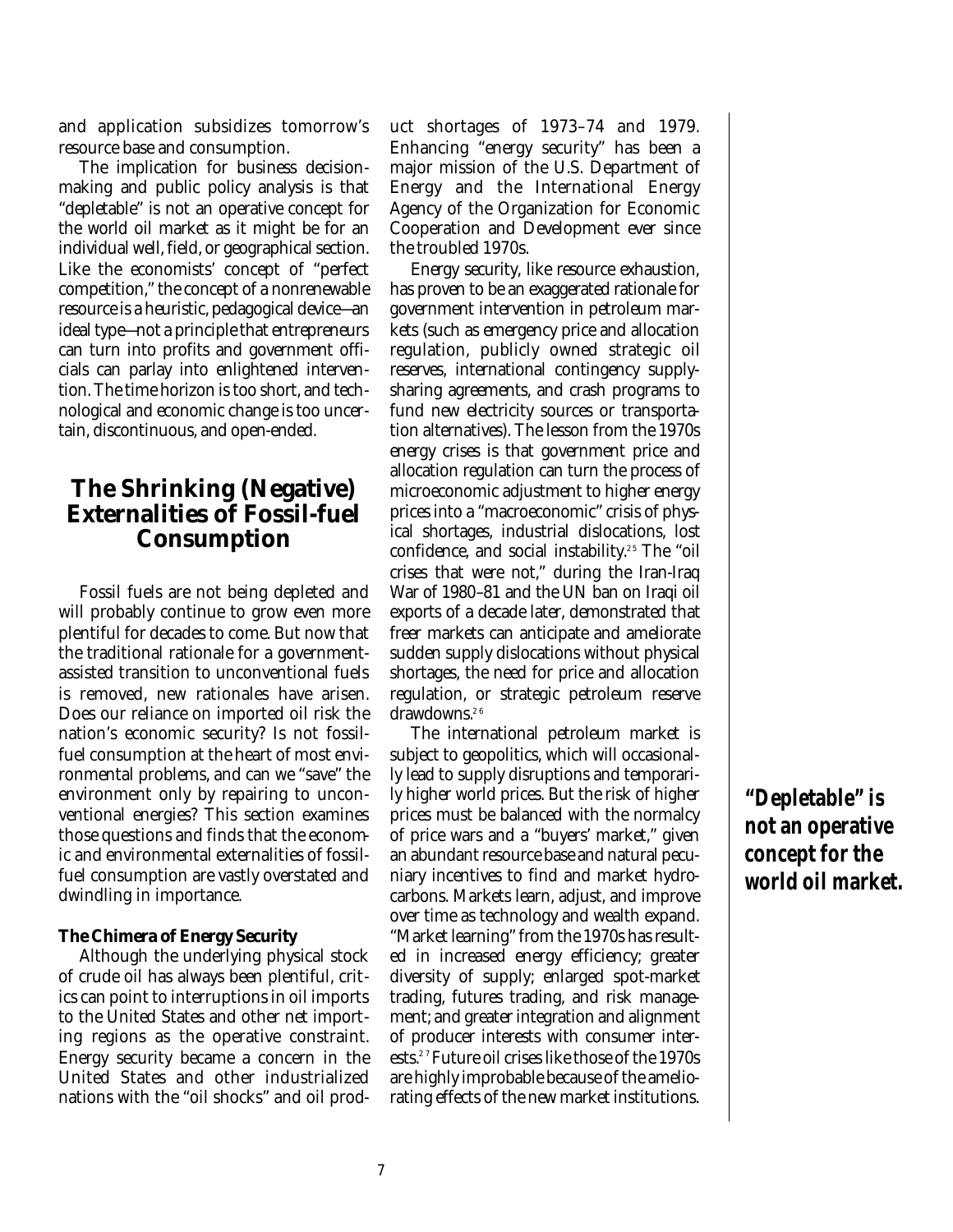**Figure 4 U.S. Air Emissions Summary: 1970–97 (million short tons)**



Source: Environmental Protection Agency.

Transient price flare-ups as a result of politically driven supply reductions are, of course, possible. In the developed world, such "worst-case" events for motorists are not qualitatively, or even quantitatively, different from abnormally cold winters for natural gas consumers and abnormally hot summers for electricity users. They are transient economic burdens, not macroeconomic or national security events worthy of proactive "energy policy."

World oil markets are more fluid and efficient than ever before, and this improvement can be expected to continue as more economies are liberalized in future decades. Any alleged "energy security premium," making the social cost of oil greater than its private cost, is small and largely internalized by the market.<sup>28</sup> Thus investments such as the U.S. Strategic Petroleum Reserve, which holds oil with an embedded cost several times the recent market price of crude oil in present dollars, and international oilsharing agreements in the event of a shortfall, such as those under the auspices of the

International Energy Agency, are unnecessary, create bad incentives, and are potentially costly as well.

#### **Air Pollution: A Vanishing Problem?**

Technology has a remarkable record not only in unlocking, upgrading, and marketing fossil-fuel resources but also in controlling air emissions upon combustion. The progress of the United States in reducing outdoor air pollutants is a political, technological, and economic achievement that was accomplished despite growing industrialization and robust energy usage. In the United States between 1970 and 1997 significant reductions were recorded for carbon monoxide, volatile organic compounds, sulfur dioxide (SO2 ), particulate matter, and lead. Only nitrogen oxides  $(NQ)$  increased in that period, but under the Regional Transport Rule and Acid Rain program  $NQ$  emissions are expected to decline 2 9 (Figure 4). Summarized the Environmental Protection Agency, "Since 1970, national total emissions of the six criteria pollutants declined 31 percent,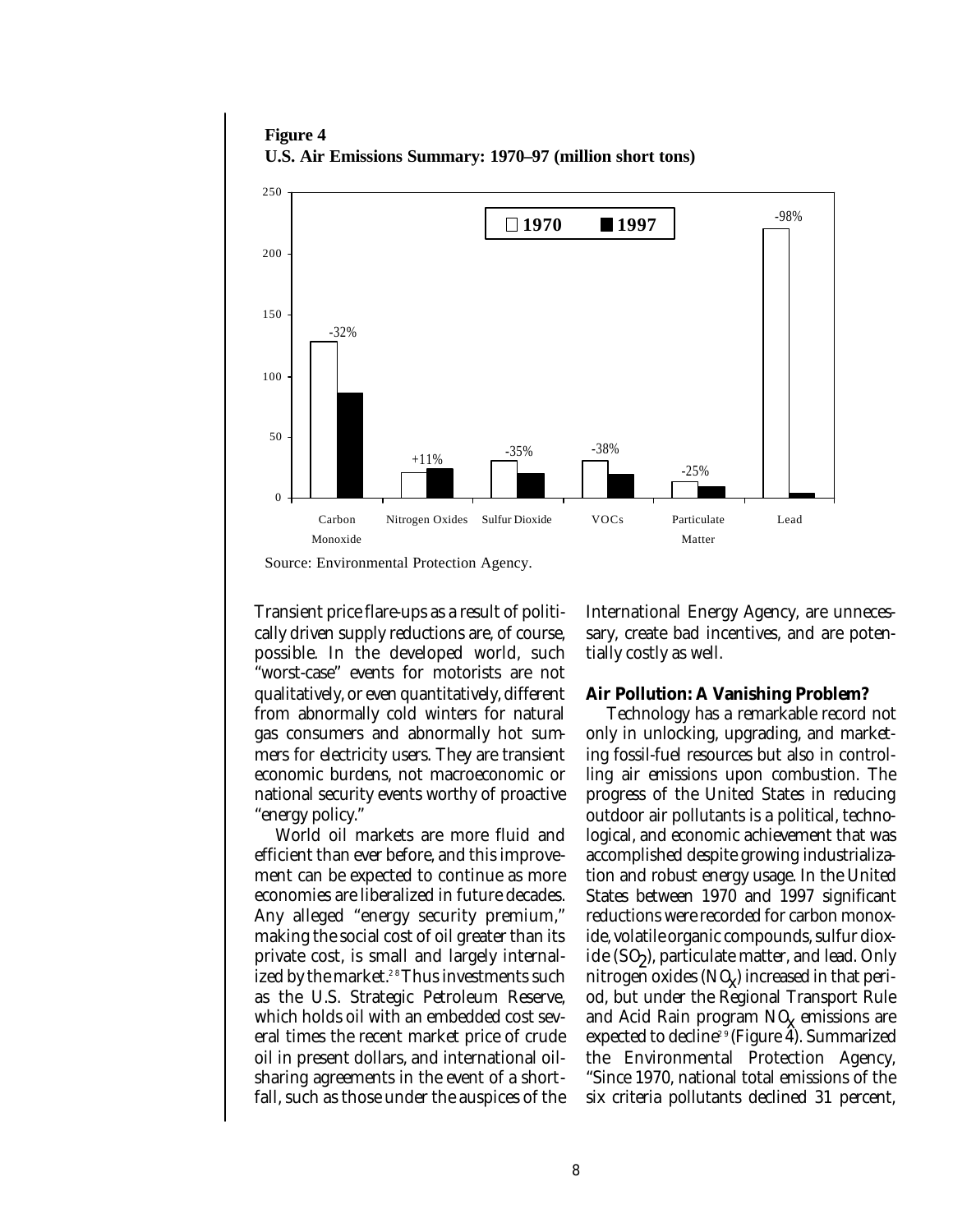while U.S. population increased 31 percent, gross domestic product increased 114 percent, and vehicle miles traveled increased 127 percent." 3 0

Emission reductions by power plants and on-road vehicles have been an important part of the above improvement. Emissions of carbon monoxide and volatile organic compounds from on-road vehicles dropped 43 percent and 60 percent, respectively, between 1970 and 1997. Emissions of particulate matter from on-road vehicles fell 40 percent in the same period. Lead emissions from vehicles were virtually eliminated, dropping from 172 thousand short tons in 1970 to only 19 short tons in 1997. Nitrogen oxide emissions from vehicles fell slightly in the same 27-year period. On the power plant side, while NQ. emissions increased 26 percent, emissions of SO2 , particulate matter, and lead fell by 25 percent, 84 percent, and 80 percent, respectively, between 1970 and 1997. 3 1

Entrepreneurial responses to future air quality regulations can be expected to result in improved air quality and not be stymied by technological barriers so long as the regulations are based on sound science and realistic marketplace economics, not punitive disrespect for the energy and enduse sectors.

Indoor air quality has not shown the improvement of outdoor air quality and, in fact, has worsened. State and federal energy policies subsidizing home and building insulation in the name of energy conservation are at issue. Ben Lieberman explained:

Insufficiently ventilated offices and residences use less energy for heating and cooling . . . [but] also hold in more airborne pollutants, such as biological contaminants, volatile organic compounds, and formaldehyde. Consequently, those and other compounds sometimes reach indoor concentrations that can cause physical discomfort, or more serious illnesses. Indoor air pollution and its health effects are in large part an unintended consequence of the energy efficiency crusade.<sup>32</sup>

The EPA has recognized that "indoor levels of many pollutants may be two to five times, and on occasion more than one hundred times, higher than outdoor levels," an important problem, since people spend far more time indoors than outdoors.<sup>33</sup> While this could lead to a heavy-handed expansion of regulation in an attempt to correct the unintended consequences of previous regulation, it may also be addressed by relaxing building codes and removing subsidies to let individuals decide between heavy insulation and letting more (increasingly cleaner) outside air indoors.

#### **Cleaner Electricity**

More electricity is being produced with less pollution in the United States despite the oldest and most polluting coal plants being exempted from the emissions reductions required under the Clean Air Act of 1990. Electricity generation increased 14 percent between 1989 and 1996, while  $NQ$ <sub>x</sub> emissions increased 3 percent and SO<sub>2</sub> emissions fell 18 percent. 3 4 Those changes resulted primarily from

- **•** a one-fourth increase in nuclear output, $^{\scriptscriptstyle 35}$
- **•** a nearly 50 percent increase in the amount of coal being "scrubbed" by high-tech pollution control technologies, 36 and
- **•** a drop in sulfur content of coal (a nearly one-half drop in sulfur content of coal was registered between 1972 and 3 7 1994 alone).

Lower emissions from retrofitted oil and gas units, and the entry of gas plants in place of more polluting coal units, are also important factors in pollution reduction. 3 8 The environmental advantages of natural gas over coal in modern facilities have led many environmentalists to welcome gas as a "bridge fuel" to a "sustainable" energy mar-

# **Future oil crises like those of the 1970s are highly improbable.**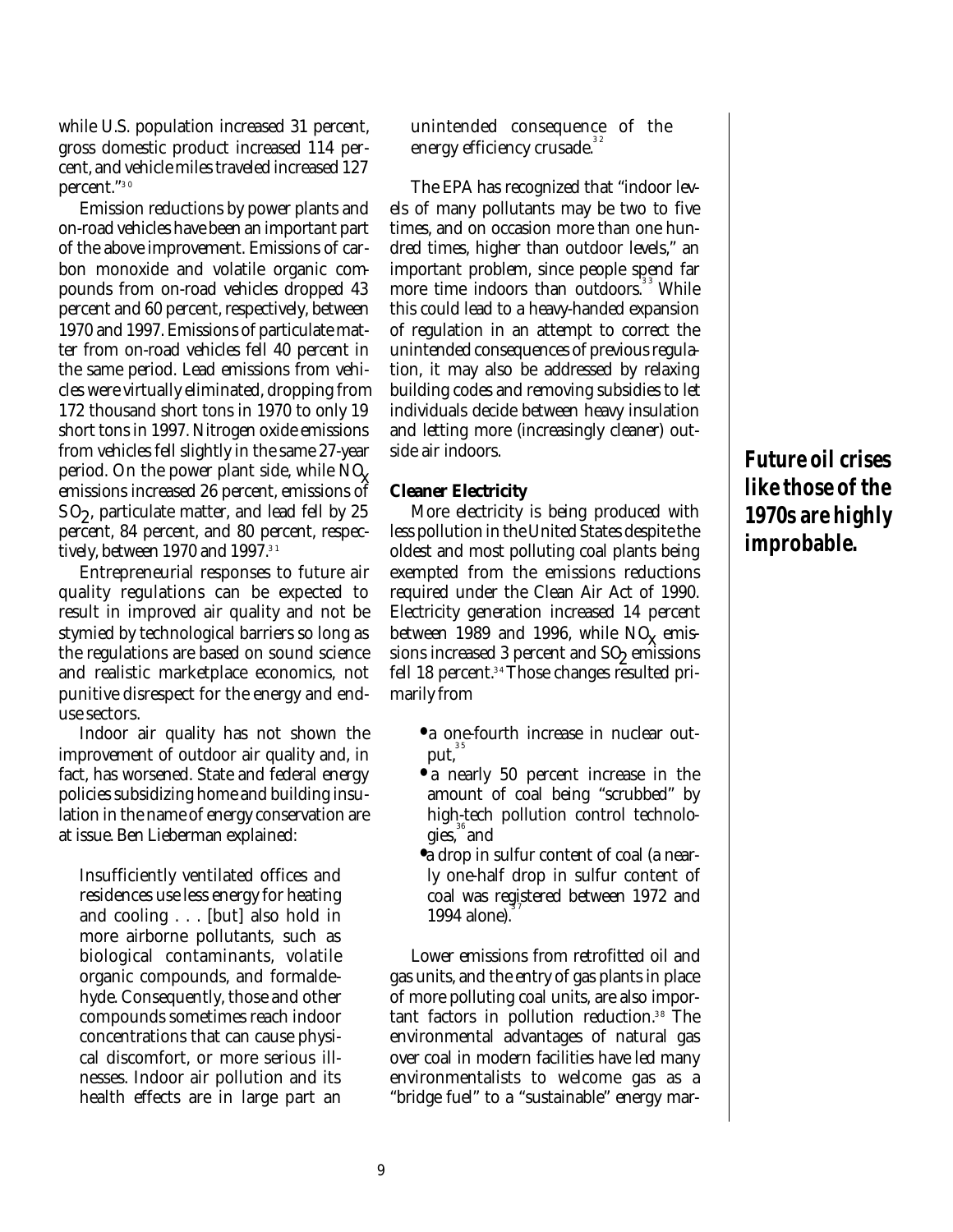ket, displacing coal and oil before being displaced itself by renewables later in the next century. 3 9

Natural gas combined-cycle and cogeneration technologies also have some environmental advantages over their renewable rivals. A state-of-the-art natural gas plant can favorably compare with wind farms in terms of land disturbance, wildlife impacts, visual blight, noise, and front-end (infrastructurerelated) air emissions. Back-end air emission reductions are where wind turbines must stake their entire environmental claim. $^{\rm 40}$ Solar farms (in contrast to distributed solar applications) are so land intensive, resource intensive, and economically impractical that Christopher Flavin of the Worldwatch Institute has stated a preference for on-site power generation options, including natural gas microturbines. 4 1

Coal-fired electricity generation is far less polluting today than it was in the 1970s. However, it originally was the most polluting technology of all fossil-fuel alternatives and remains so today, relative to modern oil and natural gas technologies. In one sense that is a problem; in another sense it is an opportunity for further reductions of emissions to help produce what is rapidly becoming an environmentally benign mix of electricitygenerating resources as defined by environmental regulators themselves.

#### **Cleaner Vehicles**

The internal combustion engine and "antiseptic automobile traffic" solved the environmental problem of "horse emissions" earlier this century. James Flink explained:

In New York City alone at the turn of the century, horses deposited on the streets every day an estimated 2.5 million pounds of manure and 60,000 gallons of urine, accounting for about two-thirds of the filth that littered the city's streets. Excreta from horses in the form of dried dust irritated nasal passages and lungs, then became a syrupy mass to wade through and track into the home whenever it rained. New York insurance actuaries had established by the turn of the century that infectious diseases, including typhoid fever, were much more frequently contracted by livery stable keepers and employees than by other occupational groups. . . . The flies that bred on the ever present manure heaps carried more than thirty communicable diseases. . . . Traffic was often clogged by the carcasses of overworked dray horses that dropped in their tracks during summer heat waves or had to be destroyed after stumbling on slippery payments and breaking their legs. About 15,000 dead horses were removed from the streets of New York each year. Urban sanitation departments, responsible for daily cleaning up of this mess, were not only expensive but typically graft- and corruption-ridden. . . . These conditions were characteristic in varying degree of all of our large and medium-sized cities.<sup>42</sup>

The internal combustion engine would create its own emission problems, but nearly a century after its introduction it has become far more environmentally benign and is continually proving itself compatible with improving environmental conditions.

Vehicle pollution has declined in recent decades thanks to a combination of greater fuel efficiency per vehicle, cleaner motor fuels, and onboard technological improvements, such as catalytic converters. Those developments mean that more cars and increased travel mileage no longer increase pollution in the aggregate. As older cars leave the fleet, progressively cleaner cars are taking their place. New passenger cars in the United States have reduced major emissions by more than 90 percent. A newer car making the 230 mile trip from Washington, D.C., to New York City, for example, emits less pollution than a gasoline-powered lawnmower emits cutting an average-sized yard. Appreciated

**Indoor air quality has not shown the improvement of outdoor air quality.**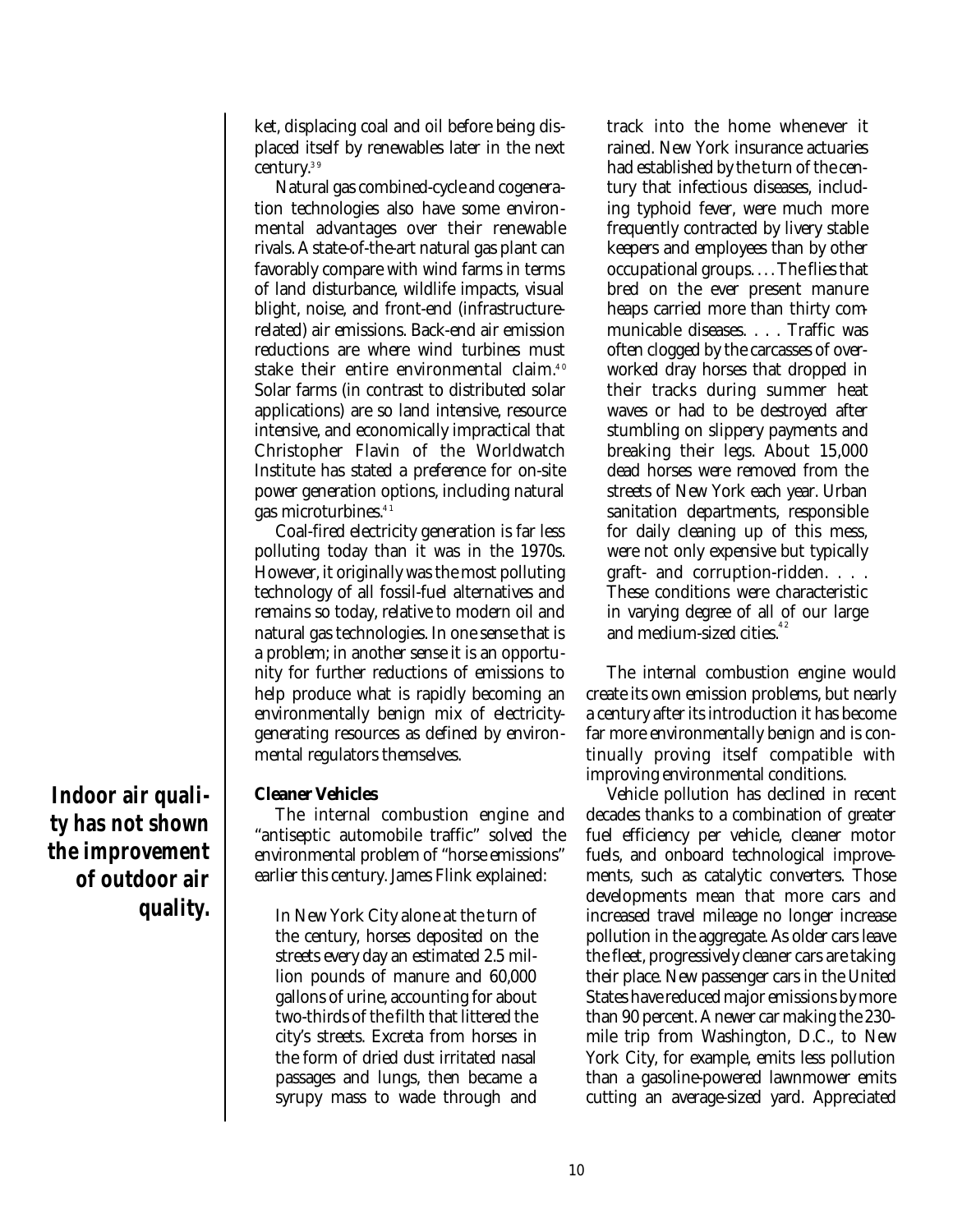another way, sports utility vehicles today emit less pollution than small cars did several decades ago. 4 3

The big three domestic automakers (Chrysler, Ford, and General Motors) have announced a National Low Emission Vehicle program for year-2001 models (and as early as model-year 1999 in the Northeast). Those vehicles will emit, on average, 99 percent less smog-forming hydrocarbon emissions than cars made in the 1960s. Car size and comfort will not be affected. The new technology incorporates upgraded catalytic converters, improved computer engine control, and enhanced airfuel mixtures—all for about \$60 a car. 4 4

The motivation for automakers to introduce cars that exceed federal standards is to prepare for the next generation of federal requirements and discourage states from implementing zero-emission vehicle (ZEV) mandates. The only ZEV is the electric vehicle, which qualifies only because it is not penalized by the air emissions associated with its upstream electricity-generation phase. California already has rescinded its requirement that 2 percent of all vehicles sold in 1998 be ZEVs and postponed its requirement that 5 percent of all vehicles sold in 2001 be ZEVs. The 2003 ZEV requirement, 10 percent of all new vehicle sales, remains on the books in California as do ZEV requirements in New York, Massachusetts, Maine, and Vermont. The automakers' National Low Emission Vehicle program will apply to 45 states and any other states that abandon their ZEV requirements.

#### **Reformulated Fuels**

Reformulated gasoline, coupled with advances in internal combustion engine technology, has been setting the competitive standard for transportation energy in the United States since the early 1970s, and particularly in the 1990s. That began on the first day of 1992 when the California Air Resources Board (CARB) of the California Environmental Protection Agency required

the manufacture and sale of the nation's first reformulated gasoline (known as Phase 1 reformulated gasoline). The new gasoline—at an incremental cost of 1 to 2 cents per gallon 4 5—lowered Reid vapor pressure, phased out lead, and added engine deposit control additives. Federal gasoline regulation pursuant to the Clean Air Amendments of 1990 followed later the same year. In November 1992, 39 cities in 20 states not in compliance with the Clean Air Act began using gasoline blended with oxygenates, primarily MTBE but also ethanol, during the four-month winter driving season to reduce carbon monoxide emissions. Major East Coast cities were prominently represented, as was the entire state of California. An increased cost of several cents per gallon and a 1 percent to 4 percent loss of fuel mileage initially resulted. 4 6

The winter oxygenated-gasoline program of 1992 was supplemented on January 1, 1995, with a federal year-round reformulated gasoline requirement for nine areas around the country with the worst ozone (summertime urban smog) problems, as well as other "opt-in" areas. Six southern California counties formed the largest geographical concentration in the program, and 15 other states were represented as well. Compared with conventional gasoline, EPA Phase 1 reformulated gasoline reduced benzene (a carcinogen), lowered Reid vapor pressure specifications by reducing butane, increased oxygenates, and reduced heavy metal content. The reduction of emissions of volatile organic compounds contributing to summer smog and the reduction of year-round toxic emissions were achieved at an initial premium of 2 to 5 cents per gallon in addition to some loss in fuel efficiency. Refiners reported the changeover as "blissfully uneventful," while consumers reported no operational problems with the cleaner reconstitution. 4 7

The Natural Resources Defense Council praised the reformulated oil product:

Changing fuel formulations is an essential element to improving air quality, in part because it has immedi**Reformulated gasoline has been setting the competitive standard for transportation energy in the United States.**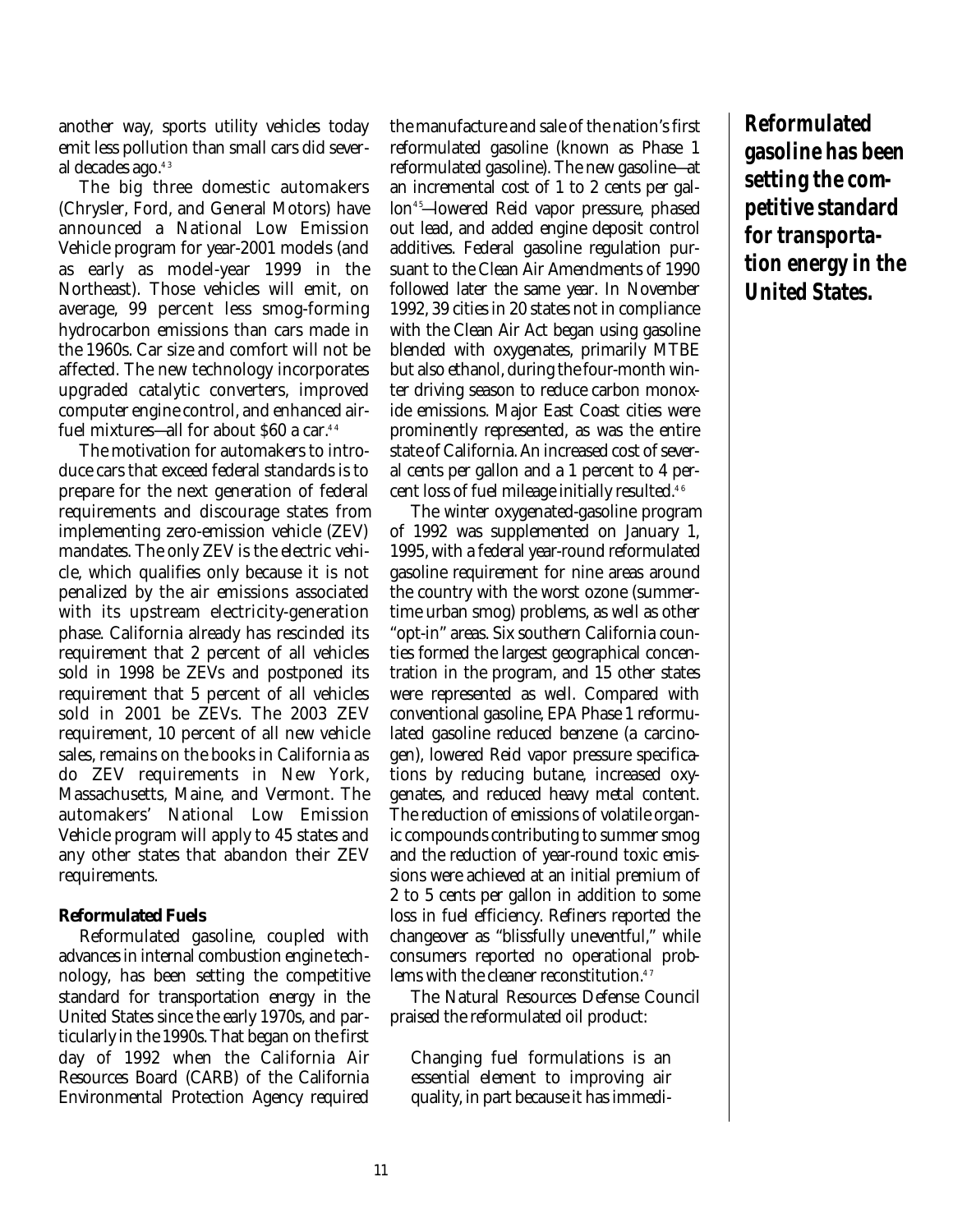**The quantity of oil spilled in U.S. waters has fallen by 67 percent in the last five years.**

ate results: it reduces dangerous air toxics and ozone-forming substances even from old cars. New vehicle technology, by contrast, affects the air quality slowly as new vehicles are purchased and older vehicles are gradually retired. $^{^{4\,8}}$ 

Effective June 1, 1996, CARB required even cleaner reformulated gasoline (known as Phase 2 reformulated gasoline) to further address ozone precursors. Six counties in southern California and the greater Sacramento area were subject to both EPA Phase 1 and CARB Phase 2 reformulated gasoline requirements. The new blend was twice as effective at reducing smog as was EPA Phase 1 reformulated gasoline and reduced SO<sub>2</sub> emissions as well. The added cost was estimated at between 3 and 10 cents per gallon with a slight loss of fuel economy. That made the total estimated cost increase for reformulated gasoline over the cost of pre-1995 grade gasoline in California between 5 and 15 cents per gallon with a 3 percent loss of fuel efficiency.<sup>49</sup> Californians were paying around 15 cents per gallon, inclusive of fuel efficiency loss, more than they had paid for 1980s pre-reformulated gasoline, <sup>50</sup>an "environmental premium" that can be expected to fall over time as refinery costs are amortized and technology improves. Meanwhile, southern California has registered a 40 percent drop in peak ozone levels since the late 1970s.<sup>51</sup>

The next requirement, effective January 1, 2000, will mandate the use of EPA Phase 2 reformulated gasoline in all areas now required to use EPA Phase 1 reformulated gasoline. The new gasoline will reduce  $NQ$ and volatile organic compounds in particular. The EPA is considering new rules (Tier 2 standards) to become effective in model-year 2004 or later to bring light-duty trucks (including sports utility vehicles) under the same emission standards as passenger vehicles and reduce the sulfur content of gasoline.

A federal low-sulfur reformulated diesel

program took effect for the entire country on October 1, 1993. On the same day CARB adopted for California a tighter standard that also required a reduction in aromatics. CARB's clean diesel standard applied to offroad vehicles as well as to on-road vehicles. 5 2 The CARB standard was calculated to reduce SO<sub>2</sub>, particulate matter, and NO<sub>X</sub> by 80 percent, 20 percent, and 7 percent, respectively, at an initial incremental cost of around 6 cents per gallon.<sup>53</sup> Improved engine technology, which has increased the energy efficiency of diesel from 37 percent to 44 percent in the last 20 years, has also reduced emissions. <sup>54</sup>Those improvements may be matched by innovations of new alliances between General Motors and Amoco and GM and Isuzu to develop cleaner diesel fuels and diesel engines, respectively, in the years ahead.<sup>55</sup>

Internationally, leaded gasoline has been phased out of 20 countries, but high lead content is still common in many areas of Asia, Africa, Latin America, and Eastern Europe. As older cars with more sensitive valve systems leave the fleet and more sophisticated refineries are constructed that can substitute other octane boosters for lead, more countries will phase out leaded gasoline. Reformulated gasoline and diesel standards are beginning to be introduced in more wealthy nations such as Finland, Sweden, Norway, Japan, and across Europe. In the 2000–2005 period, Latin America and Caribbean countries will introduce standards for all motor fuels, and Europe is scheduled to introduce tighter standards. The clean transportation movement is an international phenomenon, not just a U.S. initiative. 5 6

#### **The Controlled Problem of Oil Spills**

Major oil spills such as those at Torrey Canyon (1967) and Santa Barbara (1969) and from the *Valdez* (1989) tainted the upstream operations of the oil industry as environmentally problematic, downstream combustion aside. Yet trends have been positive in this area as well. The quantity of oil spilled in U.S. waters has fallen by 67 percent in the most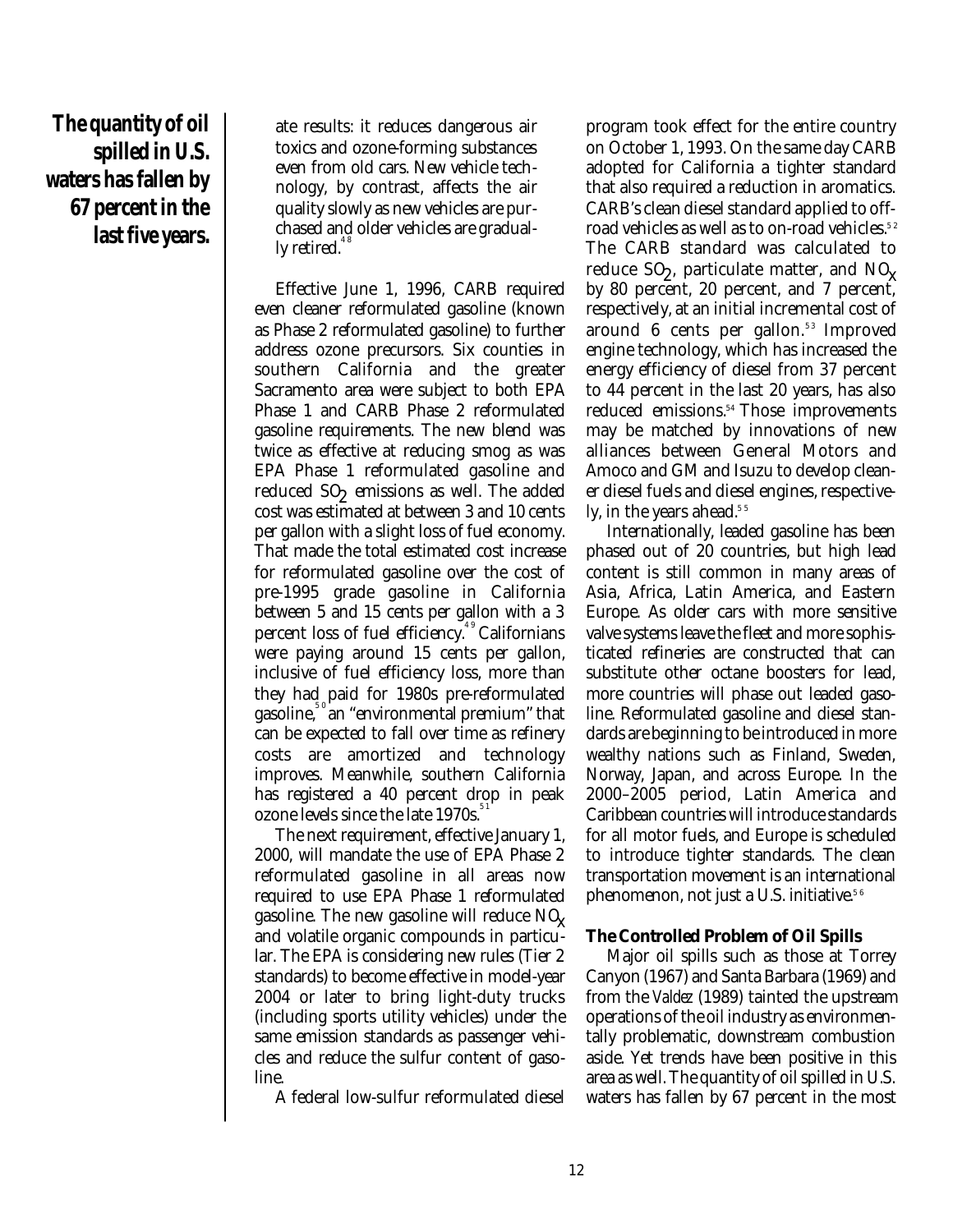recent five years compared with the five previous years when comprehensive record keeping began. Even subtracting the 10.8 million gallons of oil leaked from the *Valdez* from the base period, spillage fell by more than 50 percent. The spillage in 1996 of 3.2 million gallons was approximately one-thousandth of 1 percent of the 281 billion gallons moved and consumed in the United States. Moreover, what is spilled is controlled more quickly and has less impact on the ecosystem owing to improved cleanup technology such as bioremediation. 5 7

Those advances have been accelerated by the problems the industry has experienced. Just months after the *Valdez* accident, the American Petroleum Institute, concluding that government and industry had neither "the equipment nor the response personnel in place and ready to deal with catastrophic tanker spills" in U.S. waters, recommended forming an industrywide oil-spill response organization. The result was a \$400 million, 20-member organization—the Petroleum Industry Response Organization—financed from a small fee levied on transported tanker barrels. 5 8The group was reorganized in 1990 as the Marine Spill Response Corporation, and a \$1 billion five-year commitment ensued. 5 9 Federal legislation was passed (the Oil Pollution Act of 1990) that required double hulls in new tankers operating in domestic waters to provide greater protection in case of accidents. Not only the local environment but ecotourism is booming in Prince William Sound in Alaska thanks to the monies collected and the attention gained as a result of the *Valdez* oil spill.<sup>60</sup>Thus, a worstcase environmental event turned out to be a temporary problem that in the longer run has proven positive for the local environment and the environmental movement in the United States.

### **The Competitive Quandary of "Green" Electricity**

Unfortunately, few analysts outside the

energy field fully grasp the explosion of technological advances in conventional electricity generation. Such progress easily compares with the technological progress of unconventional energies, given that the starting point of conventional energies was so far ahead. So even if the rate of improvement (or rate of growth) of an unconventional technology is greater over a certain time frame, the relative end points are what are relevant.

To use an analogy, a weekend athlete could achieve greater improvement than could a professional athlete as the result of full-time training for a given period of time, but it would be incorrect to infer that the rate of progress implies that the amateur's improvement is sustainable or that the professional athlete will eventually be displaced. The same may be true today of alternative energy technologies, most of which have longer histories and more competitive challenges than is commonly realized in our politicized context.

#### **The Emergence of Natural Gas–Fired Technologies**

Natural gas technologies are setting the competitive standard for all conventional energies in the electric market where methane reserves are abundant. In North America, gas-fired combined-cycle plants can generate large quantities of electricity at around 3 cents per kilowatt-hour (kWh) where demand conditions support continuous ("baseload") operation.<sup>61</sup> Smaller gas units can also be constructed without a great loss of scale economies, allowing the flexibility to meet a range of market demands.<sup>62</sup> Quicker construction and less capital outlay figure into those economies.

Even as stand-alone, off-grid generators, natural gas microturbines sized from 500 watts to several hundred kilowatts can produce electricity for as little as 4.5 cents per kWh on a fully utilized basis where generated steam is utilized in addition to electricity. Moderate usage (a lower capacity factor) without cogeneration doubles the nominal cost. 6 3Rapidly improving microturbine tech**Even as standalone, off-grid generators, natural gas microturbines can produce electricity for as little as 4.5 cents per kWh.**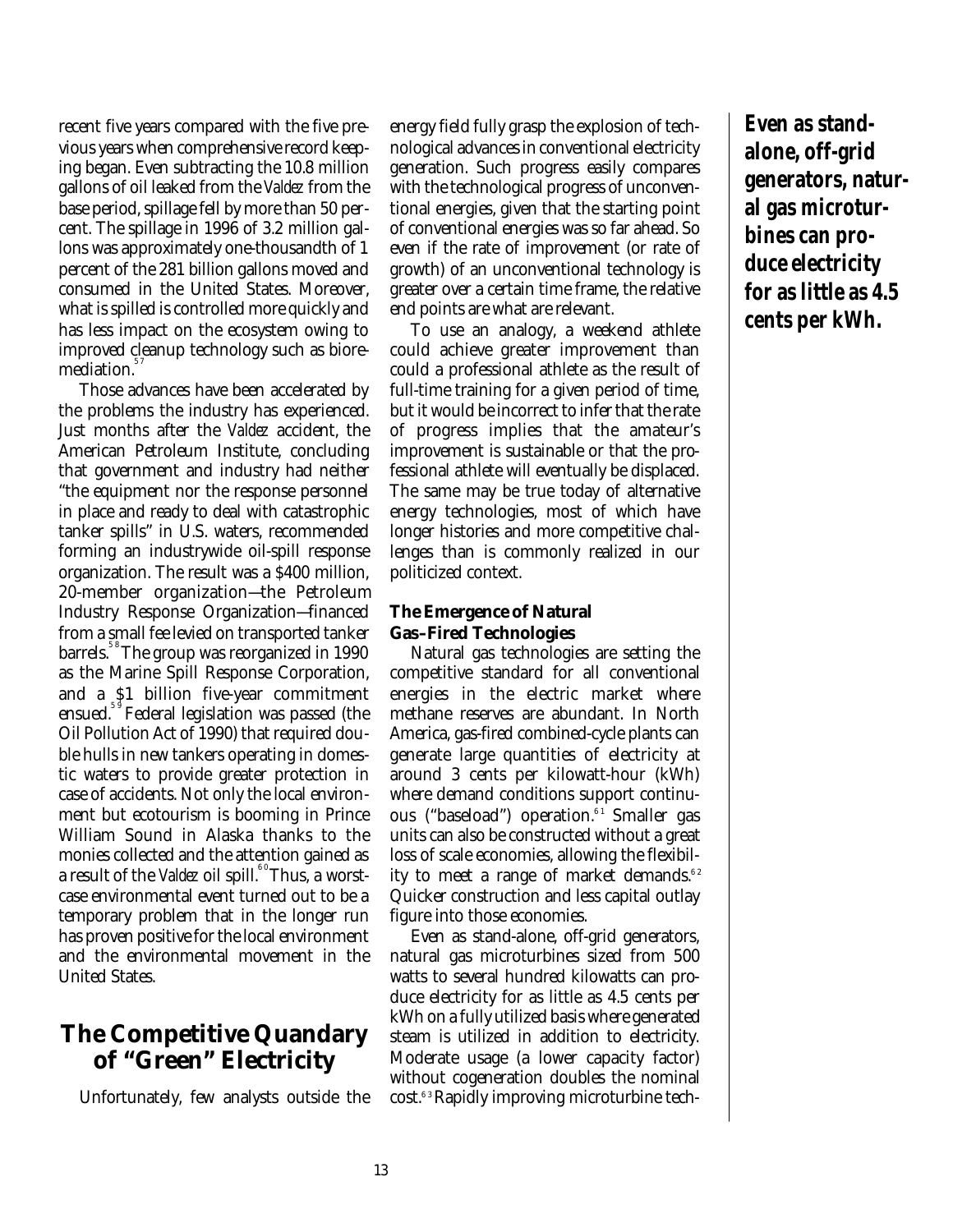**The California Energy Commission concluded that gas plants were both privately and socially the least cost generating option for the state.**

nologies offer self-generating opportunities for large commercial and industrial customers facing high electric rates (with or without a stranded cost recovery surcharge), an argument supportive of rate deregulation of the electricity grid. 6 4

On the other extreme are combinedcycle plants run on liquefied natural gas. The hardware required to liquefy the gas for tanker shipment and vaporize the gas for use in a combined-cycle plant increases the cost to around 5 cents per kWh, 6 5 about 50 percent more than the cost of using natural gas. This price, however, is still competitive with coal in some applications and is below the cost of nuclear power.

Electricity generation from natural gas is the cleanest fossil-fuel option. Gas-fired combined-cycle plants produce substantially less air pollution and less solid waste than do scrubbed coal plants and oil-fired power plants. 6 6Nitrogen oxides, the major emission of gas plants, have been substantially reduced in recent decades by technological upgrades. That is why the environmentally conscious California Energy Commission (CEC) concluded that gas plants were both privately and socially the least cost generating option for the state. $67$ 

The superior economics of gas-fired generation explains why the large majority of new capacity being built in North America is gas fired, not coal fired. 6 8 State-of-the-art scrubbed-coal plants and advanced lightwater reactor nuclear plants can produce electricity at around 4.5 cents per kWh and 7.5 cents per kWh, respectively, costs 50 percent and 133 percent greater than those of baseload natural gas combined-cycle units.<sup>69</sup> A 1996 study by two researchers at the Electric Power Research Institute concluded that the costs of an advanced nuclear power plant built after the turn of the century had to be "sufficiently less" than 4.3 cents per kWh "to offset the higher capital investment risk associated with nuclear plant deployment." 7 0 At least in North America, and also in much of Europe and in South American where natural gas is becoming more available, the environmental debate between conventional energies is being settled on economic and not political grounds.

Arlon Tussing and Bob Tippee summarized the success of gas technologies relative to coal and nuclear research:

The use of gas-fired combustion technology in the production of electric power is the leading natural gas success story of the 1980s. Despite the huge research budgets committed in the 1970s and 1980s by the U.S. Department of Energy and the Electric Power Research Institute to improve coal and nuclear-generation technologies, the greatest technological breakthroughs in generator design stemmed from the efforts of the aircraft industry to improve jet engines. . . . The result was the development of smaller, more dependable, and more fuel-efficient jet turbines, which were manufactured in sufficiently large numbers so that parts supply and maintenance were greatly  $s$ implified. $11$ 

Jason Makansi summarized the current competitive picture of natural gas versus coal:

Advanced coal technologies—ultrasupercritical steam generators, stateof-the-art circulating fluidized-bed boilers, integrated gasification/combined cycle, and pressurized fluidized-bed combustion combinedcycle—look good compared to the conventional pulverized coal–fired plant, which has been the workhorse of electric power generation for decades. Gains in efficiency and overall environmental performance are significant. . . . [Yet] none of these coal-based options provide anywhere near the efficiency, simplicity, flexibility, and emissions profile of today's natural gas–fired combined-cycles. . . .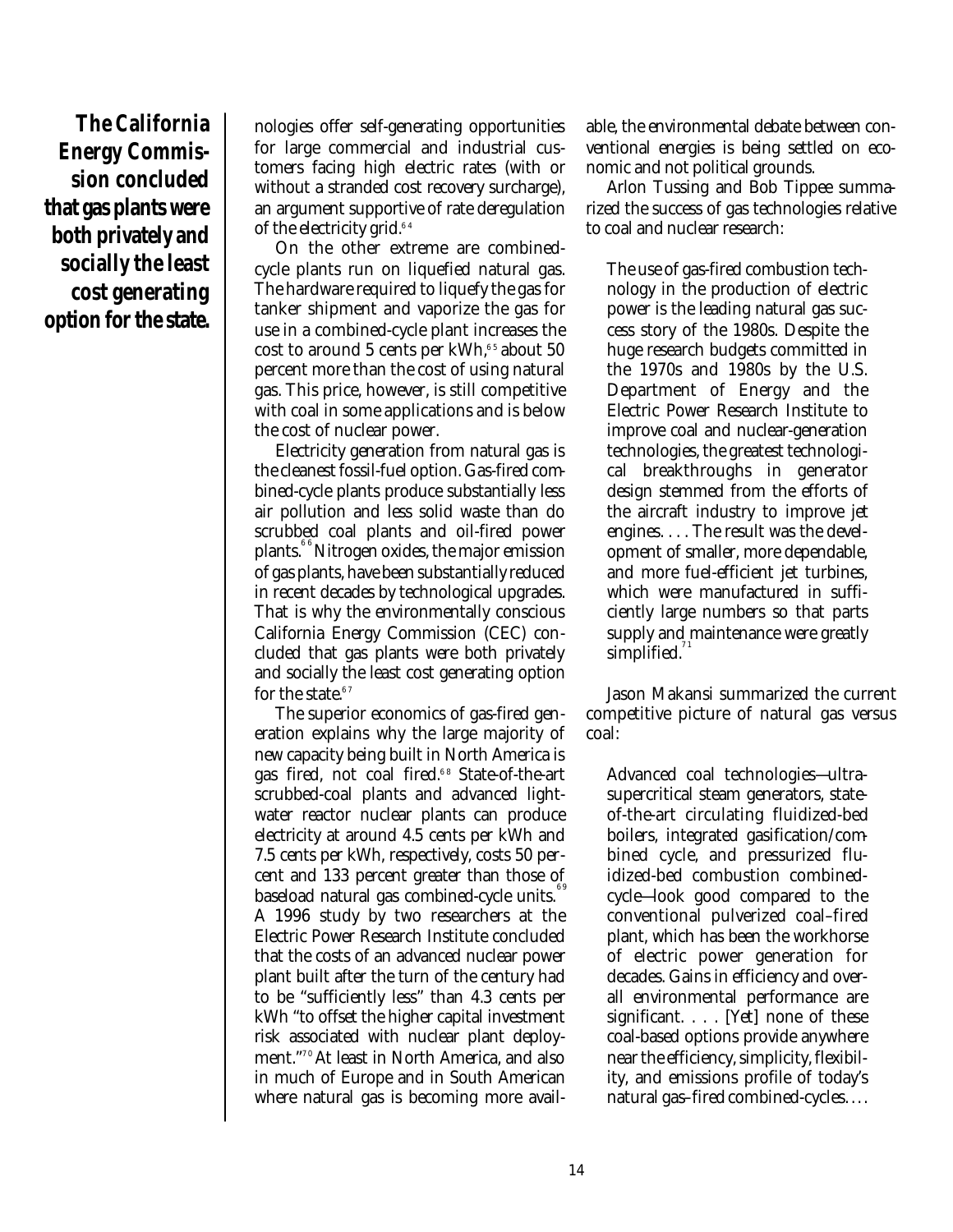For new plants, coal continues to dominate only in countries with (1) protectionist tendencies for important indigenous industries, such as Germany [and Great Britain], or (2) surging economic growth and massive domestic supplies, such as China and India. Coal is also an important factor in new construction for countries such as Japan and Korea, which import most or all their energy. . . . In most other countries with healthy coal industries, large [coal] projects tend to get pushed farther out on the planning horizon [because of competition from gas technologies]. 7 2

If you cannot beat them, join them. A strategy to reduce emissions at existing coal plants is cofiring: for less than \$25 per kWh natural gas is burned along with coal in the primary combustion zone of a boiler to reduce  $\mathrm{SO}_2$  emissions and increase electricity output. Optimized cofiring can reduce emissions more than proportionally to the emission reduction associated with the percentage of natural gas used. Another option is gas reburning by which NQ, as well as SO, emissions are reduced.<sup>73</sup>

#### **Advances in Nuclear Plant Design**

The size of the world's nuclear power industry qualifies uranium as a conventional energy source that complements fossil fuels. Nuclear fuel is also the largest emission-free energy source for electricity generation in the world, even after accounting for the "embedded energy" pollution associated with infrastructure (primarily cement). While fossilfuel alternatives, as well as hydroelectricity, have eclipsed nuclear fuel on economic grounds in many regions, nuclear plants are becoming more standardized and economical. For large-scale needs in future centuries, nuclear technologies may be the leading backstop to fossil fuels for primary electricity generation. 7 4

The performance of nuclear power is improving with existing units and new-generation technologies. Of the United States' 103 operating reactors, more than 90 percent have improved capacity, safety, and cost factors. 7 5 In the eight-year period ending in 1997, average plant capacity factors and total output per facility increased by 7 percent and 6 percent, respectively. Total output increased 9 percent as well, owing to a net increase of three units. <sup>76</sup>Between 1990 and 1996 (the last year for which information is available), the average production cost (marginal cost) of U.S. plants fell 21 percent. <sup>77</sup>The Department of Energy expects continued increases in operating efficiencies through its 2020 forecast period. However, the average is for fewer units because of the retirement of uneconomic capacity and an absence of new entry because of cheaper fossil-fuel alternatives and political opposition. $^\mathrm{78}$ 

New advanced light-water reactor designs have been certified for the market, led by the 600-megawatt Westinghouse design and two 1,350-megawatt designs by General Electric and Combustion Engineering. An overarching goal of the new designs is standardization and simplification to reduce costs, speed construction, improve reliability, and ensure safety. While domestic interest in new nuclear capacity is absent, overseas business is bringing the new technology to market. In 1996 a new generation of nuclear plant design came of age with the completion of a 1,356-megawatt advanced boiling-water reactor in Japan. The plant took four and a half years to build (compared with some U.S. nuclear plants that took 11 years or more to construct) and came in under budget. Its standardized design will minimize maintenance and reduce worker risks during its future decades of operation.<sup>79</sup> A new design for U.S. operation based on "simplification and a high degree of modularity" could reduce construction time to three years, according to the Electric Power Research Institute. 8 0 This is a very aggressive estimate for the near future, however.

Regulatory streamlining and a political resolution of the nuclear waste problem are

**More than 90 percent of nuclear power plants in the United States have improved capacity, safety, and cost factors.**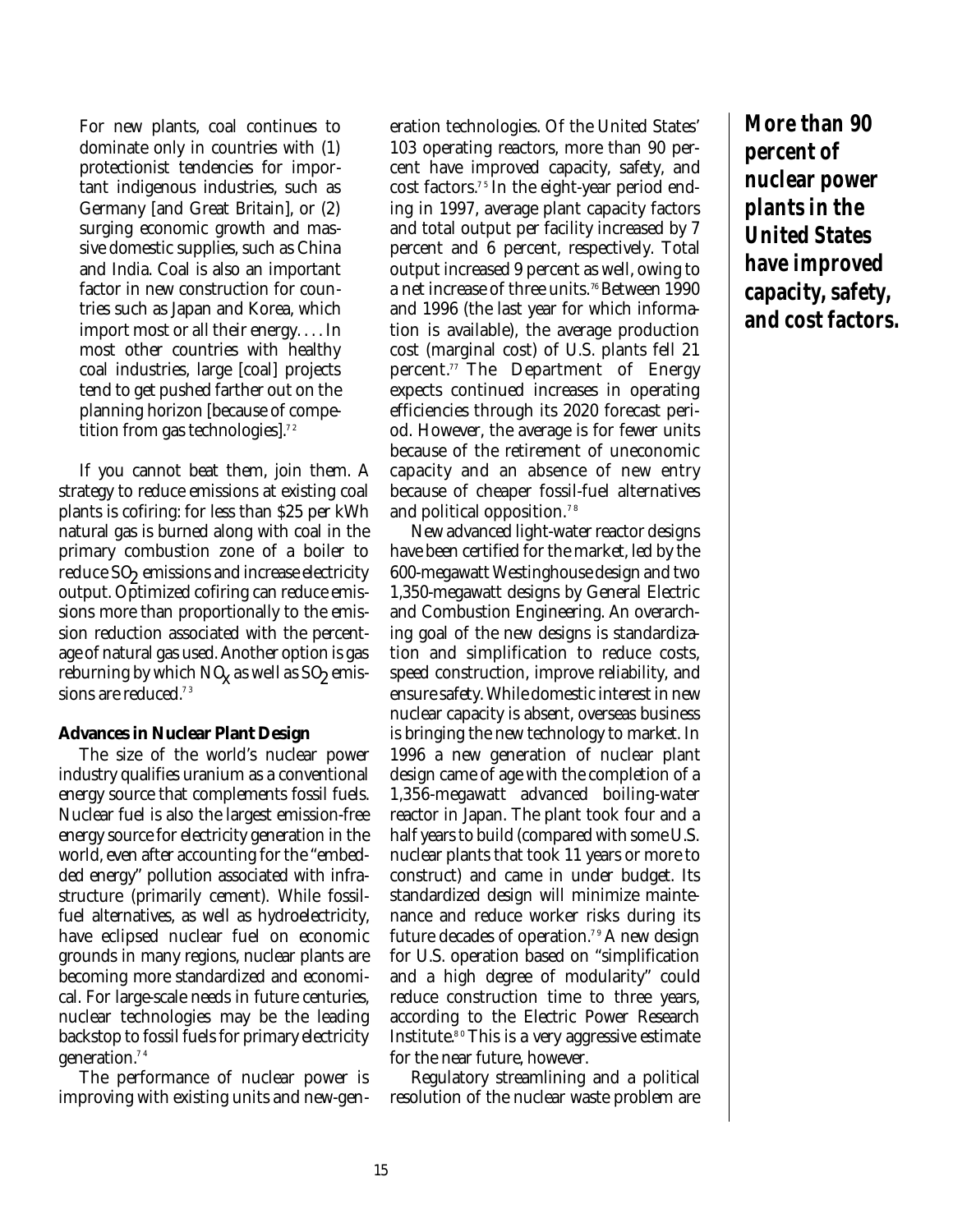# **Abandoning coal altogether to reduce carbon dioxide emissions is not warranted.**

necessary but not sufficient conditions for the United States to join Asian countries in installing a new generation of nuclear reactors. The other hurdles for nuclear power are market related. Gas-fired plants are not only substantially cheaper but can be flexibly sized to meet the demand of a variety of markets. Coal at present is also substantially cheaper than nuclear fuel for large-sized units (small coal plants have severe scale diseconomies and are rarely constructed). Nuclear power will also need to outgrow its federal insurance subsidy (the Price-Anderson Act) as the U.S. court system moves toward more rational liability laws. $^{\mathrm{s}}{}^{\mathrm{s}}$ 

#### **The Economic Resilience of Coal-Fired Electricity**

The economics of coal-fired generation eclipses that of natural gas (and liquefied natural gas) in some major international markets such as China and India because of those countries' huge indigenous coal reserves relative to methane. Yet reliance on coal in Asia has created severe air quality problems, which call for installing the latest emission-control technologies to reduce particulates and  $NQ$  in particular. $^{\ast\,2}$ China, for example, has shown rudimentary interest in a "clean coal technology system with coal preparation as the starting point, highefficiency combustion of coal as the core, coal gasification as the precursor and mine area pollution control as the main component." 8 3 That would narrow but not eliminate the cost advantage of coal over natural gas and liquefied natural gas plants in those areas.

The price of coal for electricity generation has been declining over time as a result of falling upstream minemouth prices, reduced midstream transportation costs, and improving downstream combustion technology. The U.S. Department of Energy identified technological advances in underground mining, large-scale surface mining, higher labor productivity, and the consolidation of coal transportation as "revolutionizing economies of scale in mining,

marketing, and shipping coal in the large quantities required by electricity generation plants." 8 4 Numerous improvements such as modularity of plant design have lowered cost and enhanced energy conversion efficiencies, 8 5 but environmental retrofits have canceled out some of this improvement.

Abandoning coal altogether to reduce  $\text{carbon dioxide (CO)}$  emissions is not warranted if economics dictates otherwise. It is economically wasteful to substitute alternative energies with an additional cost that is greater than the externality associated with the traditional pollutants. Sound economic calculation will prevent developing countries, which can least afford it, from substituting for superior energy technologies others that are inferior in terms of quantity, reliability, and cost. 8 6

#### **Renewable Energies: Ancient to Old**

A salient historical insight for the current debate over renewable energy is how old hydropower is and how both wind and solar enjoyed free-market sustainability until cheaper and more flexible fossil fuels came of age. A history of energy use in England revealed that in 1086 more than 6 thousand watermills and windmills dotted the landscape. 8 7 The long history of wind and solar in the United States was documented by a Greenpeace study:

In the late 1800s in the United States, solar water-heaters were introduced commercially because they offered hot water conveniently inside a building without the trouble of heating it on a stove or on a fire out of doors. Despite cheap fossil fuel and the invention of the domestic water-heater, solar waterheaters enjoyed commercial viability well into the 1940s. . . . Five decades ago, wind systems were fairly common in many countries for waterpumping and mechanical power, and some small-scale electric-power generation. Then, except in certain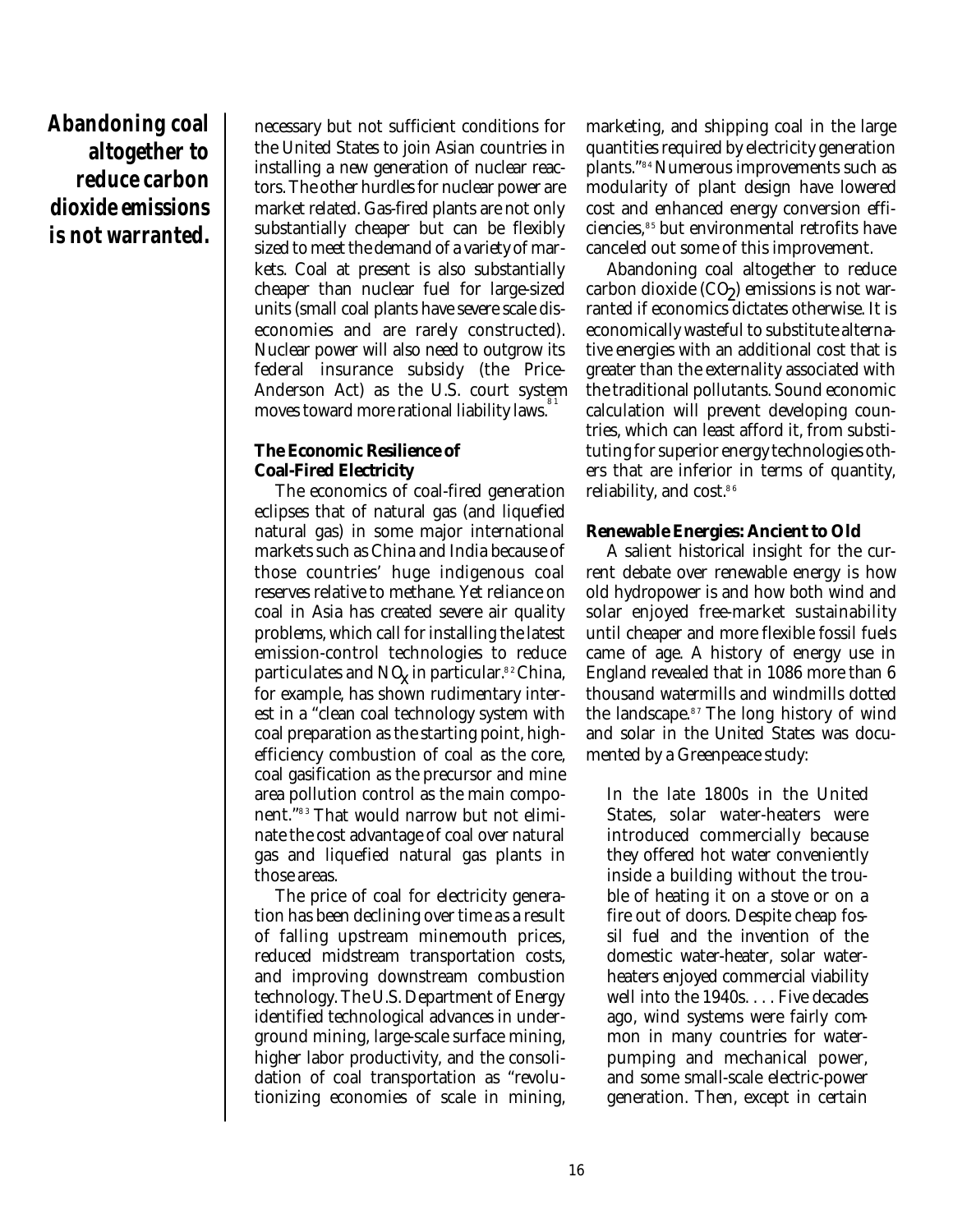limited locations, cheap fossil fuels wiped them from the market. 8 8

Hydropower predated fossil fuels on the world stage as noted by the Worldwatch Institute, 8 9 and hydroelectric construction peaked during the New Deal in the United States. Continuous geothermal production dates from 1913 and became a mature industry prior to the 1970s. 9 0 Biopower is the youngest member of the renewable family, having emerged in systemic fashion during and immediately after the 1970s energy crisis.

#### **Subsidized Renewables: A Legacy of Falling Short**

Shell, the world's second largest energy company, has announced an expansion into biopower, solar, and possibly wind on the assumption that fossil fuels will become scarcer in the "next few decades." 9 1 British Petroleum is increasing its long-standing investment in solar energy on the premise that man-made global warming is a potentially major social problem. 9 2 Enron Corp. entered into solar energy in 1995 and wind energy in 1997 to complement its focus on the cleanest burning of the fossil fuels, natural gas. $^{\mathrm{93}}$ 

To environmentalists critical of fossil fuels, this burst of interest on the part of some of the world's prominent energy companies signals the beginning of the end of the fossil-fuel era. Yet these ventures are very modest compared with overall corporate investment in energy 9 4 and are inspired as much by transient government subsidies and public relations as by underlying economics. To put the issue in perspective, the highly publicized \$500 million that Shell has committed to spend over five years on international renewable projects is half as much as the company's far less publicized budget to develop three previously located deepwater Gulf of Mexico oil and gas fields. 9 5

Unconventional energy sources have long mesmerized both government and—to a lesser but still real extent—private investors. Investments in these technologies in the

last quarter century have, with few exceptions, been disappointing, as a historical review shows.

As fossil-fuel prices began their ascent in 1973, a solar-energy boom began in the United States and abroad. By the mid-1970s more than a hundred companies, many responding to government subsidies and preferences, had entered the business of converting the sun's energy into electricity or substituting it for electricity altogether. Some of the biggest names in the energy business—Exxon, Shell, Mobil, ARCO, and Amoco—were among the entrants. More than a dozen other large oil companies had patents or were conducting research in the field. Other companies, such as General Electric, General Motors, Owens-Illinois, Texas Instruments, and Grumman, entered the solar collector heating and cooling market or the photovoltaics market, or both. The head of Royal Dutch Shell's solar subsidiary declared in late 1980, "The solar electric market could explode." 9 6

Declining energy prices in the 1980s set back an industry that, like synthetic fuels (discussed below), never approached economic viability even when fossil-fuel prices were at their peak. While the use of solar power in niche markets and some remote applications remained viable, central-station electricity generation was another story. Few, if any, major solar companies showed a profit in the 1980s, although some survived. *Fortune* in 1979 stated, "It has proved harder than the pioneer imagined to overcome the inherent difficulties of harnessing an energy form that is stupendous in the aggregate, but dilutes in any given setting." 9 7 The verdict was the same more than a decade later. The liquidation in December 1991 of Luz International, previously the world's leading solar power development firm, marked the end of an era.

The wind power boom started a few years later than the solar boom, but the results were the same. First-generation technology was very expensive, and unintended environmental consequences affecting land and **Investments in subsidized renewable technologies have, with few exceptions, been disappointing.**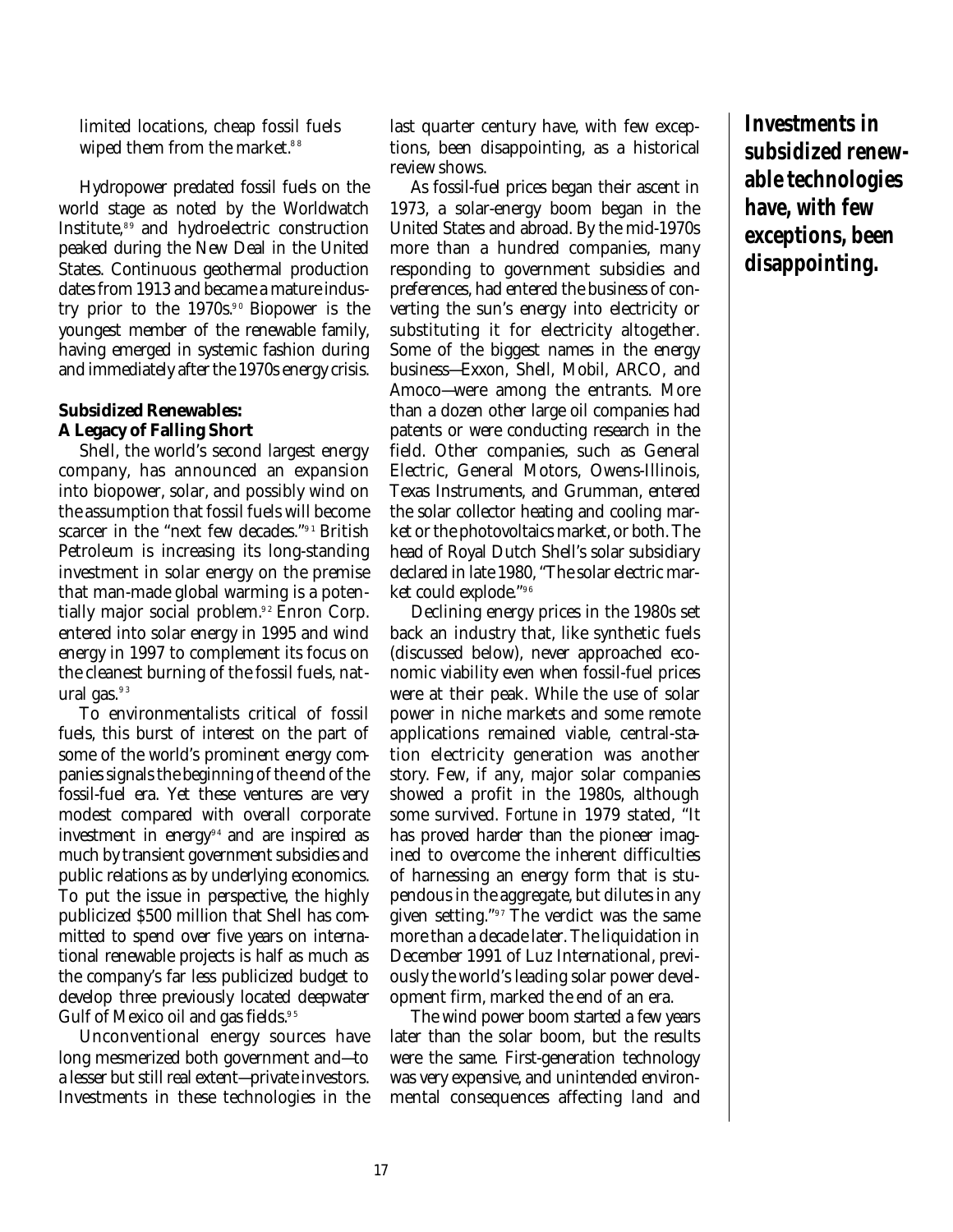**Geothermal sites are often located in protected, pristine areas.** birds emerged. The first-generation problems required a government-funded \$100 million cleanup and repowering effort in California, the heart of the U.S. wind industry.<sup>98</sup>

Oil companies did not diversify into the wind industry as they had into solar power. Profitable sites and applications for wind power were narrower even than those for solar power, although wind power had one clear advantage over its renewable rival—it was substantially less uneconomic as a source of electricity for the power grid. Nonetheless, the economics of wind power remained relatively poor, particularly compared with the economics of natural gas combined-cycle generation, which was rapidly improving. The bankruptcy in 1996 of the world's largest wind developer, Kennetech, like the bankruptcy of solar industry leader Luz five years before, marked the end of an era.

The heavy political promotion of wind and solar power in the 1970s and 1980s cannot be characterized as successful. Billions of taxpayer, ratepayer, and investor dollars were lost, bearing little fruit except for experience. But for proponents of alternative energy, hope springs eternal. Two decades of "broken wind turbines, boondoggle wind farm tax shelters, and leaky solar hot-water heaters" are ancient history. "The world today," the faithful believe, "is already on the verge of a monumental energy transformation . . . [to] a renewable energy economy."<sup>99</sup>

A survey of today's leading renewable alternatives, however, demonstrates that this predicted transformation is just as questionable now as it was two or more decades ago.

#### **Solar and Wind as Kyoto Energies**

Wind and solar power are the two energy sources most favored by the environmental community to displace fossil fuels to help meet the goals of the Kyoto Protocol. Other sources have met with greater environmental ambivalence if not concern. Biopower is an air emission renewable energy source that can contribute to deforestation. 100

Geothermal sites are often located in protected, pristine areas and so create land-use conflicts, and toxic emissions and depletion can occur.101 Hydroelectric power is the least environmentally favored member of the renewable energy family owing to its disruption of natural river ecosystems. 102 Nuclear power, although it is air emission free like renewable energy after plant construction, is less popular than hydroelectricity with mainstream environmentalists and is rejected because of its risk profile and waste disposal requirements. 103

The respective costs of wind and solar have dropped by an estimated 70 percent and 75 percent since the early 1980s. 104 Extensive government subsidies for research on and development and commercialization of these technologies—much greater than for other renewables and fossil fuels on an energy production basis—have been a primary reason for this substantial improvement. <sup>105</sup>Mass production has resulted in fewer material requirements, more product standardization, automated manufacturing, and improved electronics. Larger wind farms have also introduced economies of scale. Improvements in information management, just-in-time inventory techniques, and lower energy costs—factors at work across the economy—have also been responsible for the reduced infrastructure cost of these two alternative energy sources. One recent study of wind technologies concluded:

[Wind] costs have declined from around US\$ 0.15–0.25 per kWh to the US\$ 0.04 to 0.08 per kWh today in favorable locations. Technical developments have been rapid and impressive, most notably in the areas of increased unit size, more efficient blade designs, use of light-weight but stronger materials, variable speed drives, and the elimination of reduction-gear mechanisms through the introduction of electronic controls for frequency and voltage regulation. 106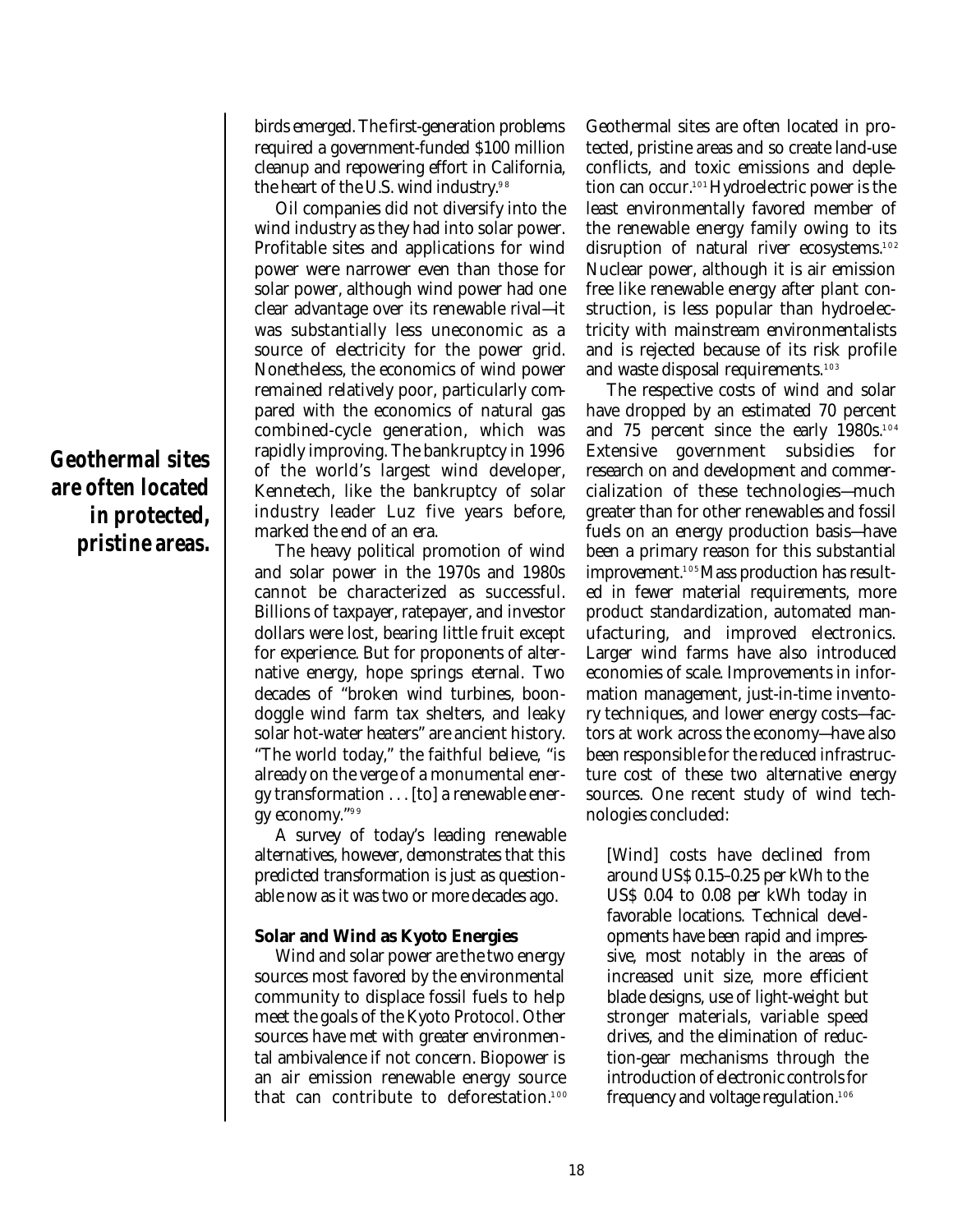But that is only half the story. The longawaited commercial viability of wind and sun as primary energy sources has been set back by natural gas combined-cycle and cogeneration technologies. Natural gas technology today can produce electricity at half the cost (or less) and with more flexibility and reliability than power generated from well-sited wind farms on a tax-equalization basis. <sup>107</sup> The competitive gap with solar power is much more pronounced, since solar power is triple (or more) the cost of well-sited wind. Simply put, the technological improvements in wind and solar power have also occurred for traditional fuels. In Europe, for example, an executive of Siemens AG recently reported that prices of electricity from fossil-fuel plants have fallen by an estimated 50 percent in the last five years alone. 108

This competitive gap, which environmentalists once thought to be surmountable, may persist for a long time. A joint study in 1997 by the Alliance to Save Energy, the American Council for an Energy-Efficient Economy, the Natural Resources Defense Council, Tellus Institute, and the Union of Concerned Scientists concluded:

Although the cost of renewable electric generating technologies has declined substantially and their performance has improved, the cost of competing fossil technologies has also fallen. In particular, the average price of natural gas paid by electric utilities has been low (about \$2.30/MMBtu) since the mid-1980s and is widely expected to remain so for the next 10 years or longer. 109

A factor as important as cost and reliability for national energy policy is the enormous quantity disparity between gas-fired electricity (and other fossil alternatives) and solar- and wind-generated energies. A single large combined-cycle gas plant can produce more electricity than all the wind and solar facilities in the United States combined.

One of the world's largest gas-fired combined-cycle plants, the 1,875-megawatt Teesside plant in England, produces more electricity each year than the world's millions of solar panels and 30,000 wind turbines combined—and on fewer than 25 acres of land.

The quantity differential partially reflects relative capacity factors, which are around 95 percent for baseload gas combined-cycle plants and 20 percent to 40 percent for solar and wind that operate only when the natural energy source is available.<sup>110</sup>It also reflects siting prerequisites in light of natural conditions and consumer demand. A wind site, for example, must have steady high winds, be away from large bird populations, avoid slopes that may erode, and be in remote (and sometimes pristine) areas because of high noise levels and poor aesthetics. Yet for economics' sake, wind farms need to be near population centers that have a power deficit because of high transmission investment costs and physical losses of electricity. 111 This combination works against many sites, making well-sited wind, ironically, a "depletable" energy option. So while ideal wind sites may generate grid power at a cost only double that of new technologies using natural gas, other sites, for example, ones from which the electricity must be transported long distances, worsen this already sizable cost disadvantage. Consequently, wind is not a generic resource like a conventional energy. Wind sets up a growing economic and environmental conflict as more and more sites must be tapped to meet external political demands.

#### **Other Renewables Also Problematic**

The other basket of "renewable" alternatives to fossil fuels—geothermal, hydropower, biopower, and fuel cells—may be even less likely to gain market share in the foreseeable future than are wind and solar power.

Geothermal and hydroelectricity are more akin to conventional energies than to unconventional ones. Each has a long his**The commercial viability of wind and sun as primary energy sources has been set back by natural gas combined-cycle and cogeneration technologies.**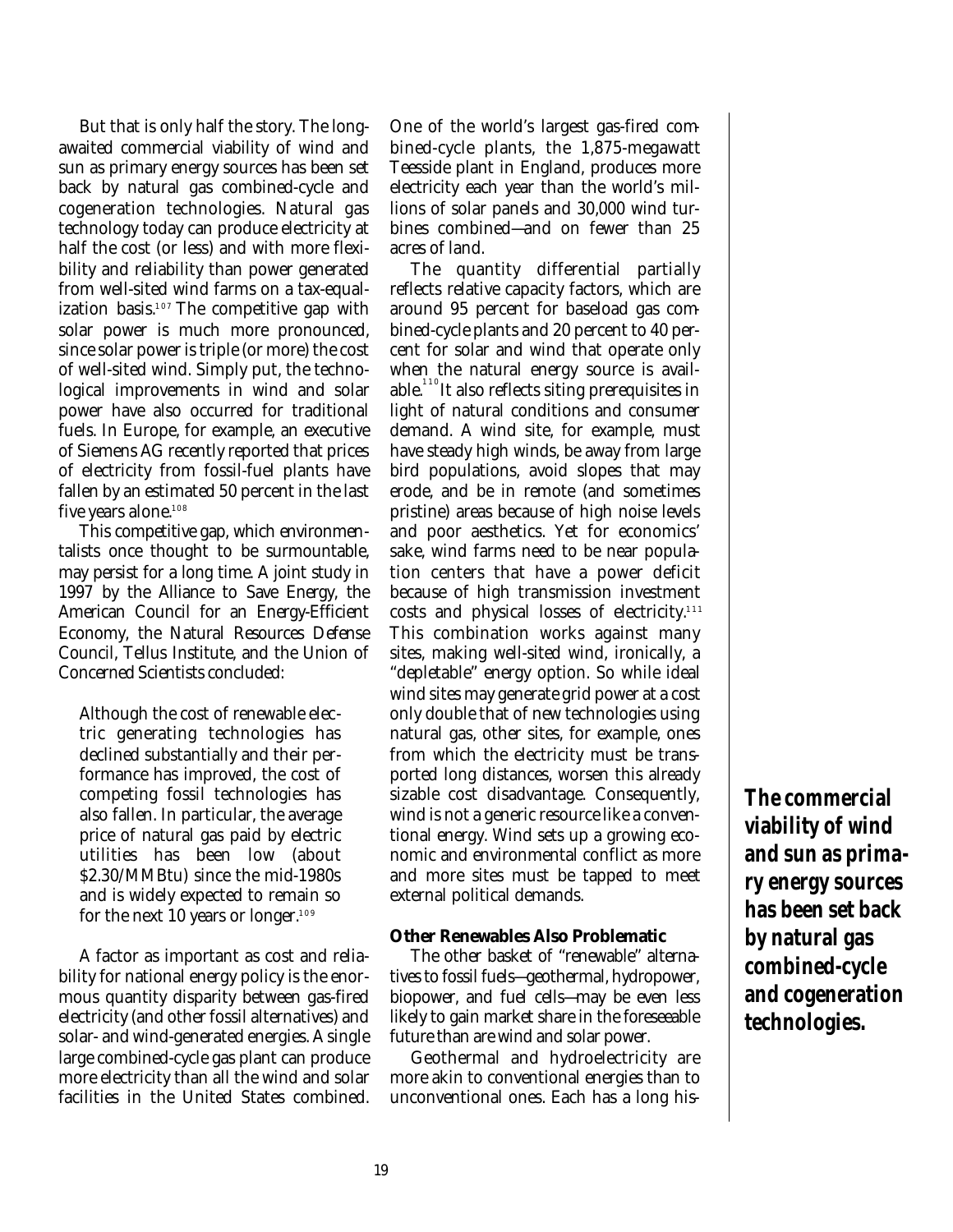**Biopower plants are more expensive than well-sited wind projects but far less expensive than solar plants.**

tory of economic competitiveness that predates the air quality movement, although in today's political discussion they are often lumped together with wind and solar power as renewables for "sustainable energy development." Ironically, wind and solar advocates who do not favor hydroelectricity (which comprises almost 90 percent of total world renewable generation) can be said to be more critical of renewable fuels per se than are fuel-neutral, free-market energy proponents.

The most prominent of existing "exotic" renewable fuels is biopower. Biopower is biomass converted to electricity (often, municipal garbage converted to electricity in incinerator plants) as opposed to the simple burning of wood, dung, and other waste feedstocks for cooking and heating. Today, biopower is the second largest renewable energy next to hydropower in the United States and the world.

Although scattered biopower projects existed before 1978, it was the Public Utility Regulatory Policies Act of 1978 that put this energy source on the map.<sup>112</sup>That federal law, which applied to other renewables and certain nonutility nonrenewables, required utilities to purchase power from "qualifying facilities" at the utility's "avoided cost," which in an era of higher fuel prices locked in favorable economics for the waste-to-energy plants. These first-generation plants have been characterized by their "high costs and efficiency disadvantages" in comparison with conventional energies. 113 Like nuclear power, the biopower industry is an artificial creation of government policy and would never have emerged as a significant energy source in a free market.

Biopower plants are more expensive than well-sited wind projects but far less expensive than solar plants. The current generation of biopower projects has an estimated cost of around 8 cents per kWh versus wind plants at around 6 cents per kWh (prime sites without tax preferences) and solar at 30 cents per kWh or more. <sup>114</sup> As noted earlier, the environmental lobby has

serious misgivings about biopower as a major electricity alternative because of a potential problem of deforestation, occasional competition with recycling facilities for waste disposal, and air emissions.

Fuel cells, while perhaps further from market penetration than other renewables, hold potentially greater promise. Several fuel-cell technologies are commercially available for distributed generation so long as a liquid fuel is available. The electrochemical devices that convert energy to electricity and usable heat without requiring combustion are actually a competitor to wind and solar projects on the one hand and gas microturbines and diesel generators on the other.

Fuel cells have a number of technical and environmental advantages. They do not have moving parts and are easy to maintain. They can be sized for a home or for a large industrial facility. Fuel cells can be run on a variety of fuels, including methane, natural gas, and petroleum. (Natural gas is the most probable input where it is available.) They are noiseless. They convert energy into electricity relatively more efficiently than do other generation processes. And since fuel cells are more energy efficient and do not require combustion, they are environmentally superior to fossil-fuel plants and microturbines. 115

Those advantages are lost on the economic side. The average cost of a fuel cell today is around \$3,000 per kWh when \$1,000 per installed kWh is necessary for market penetration. Subsidies from the Department of Energy for as much as one-third of the total installation cost (\$1,000 per kWh) have been necessary to attract interest.116 The fuel cell for stationary electricity generation is a backstop energy source that competes against unconventional technologies more than conventional ones at present. To break into the marketplace, fuel cells must become competitive against another natural gas user—microturbines. But "where very strict air emissions requirements apply, fuel cells may be the only option for distributed generation." 117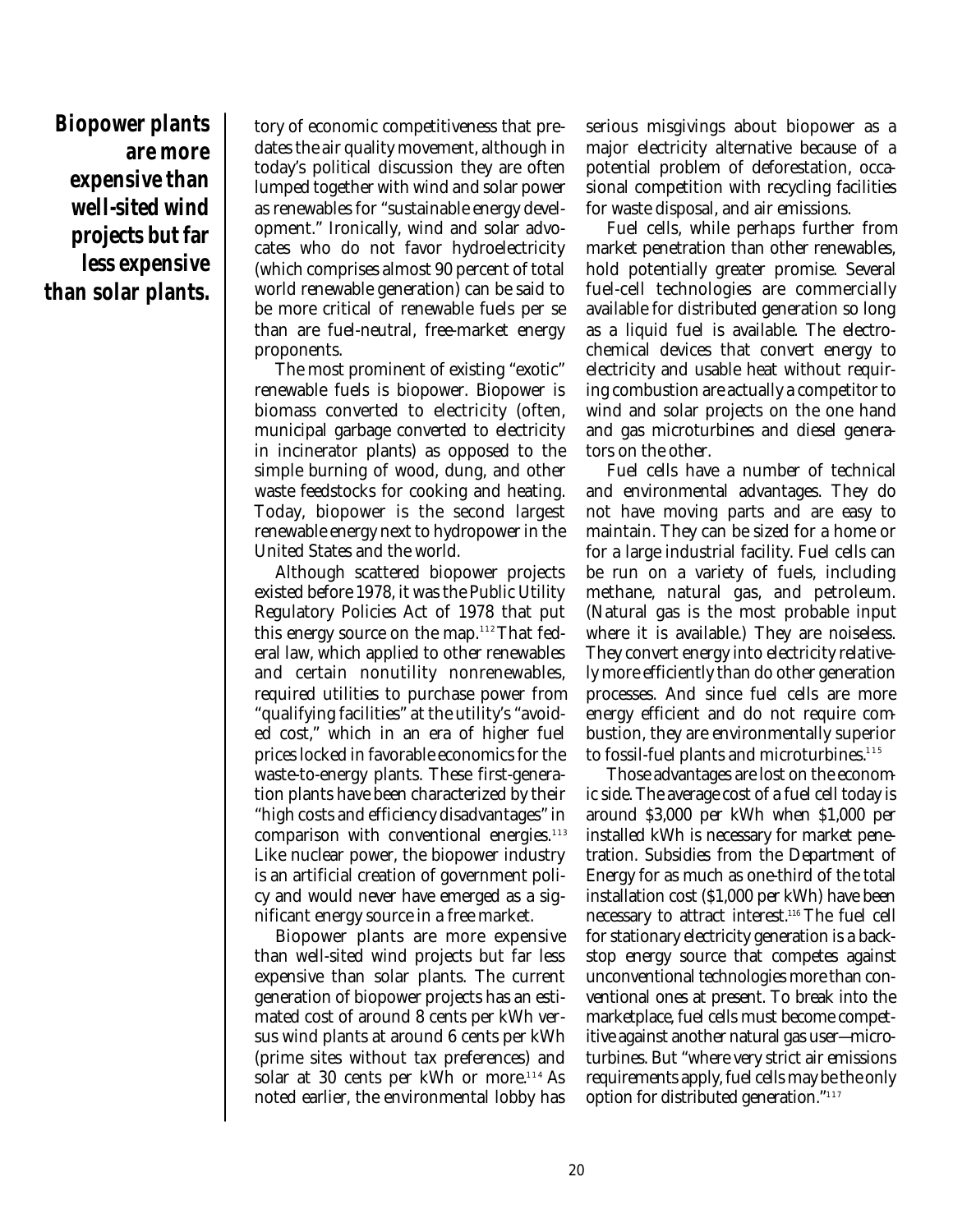#### **Distributed Energy: How Big a Market Niche?**

In dispersed developing markets where electricity is being introduced, distributed generation (power that is distributed locally and does not come through a regional grid) is typically more economical and practical than central-station, long-distance transmission of electricity. Since some renewable energy technologies have proven adaptable to markets where transmission and distribution of electricity are relatively nonexistent, environmentalists hold out the hope that distributed energy (which is becoming more economical relative to centrally dispatched power) will revolutionize electricity markets and usher in a new era of decentralized industrialized renewable energy.

Renewable energy is not dominant in off-grid areas and may not be in the future. Traditionally, propane- and diesel-fired generators have been the most economic power option. Improvements in solar technology have made this technology increasingly viable in remote markets, but the intermittency problem requires very expensive battery technologies to ensure reliable electricity service. 118

Niche markets for solar power have grown over time and today range from the handheld calculator to data-gathering ocean buoys to space satellites. Wind power is often thought of as distributed generation, but a limited number of homes or businesses are located in perpetually windy areas necessary to give the turbines a capacity factor high enough to make them viable and competitive with other distributed options.

Distributed generation is more expensive and problematic than central-station generation where demand conditions can support both. <sup>119</sup>Thus, as a developing region matures and gains greater economic infrastructure, first-generation electricity sources may give way either to a distributed generation upgrade or to central generation. Just as bicycles and motorbikes are a bridge to automobiles and trucks in many developing regions, solar panels or a wind turbine may become a

bridge technology to gas-fired (or oil-fired) microturbines or much larger combinedcycle or cogeneration plants. Thus some renewable technologies could be bridge sources to conventional energies rather than the other way around.

#### **Will Subsidies Rescue Nonhydro Renewables?**

The competitive predicament of renewable energy—reflecting both the economic, if not the environmental, problems of wind power, solar power, and biopower and environmentalist opposition to hydropower could lead to a decline in renewable capacity in the United States. While "green pricing" and a new round of government subsidies are providing some support, older projects are coming off-line because subsidies are expiring, and new projects are encountering financing difficulties in an increasingly competitive electricity market. Only a national quota for qualifying renewables, a federal "Renewables Portfolio Standard," can save unconventional energies from the "harsh realities" of competition, concluded a study by two advocates of renewable energy.120 The Department of Energy in a business-as-usual scenario predicts an overall decline of renewables from 12.5 percent to 9.2 percent of domestic consumption by 2020 due to flat hydropower and geothermal power and aggressive entry by fossil fuels, natural gas in particular. <sup>121</sup> On the other hand, quota requirements and cash subsidies for qualifying renewables as part of state-level restructuring proposals are coming to the rescue. 122

# **The Uncompetitiveness of Alternative-Fueled Vehicles**

Although conventional fuels have a significant advantage over unconventional fuels in the electricity market, their advantage is even more pronounced in the transportation market. Of the world's approximately 650 million motor vehicles, fewer than 1.5 million (0.2 percent) are not gaso**The Department of Energy predicts a decline of renewables from 12.5 percent to 9.2 percent of domestic consumption by 2020.**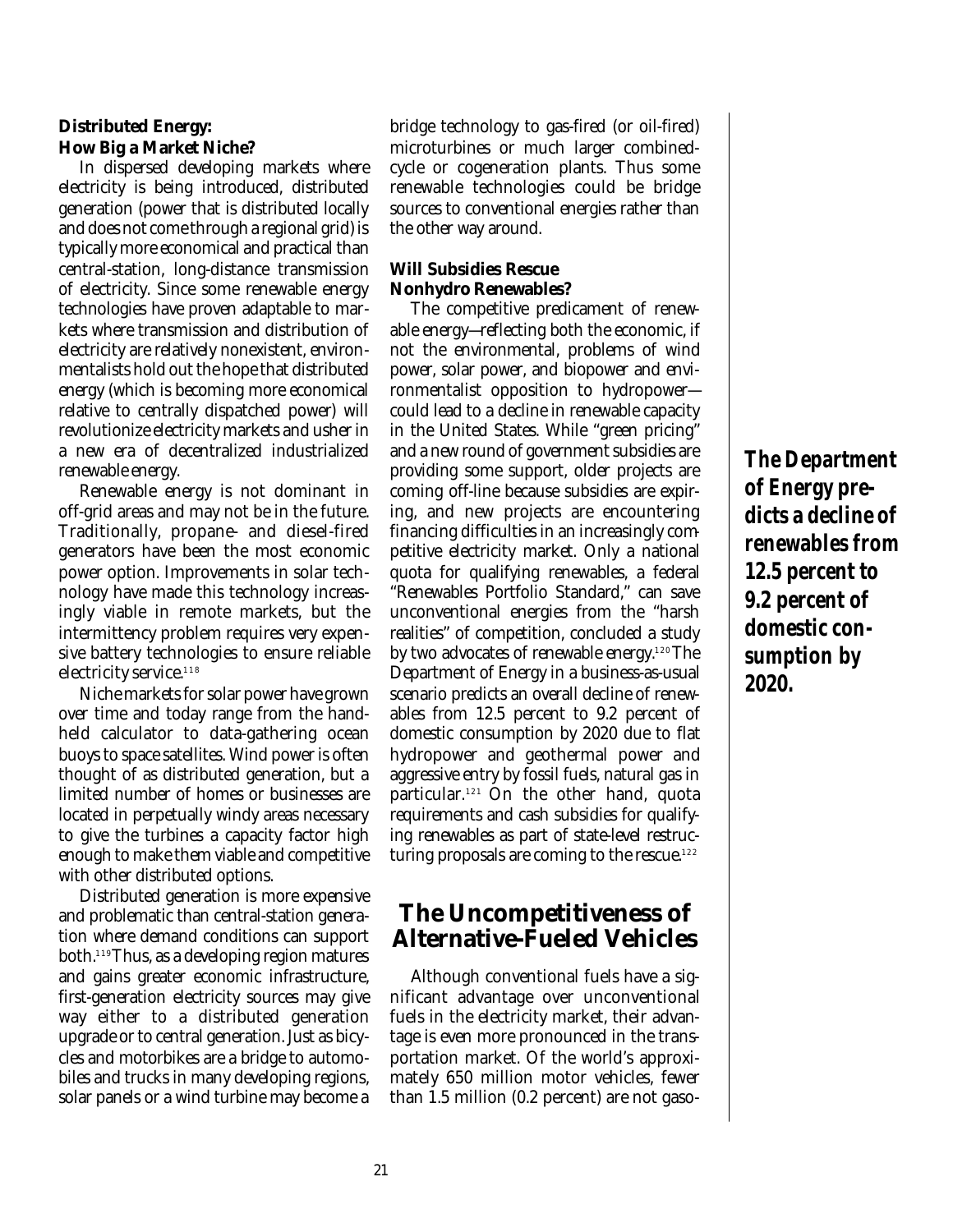

**Figure 5**

Sources: American Petroleum Institute; Energy Information Administration.

line or diesel powered. Liquefied petroleum gas or compressed natural gas powers almost all alternatively fueled vehicles. This gives fossil fuels more than a 99.9 percent share of the world motor vehicle transportation market, a market share not unlike their share in California or the United States as a whole. 123

The cost of buying, driving, and maintaining gasoline-powered vehicles has steadily declined over time. Adjusted for inflation and taxes, the price of a gallon of motor fuel in 1995 was the lowest in the recorded history of U.S. gasoline prices. The weighted average price of gasoline of \$1.27 per gallon<sup>124</sup> included 45 cents of local, state, and federal taxes, leaving the "free-market price" of crude acquisition, refining, and marketing at between 80 cents and 85 cents per gallon. Some of the "free-market price" includes the aforementioned "environmental premium," given that environmental compliance costs are built into the price.

The price of regular unleaded gasoline averaged \$1.12 per gallon in 1998—a new record low and less than half the price of

1981's high (in present dollars) of \$2.39 per gallon, despite a higher burden of state and federal taxes (Figure 5). <sup>125</sup> Of the many retail liquid products, only low-grade mineral water is cheaper than motor fuel today. 126 This points to the triumph of technology in converting crude oil into motor fuel and other products, a story not unlike the one of improving economies of turning natural gas, oil, and coal into electricity. 127

The affordability of motor fuel has also improved in terms of work-time pricing (the amount of work time an average laborer must put in to buy an asset). In the 1920s a gallon of gasoline cost more than 30 minutes of labor time. In the mid-1990s the cost was  $6$  minutes and falling. $^{12\,8}$ 

The declining work-time cost of an automobile, even with numerous advances in vehicle comfort and environmental performance, has been documented by W. Michael Cox and Richard Alm:

In the currency of work time, today's Ford Taurus costs about 17 percent less than the celebrated 1955 Fairlane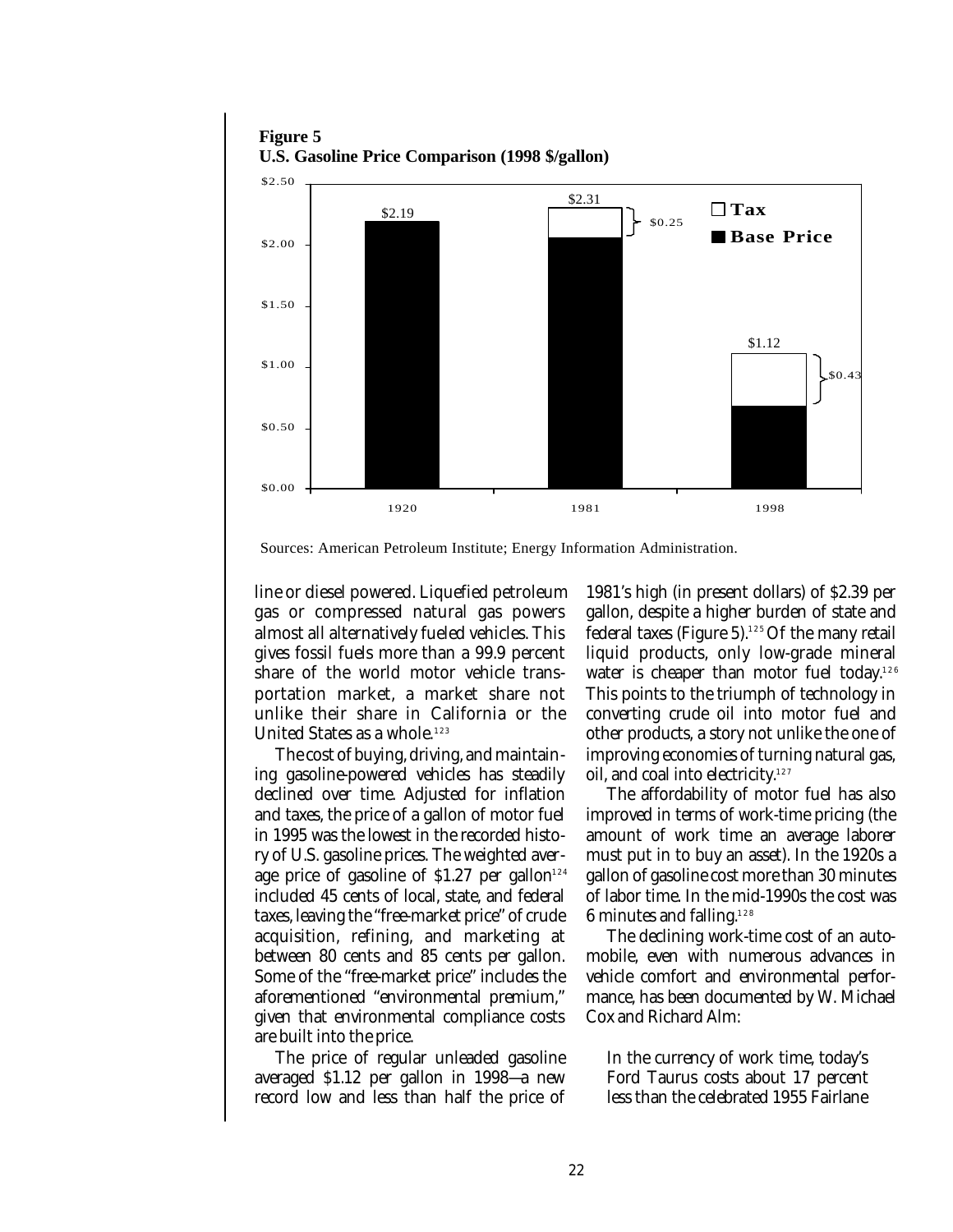and more than 70 percent less than the first Model T, introduced in 1908. And that's without any adjustment for quality. Early cars rarely had an enclosed body, tires couldn't be removed from rims and buyers had to purchase a separate anti-kickback device to prevent broken arms. Today's models embody literally hundreds of standard features—from airconditioning and antilock brakes to computer-controlled carburetors [and injection systems] and CD players making driving safer, more economical and more fun. 129

"Price war" conditions for automobile sales beginning in 1997 and continuing into 1999, coming on top of intense gasoline competition, are continuing this trend. 130

The price of renting an automobile, not only buying one, has significantly declined. The Cox and Alm study found that car rentals in 1997 were 60 percent cheaper than in 1970 in terms of work-time pricing. 131

The economic and efficiency progress of the internal combustion engine can be expected to continue. Direct fuel injection as well as turbochargers to improve combustion and intercoolers are promising technologies for diesel engines. <sup>132</sup> Continuous transmission has great promise for reformulated gasoline engines as well. Improving today's energy conversion efficiency factors of around 24 percent for gasoline and 44 percent for diesel will be an important component of future emissions reduction. 133

A survey of the various alternatives to fossil-fueled transportation, on the other hand, suggests that the market dominance of conventional vehicles will continue long into the foreseeable future.

#### **Ethanol**

Ethanol is a high-octane motor fuel derived from grain and waste products, primarily corn, and mixed with 15 percent gasoline ("E85"). Special governmental treatment of ethanol began with a federal tax exemp-

tion in 1906, and farm states such as Nebraska subsidized the fringe substitute for conventional motor fuel during the Great Depression. Despite encouragement from the U.S. Department of Agriculture, ethanol produced from surplus grain proved to be no match for the surplus of crude oil that came from the new discoveries in Texas, Oklahoma, and other states in the 1920s and 1930s. 134

The subsidy floodgates for ethanol opened during the 1970s energy crises when tax breaks and government grants for ethanol conversion projects become commonplace. The Biomass Energy and Alcohol Fuels Act of 1980 earmarked \$900 million for ethanol projects and set a goal for the farm fuel to capture 10 percent of the entire U.S. motor fuel market by 1990. <sup>135</sup> Despite such government support, ethanol blends would be as much as twice the cost of gasoline on an energy-equivalent basis. Ethanol's market share in 1990 was four-tenths of 1 percent (0.4 percent), <sup>136</sup> making the legislative goal 25 times greater than the actual result. The market share of transportation biomass has not appreciably changed despite state and federal tax subsidies of 54 cents per gallon. 137

Current interest on the part of Ford and Chrysler in "alternative-fuel flexible" vehicles that can run on either ethanol or gasoline is due more to the desire to use a loophole to achieve compliance with the corporate average fuel economy (CAFE) minimum mileage standards than to true consumer demand. In fact, ethanol flexible vehicles register 25 percent less fuel economy than do vehicles running on CARB Phase 2 reformulated gasoline—with no reduction in air emissions per mile. 138 Adding to the problem, only 40 service stations in the Midwest sell ethanol, ensuring that the several hundred thousand alternative vehicles produced by the two automakers will run exclusively on gasoline. 139

Ethanol output, even after receiving preferential tax subsidies, can be disrupted by high corn prices, as occurred in 1996. 140

**The economic and efficiency progress of the internal combustion engine can be expected to continue.**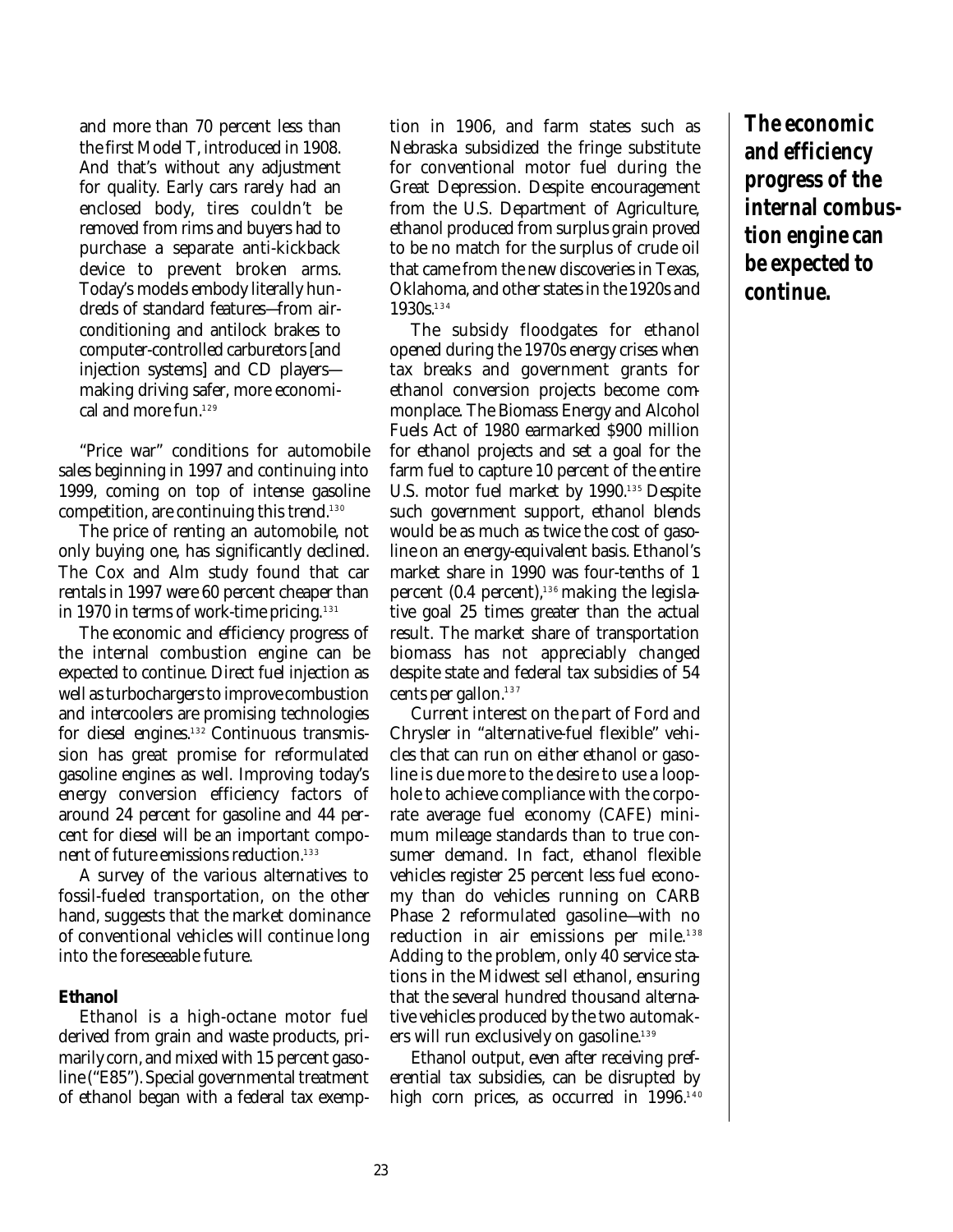**The major environmental problem of ethanol combustion is the higher evaporative emissions of smog-producing volatile organic compounds.**

Ethanol also has an "embedded fuel" problem, since the created energy is largely canceled by the energy used to plant, harvest, ferment, and distribute the agricultural fuel. 141

Environmentalists have not given ethanol a free ride despite qualifying it as a renewable resource. One analysis complained that "heavy use of fossil fuels by current agricultural practices renders ethanol . . . from corn fermentation . . . non-sustainable as now produced." 142As it does on the electricity-generation side, "sustainability" would require renewable energy inputs and a "closed loop system" in which the agricultural inputs were grown in proportion to usage.

The major environmental problem of ethanol combustion is the higher evaporative emissions of smog-producing volatile organic compounds, which must be balanced against ethanol's reduction of the other smog precursor, NOx . The recent extension of ethanol's federal tax break from 2000 to 2007'<sup>13</sup>was more a victory for agricultural interests for than the environmental community, which has traditionally been ambivalent if not hostile toward this motor-fuel alternative. 144

#### **Methanol**

Methanol is a sister fuel to ethanol and can be distilled from natural gas, coal, or wood products mixed with 15 percent gasoline to produce a fuel known as M85. In the 1970s and 1980s, methanol attracted large government favor as a more viable and nearterm choice than other alternative-fuel vehicle technologies. In a congressional hearing in 1986, General Motors called methanol "America's energy 'ace in the hole,'" while the American Automobile Association described it as "the number one alternative fuel of the future." The EPA also tagged methanol as "the most promising alternative to motor vehicle fuel for this country." 145

The political home for methanol in these high-water years was the CEC, the nation's largest state energy agency in the world's third largest transportation market (after Russia and the rest of the United States).

Under the leadership of Charles Imbrecht, the CEC was attracted to a liquid fuel that could promote "energy security" by eroding the 99 percent market share of petroleum, while offering the near-term potential of reducing ozone-forming emissions by 50 percent, compared with gasoline vehicles, and reducing particulate emissions by 100 percent, compared to diesel vehicles. 146 Government-subsidized vehicle purchases and conversions and public-private partnerships with ARCO, Chevron, and Exxon to offer methanol in service stations were undertaken. Distributions from the Petroleum Violation Escrow Account (money collected from oil companies to settle disputes under the federal oil price regulation of the 1970s) also helped fund this alternativefuel program.

Despite a 100-million-mile demonstration program with "no negative results," 147 the methanol initiative proved to be more of a pilot exercise than a jump-start to a mass market. The political hope and favor for methanol would fade in the 1990s as successive reformulations of gasoline and improvements in onboard vehicle technology significantly reduced emissions at an affordable cost with no inconvenience to motorists.

More important, however, was the fact that consumers were discouraged by a variety of additional costs of methanol, including car conversion, higher fuel costs, more frequent oil changes, and lower vehicle resale value. A General Services Administration study in 1991 estimated that those extras amounted to a \$8,000 premium compared with a conventional vehicle.<sup>148</sup> Because methanol fuel tanks were necessarily much larger than gasoline tanks (because of the lower energy density of methanol), motorists were also faced with less storage space in methanol-fueled cars. The absence of flame luminosity during methanol combustion also posed a safety problem.

The beginning of the end for methanol as a viable transportation alternative came in late 1993 when the Los Angeles County Metropolitan Transit Agency terminated its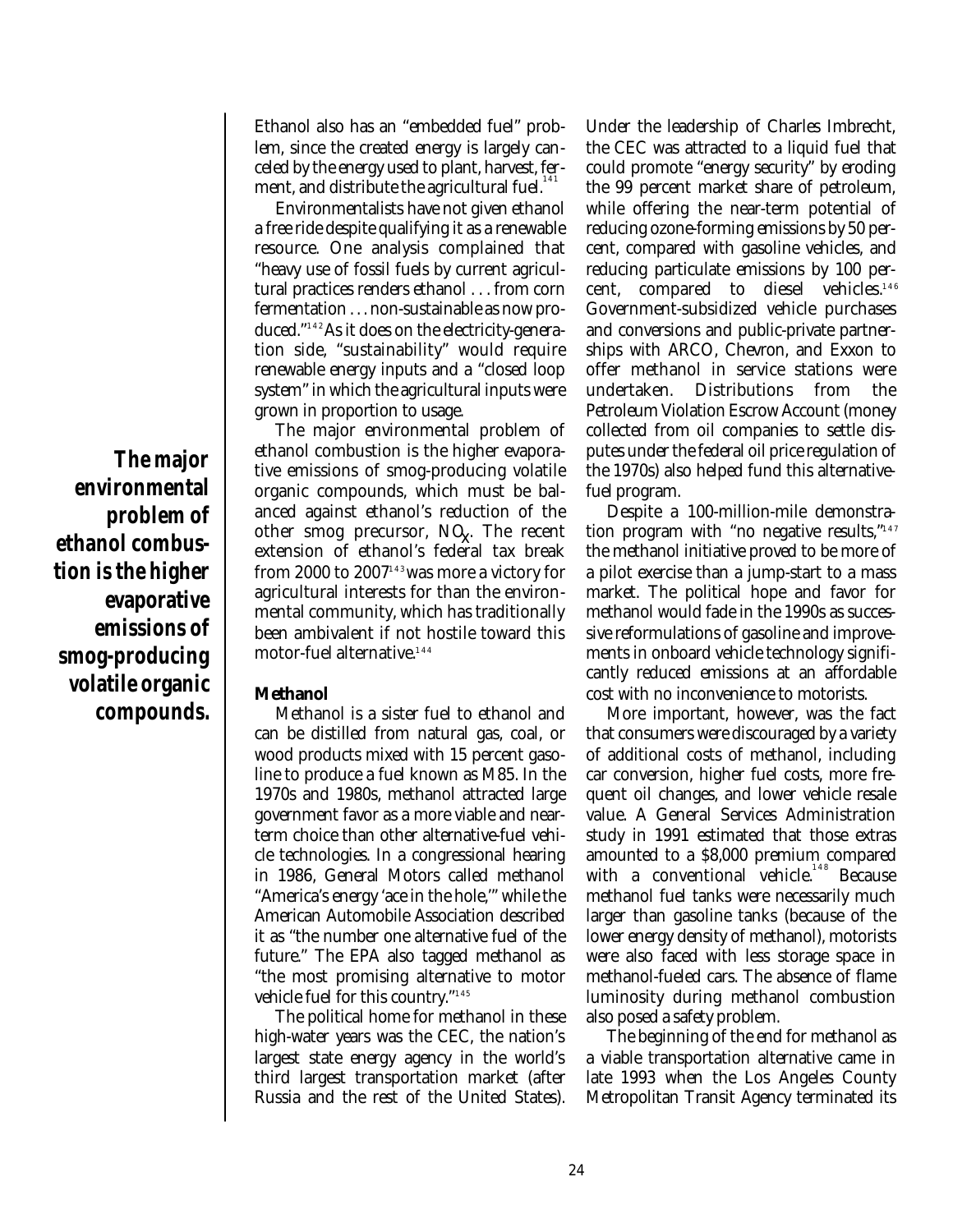\$102 million methanol bus program in favor of the latest diesel options. Breakdowns were occurring in the city's 133 methanol buses twice as often as in conventional diesel buses because of the corrosive effect of methanol on engine parts. Seattle and Marin County (California) also dropped their methanol bus programs for the same reason. 149

The CEC's 20-year push for methanol has been quietly abandoned. Whereas in 1993 the CEC had predicted a million vehicles would be fueled by methanol by the year 2000, the number across the United States is around 20,000 and falling. Methanol was not even mentioned as a transportation-fuel alternative in the most recent *California Energy Plan*,<sup>150</sup> testament to the perils of picking winners and losers before the marketplace does.

#### **Electric Vehicles**

Electric vehicles once dominated the mechanized transportation market in the United States. A study from the Renewable Energy Policy Project summarized:

In 1900, electric vehicles outnumbered gasoline vehicles by a factor of two to one; an electric race car held the world land speed record. Their quiet, smooth ride and the absence of difficult and dangerous hand crank starters made electric vehicles the car of choice, especially among the urban social elite. Early in this century, there were more than one hundred electric vehicle manufacturers.

Improvements in the internal combustion engine and plentiful oil and oil products reversed the competitive equation. The same study explained:

The weight, space requirements, long recharging time, and poor durability of electric batteries undercut the ability of electric cars to compete with much more energy-dense gasoline, an energy carrier manufactured from crude oil. One pound of gasoline contained as much chemical energy as the electricity held in one hundred pounds of the lead acid batteries then in use. Refueling a car with gasoline was measured in minutes, on-board storage was a snap, supplies appeared to be limitless, and long-distance fuel delivery was relatively cheap and easy. With these attributes, gasoline dominated the fuel marketplace. By 1920, electric cars had virtually disappeared. 151

The Worldwatch Institute has also documented the rise and fall of electric vehicles. "Although electric cars and a variety of other [alternative-fuel] vehicles were popular at the turn of the century," summarized Christopher Flavin and Nicholas Lenssen, "they were pushed aside by improvements in the internal combustion engine and the falling price of the gasoline used to run it." <sup>152</sup> Disputing the claim that the electric vehicle is the car for the 21st century, the American Petroleum Institute noted that it was "more suitable for the late 19th century, when society was geographically compact and people tended to travel much shorter distances." 153

Electric cars entering the commercial market today are much more costly and less convenient to operate than conventional vehicles. Since introducing its electric vehicle in late 1996, General Motors has sold that model (EV1) to carefully screened, upper-income customers who treat the cars more as showpieces than as substitutes for their conventional vehicles. The select customers receive a variety of subsidies and special services. In return for its substantial investment, General Motors receives favorable publicity and goodwill from regulators weighing a "zero emission vehicle" mandate, as they are in California. Ordinary consumers receive little: the cars are more expensive even with subsidies, require extra expenses such as home recharging facilities, are less safe (40 percent lighter than regular

**The CEC's 20 year push for methanol has been quietly abandoned.**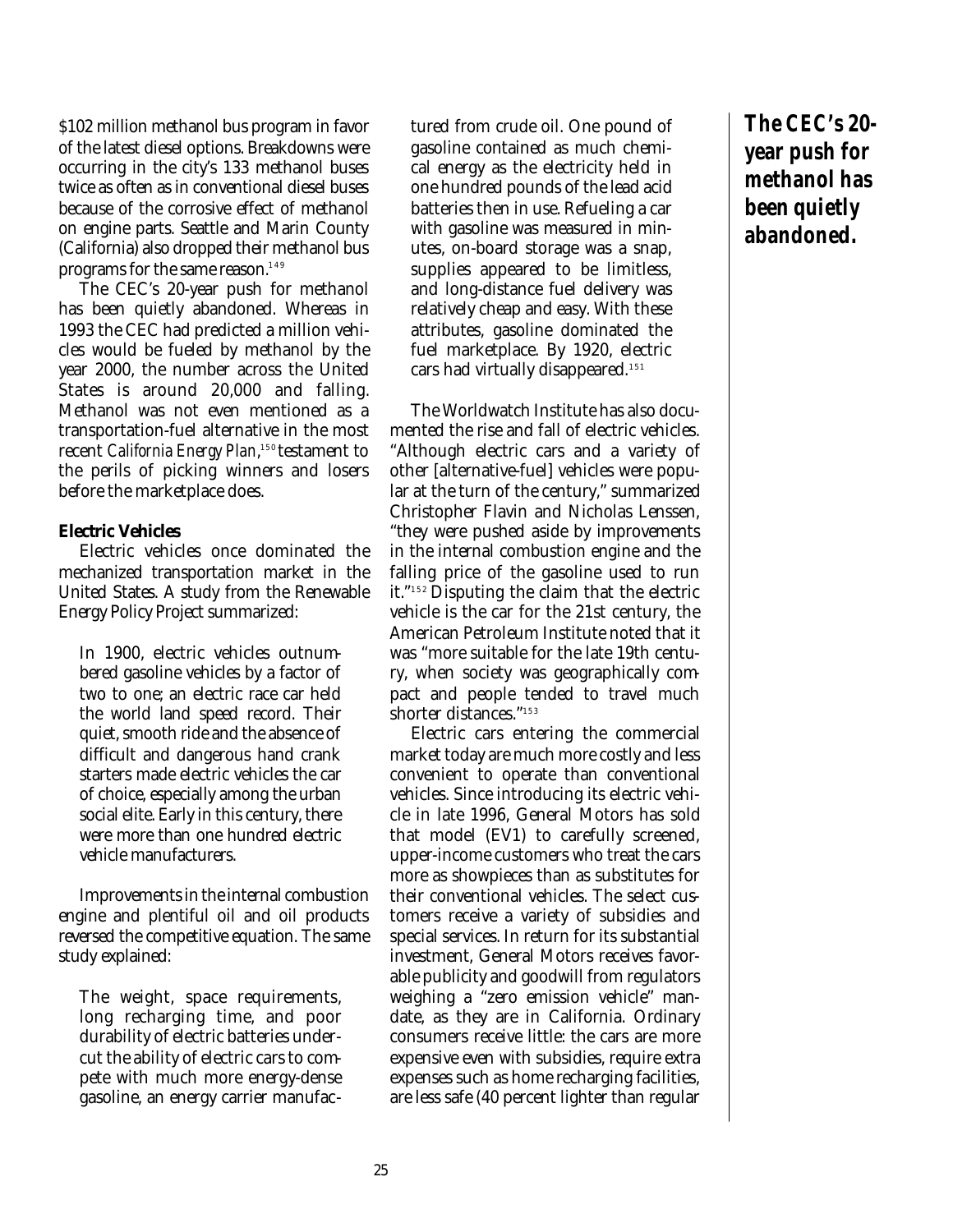**Environmentalist Amory Lovins has called electric vehicles "elsewhere emission" vehicles.**

vehicles), and are less convenient because of the lack of driving range and the necessity of long refueling times. New battery options to increase driving range aggravate the cost disadvantage. 154

Electric vehicles are touted as being 97 percent cleaner than conventional vehicles. But studies have shown that the tradeoffs with economics and convenience are not matched by emission reductions, since most of the electricity is generated by fossil fuels. 155 Environmentalist Amory Lovins has called electric vehicles "elsewhere emission" vehicles. <sup>156</sup> A team of experts from the Massachusetts Institute of Technology concluded that electric vehicles yield an "imperceptible overall environmental benefit" since up to 65 percent of fossil energy is lost when burned to generate electricity, and 5 percent to 10 percent of the generated electricity is lost in transmission and distribution. 157

Battery wastes are another unique environmental problem with electric vehicles, given that gasoline is now lead free. Complained Dan Becker of the Sierra Club, "[Electric vehicle] batteries are filled with badness—things like lead and cadmium." 158 Sodium-sulfur batteries and other substitutes introduce their own set of environmental and safety problems. <sup>159</sup> But even if the environmental problems with batteries are overcome, their sheer size, weight, and expense are formidable arguments against their replacing the \$50 fuel tank of conventional vehicles.160 Operational problems with batteries in cold-weather climates add to those problems. 161

A hybrid electric vehicle, which combines an internal combustion engine with battery-powered electronics, shows promise, particularly in heavy-duty trucks using diesel. Onboard recharging offers advantages over dedicated electric vehicles. Yet the use of diesel or gasoline reduces the alleged environmental benefits of onboard recharging, and the complexity of the hybrid design results in a significant cost premium compared with conventional vehicles. That is why a study by a committee of the National Academy of Sciences and the National Academy of Engineering criticized the technology as not environmentally cost-effective. 162

#### **Natural Gas and Propane Vehicles**

Like electric vehicles and solar and wind applications, gas-powered vehicles were once economically viable without government subsidy. At the turn of the century demonstration coal-gas vehicles could be found in major metropolitan areas. Decades later propane vehicles became commonplace in rural settings (farms in particular) where refueling limitations were less of a constraint and the fuel was not subject to motor fuels taxation. Vehicles fueled by compressed natural gas have been fewer and more recent. 163

Largely because of ratepayer subsidies, which allowed utilities to pass fleet conversion costs on to their captive customers, a number of natural gas distribution companies converted fleet vehicles to natural gas and erected related infrastructure in the 1970s and early 1980s. But conversions proved to be technologically problematic as well as expensive and inconvenient relative to conventional vehicles. <sup>164</sup> The effort also lost momentum as gasoline and diesel prices fell beginning in 1981.

In the late 1980s a second effort to promote natural gas vehicles commenced with greater emphasis on dedicated vehicles than on converted conventional vehicles. In addition to support from state utility regulators, subsidies and vehicle purchase mandates from the federal government (such as those in the Energy Policy Act of 1992) were adopted. Falling natural gas prices and plentiful supply were also coming into play. The improved position of natural gas vehicles was evident when the CEC reported in the *1995 Fuels Report*:

In the late 1980s, methanol was touted as the alternate fuel of choice in the transportation sector. Now natural gas is beginning to assume that role,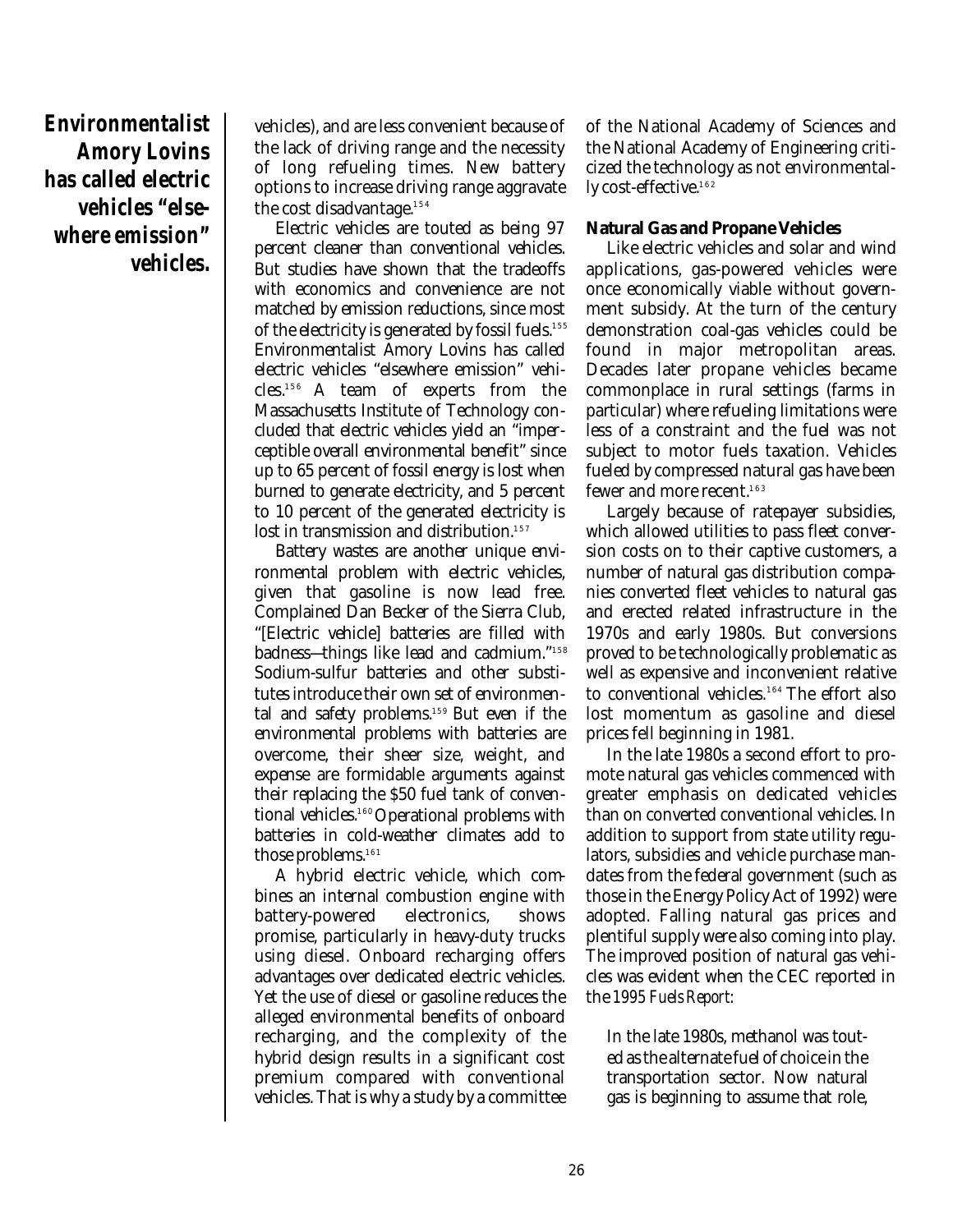not only in California but in the rest of the United States. 165

By the mid-1990s it was evident that natural gas and propane vehicles were winning the alternative-fuel battle but losing the motor fuel war. While Ford, General Motors, Chrysler, Honda, Toyota, and Volvo offered select natural gas models as either dedicated or dual-fuel vehicles, sales to the general public were rare, and commercial fleet sales were difficult. While some fleets were converting in the worst air quality markets such as Los Angeles and New York City, fleet conversions were more the result of mandates or special incentives than of market calculation. Several thousand dollars in up-front costs for dedicated or converted vehicles, a lack of refueling infrastructure and maintenance facilities, limited driving range, extra onboard storage requirements, extra weight lowering car performance, and falling gasoline and diesel prices were barriers to entry. A study by Battelle Memorial Institute determined that the overall cost of using compressed natural gas in FedEx's Los Angeles fleet was slightly greater than that of propane and substantially more than that of using reformulated gasoline. 166

The one advantage of natural gas and propane—their substantially lower cost per gallon equivalent—was due more to gasoline and diesel taxes than to the gases' inherent energy and technology characteristics. Had enough market share been gained, chances are that motor fuel taxation would have been extended to natural gas and propane to reduce if not eliminate this benefit.

In a strategy shift in 1995, the Natural Gas Vehicle Coalition, the Gas Research Institute, and the American Gas Association deemphasized both the passenger market and government mandates:

The high fuel-use vehicle market offers the greatest potential. . . . The most economical approach to

achieving success in the high fueluse market is to target fleets. Emphasis will be on developing products and technologies that satisfy customer needs. . . . This strategy does not encourage additional government mandates, or broad ratebased financing by the gas industry for NGV refueling infrastructure. . . . NGVs must . . . meet the needs of its stakeholders and the marketplace. 167

A number of developments were behind the retreat to a niche market. Some nonattainment areas such as Houston tried and abandoned gas-powered vehicles in their light-duty and heavy-duty fleets. Enron Corp., the "world's first natural gas major," abandoned its transportation program in 1995 after two years of effort. The competition from reformulated gasoline in reconfigured engines was also rapidly raising the bar. A headline on page 1 of the February 19, 1996, issue of *Natural Gas Week* told this part of the story: "NGVs Pushed to the Back Seat as RFG Takes Over Favored Role."

Dedicated natural gas vehicles have lower air emissions than do vehicles run on reformulated gasoline, but they also have a number of economic disadvantages that typically restrict their market niche to fleet vehicles in select urban areas. There is little reason for ordinary motorists to pay a \$1,000–\$1,500 premium for a dedicated methane vehicle (a premium that would be closer to \$3,500–\$5,000 without subsidies) that has less range and less trunk space and does not have a national refueling network. <sup>168</sup> There is even less reason to convert vehicles from gasoline or diesel to natural gas or propane because vehicles run on those fuels have higher costs and poorer operating characteristics than do dedicated vehicles. A more robust market exists for heavy-duty dedicated vehicles that can be centrally refueled and maintained where heavy concentrations of diesel particulate emissions are displaced.

**By the mid-1990s it was evident that natural gas and propane vehicles were winning the alternative-fuel battle but losing the motor fuel war.**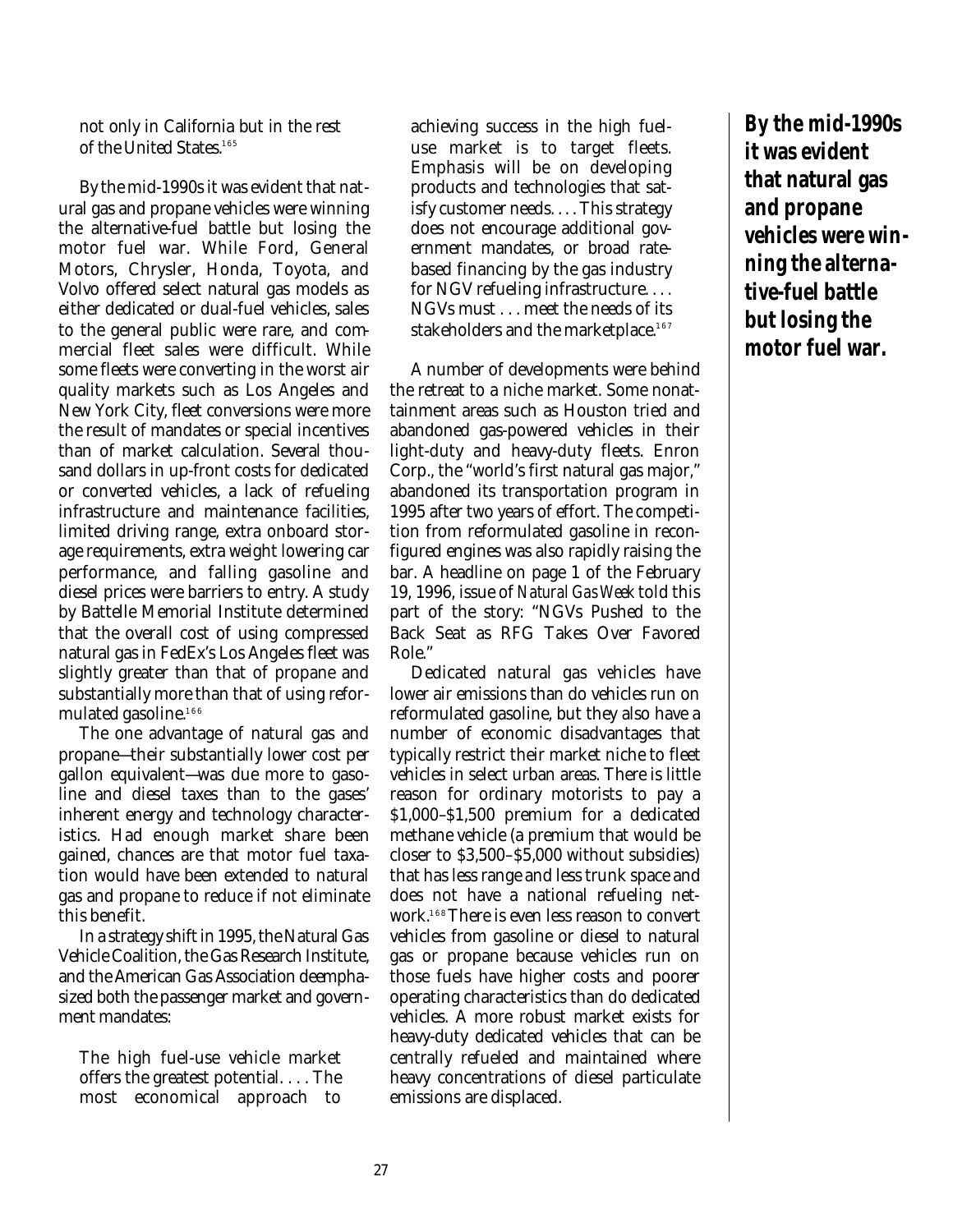**Like wind, solar, and electricity for transportation, the fuel cell is hardly a revolutionary technology.**

Natural gas and propane vehicles have found commercial viability in certain regions of the world where gasoline and diesel taxes are high compared with the United States. Argentina, Italy, and Russia account for 90 percent of the world's alternative-fuel vehicles; in the United States, large subsidies have spawned limited activity in only the most air-polluted markets in the country, such as Los Angeles and New York City. Yet of the approximately 400,000 alternative-fuel vehicles in the United States (a portion of which are dual fuel but may not be actually using alternative fuels), 90 percent are fueled by propane, compressed natural gas, or a close substitute. 169

#### **Hydrogen Fuel-Cell Vehicles**

Because of the above problems of "conventional" alternatives to fossil-fueled vehicles, the environmental community has increasingly embraced a completely new transportation technology—the hydrogen fuel-cell vehicle.

Potentially reducing emissions by as much as 90 percent or more compared with conventional vehicles, the hydrogen fuelcell vehicle—which uses a chemical reaction with hydrogen and oxygen to produce electricity to create horsepower—has become a popular technology in theory for meeting the aggressive goals for climate stabilization in the 21st century.

Like wind, solar, and electricity for transportation, the fuel cell is hardly a revolutionary technology. It was invented in 1839, and laboratories have been testing fuel cells for more than a century. Hydrogen fuel-cell vehicles were first designed and introduced in Germany in the 1920s and 1930s. Largescale testing was a casualty of the war, and for the next few decades further development languished. A review of America's energy resources and technology for a U.S. Senate subcommittee in 1962 reported:

The fuel cell is still an experimental idea, although close to some special commercial applications. . . . Specialty applications, where convenience is more important than cost, could become important soon. . . . Some experts believe such cells may be developed within a decade; others believe this is far too optimistic. The fuel cell for the home or for automotive use seems a long way off. In general there is more optimism about the fuel cell than about any of the other new energy conversion schemes. 170

In the last two decades, prototype vehicles have been built and demonstrated in the United States, Germany, Japan, and several other countries. The U.S. space program proved to be the first commercial market for fuel cells, albeit a government-created one.

Mercedes Benz, Toyota, and Chrysler have been at the forefront of studying transportation-based fuel cells, and Ford and General Motors have joined in as well. The Department of Energy has steadily increased funding for its National Hydrogen Program, and a 1996 federal law—the Hydrogen Future Act—set forth a five-year, \$100 million research and development program. 171

A group of researchers at Directed Technologies, under contract to the Department of Energy, has unveiled "a technically and economically plausible market penetration plan that moves smoothly and seamlessly from today's total dependence on fossil fuel for transportation to a sustainable energy system based on renewable hydrogen." <sup>172</sup> The authors added, "Hydrogen in any realistic scenario will undoubtedly be produced initially from fossil fuels, before hydrogen produced by renewable energy sources becomes cost competitive." <sup>173</sup> Thus in the first decades of any transportation makeover, fossil fuels will still be dominant.

Hydrogen fuel-cell vehicles, despite having the advantages of simplified engine design, better fuel economy, and fewer greenhouse gas emissions, face a daunting problem. Gasoline-powered vehicles are entrenched with a huge sunk-cost asset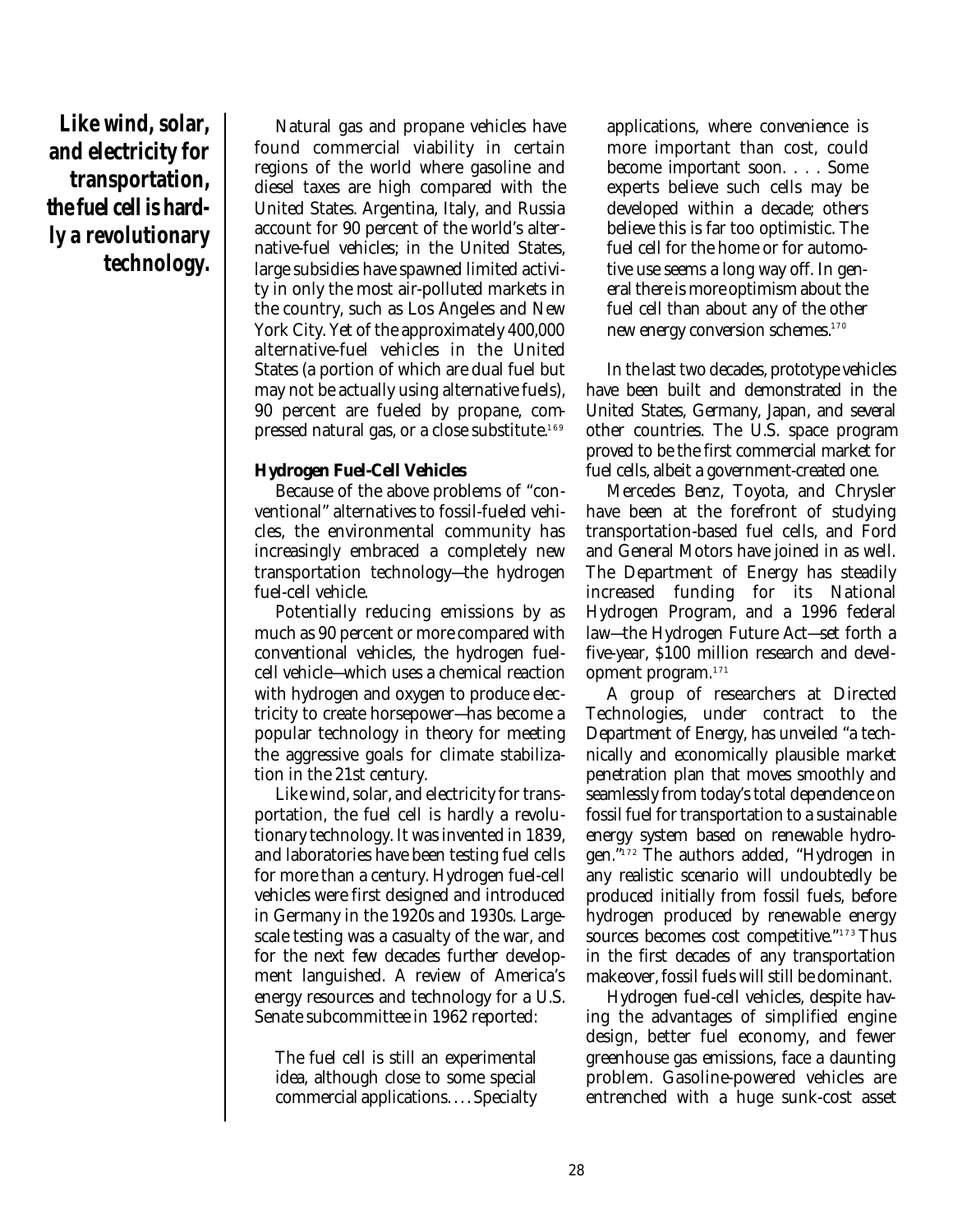base, general consumer goodwill, and rapidly improving technologies. The optimal hydrogen choice (direct hydrogen fuelcell vehicles) is simply not achievable without staggering transition costs; it would require an entirely new refueling infrastructure, entailing an investment of tens of billions of dollars in the United States alone.

Hybrid fuel-cell vehicles (fueled by a liquid) could use the existing service-station infrastructure if they used gasoline, methanol, or diesel for onboard conversion to hydrogen. But such vehicles would require complicated engine designs with lower fuel-cell performance, have greater weight and need more space, and have overall higher vehicle cost. In either case, a chicken-and-egg problem exists between producing enough hydrogen vehicles to lower cost and having costs low enough to encourage mass consumption and production. In the case of direct hydrogen designs, today's hydrogen (produced primarily from natural gas) costs more than \$9 per gallon of gasoline equivalent because of its limited scale of production. 174

This predicament points toward one necessity—massive government involvement over and above a large private effort. The authors of the Department of Energy study state, "Government incentives such as the California zero emission vehicle (ZEV) mandate will probably be necessary to stimulate initial [fuel-cell vehicle] markets, in addition to government-supported research, development and demonstration projects." <sup>175</sup> Even under an aggressive scenario of government subsidies (\$400 million by 2008 in this case) and mandates and private-sector investment, 1 to 2 million vehicles at most would be operating at the close of the Kyoto Protocol budget period (2012), according to this study. Only in the 2020-30 period would 10 to 30 million vehicles be hydrogen powered, still leaving fossil fuels with a 95 percent market share of the domestic auto fleet. 176

A study by five environmental groups in 1997 concluded that hydrogen fuel-cell vehicles would begin to be marketed in 2010 at a \$10,000 premium per vehicle over conventional vehicles. <sup>177</sup>Given that the vehicle today could cost \$200,000, aggressive assumptions are being made here as well. 178

Any analysis forecasting a transition to hydrogen fuel-cell vehicles must be considered with utmost caution. One researcher from Argonne National Laboratory explained:

The idea that anyone can successfully project what fuel cell costs are going to be in 6–12 years . . . seems a ludicrous proposition. . . . Commercialization means virtually everything about current cells must change drastically. Furthermore, not only the fuel cell must change—we've got to drive down the costs of all parts of the electric drive train, that is, motor, power electronics, etc.—or consign fuel cells to a niche market. Nevertheless, someone willing to string together a prodigious number of "what if" calculations can come up with a semi-rationale approach to taking a stab at a number. 179

Hope, hedging, and public relations—in addition to a dose of venture capitalism spring eternal. Exxon, ARCO, Shell, Chrysler, and other companies are studying hydrogen and fuel-cell technology as a potential source of energy for transportation in the next century. <sup>180</sup> General Motors and Ford have announced production of a hydrogen fuelcell vehicle by 2004. <sup>181</sup> The most aggressive initiative belongs to Daimler Benz (Chrysler's new European parent) that has announced a goal of having 100,000 fuel-cell vehicles on the road by 2005 and has entered into a \$325 million program with Ballard Power Systems to that end.<sup>182</sup>

"The hydrogen economy," summarized *The Economist*, "will be a consequence not of the running out of oil, but of the development of the fuel cell—just as the oil economy was not a consequence of coal running out, but of the fact that the internal-combustion

**Today hydrogen costs more than \$9 per gallon of gasoline equivalent because of its limited scale of production.**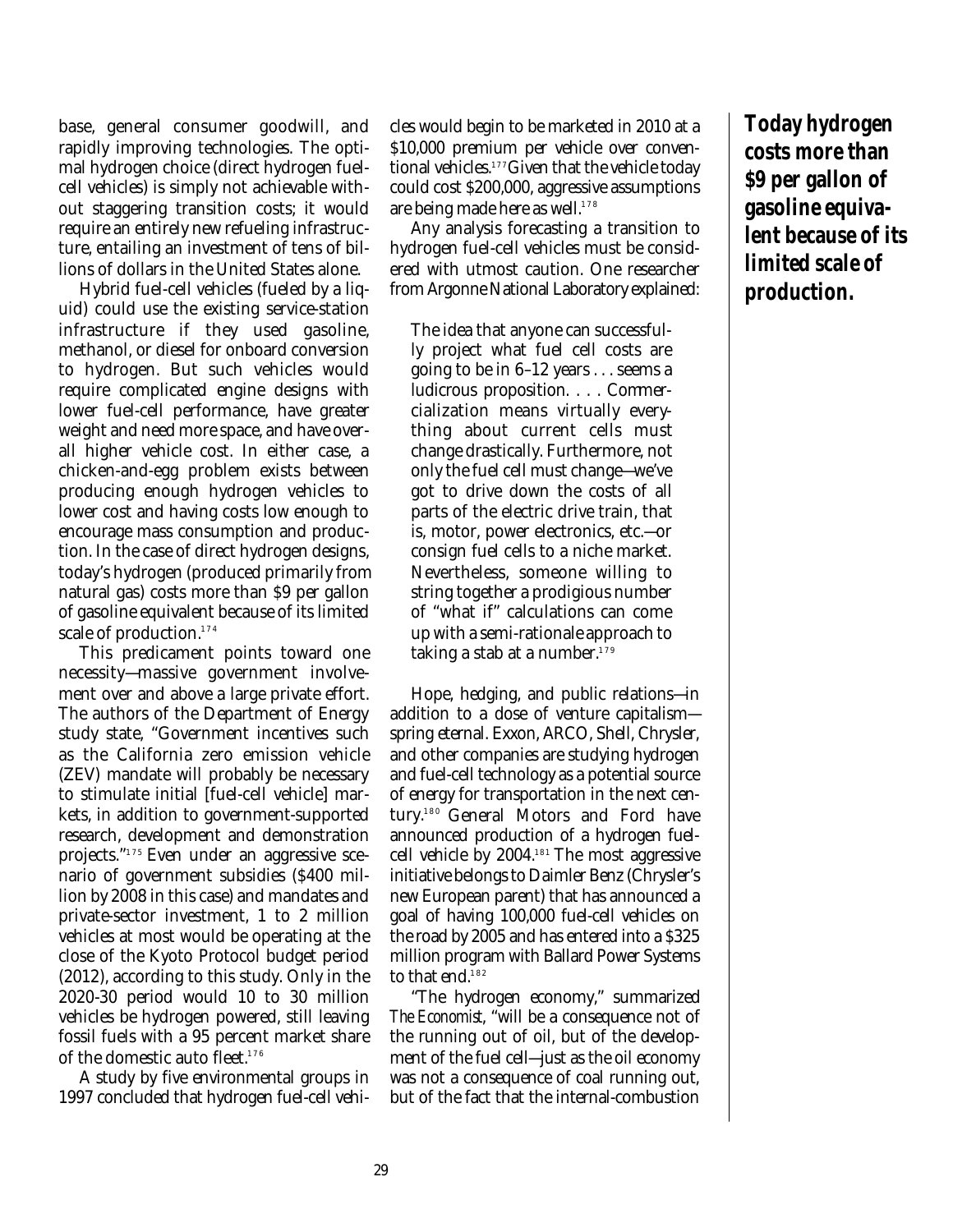**Gasoline and diesel are becoming cheaper and cleaner, and conventional automobile technology is meeting the needs of both lower income and higher income consumers.**

engine was a better technology than the steam engine." <sup>183</sup>Such optimism is tempered by the realization that the hydrogen dream is more than a half century old and the petroleum-based transportation market grows stronger economically and technologically by the day, despite disproportionately large government support for rival technologies. Every year adds 50 million new conventional vehicles, and a net gain of approximately 15 million to 20 million vehicles, to a global fleet of 650 million passenger cars and commercial vehicles. <sup>184</sup> With gasoline and diesel becoming cheaper and cleaner, and conventional automobile technology meeting the needs of both lower income and higher income consumers, hydrogen technologies will have to catch a rising star.

# **The Failure of Government-Promoted Alternative Energy**

As demonstrated in the last section, a mountain of subsidies, preferences, and government-promoted advocacy campaigns has failed to sustainably commercialize alternative energy in the marketplace. The market share of alternative energies in the transportation economy is not large enough to be reportable; excluding environmentally incorrect hydropower, government-sponsored renewables account for about 2 percent of the electricity sector. 185The failure of alternative fuels cannot be seen as a failure of government will. As discussed below, even the most aggressive government interventions have failed to significantly tilt the energy economy, given the economic and social premiums required by nonfossil substitutes.

#### **The California Experience**

California, the world's eighth largest economy, provides a useful test case for the proposition that, with enough government favor, alternative fuels could reasonably compete with fossil fuels. In terms of investment and experimentation with alternative energy,

California has led the nation and the world in ratepayer and taxpayer financing over the last quarter century. Wind power, solar power, biopower, and geothermal power have been generously subsidized for electricity generation. Ethanol, methanol, natural gas, and electricity have received government largesse for transportation.

While many of the subsidies are continuing, the verdict is all but in. The victor on the transportation side is reformulated gasoline and the revamped internal combustion engine, which have proven to be technologically feasible at reasonable cost. <sup>186</sup> The CEC has put alternative transportation fuels on notice in its latest energy plan:

California . . . must consider the costs to create new or flexible fuel infrastructures to support new alternative-fuel delivery systems, particularly for personal transportation. Alternative fuels will not be viable unless they are readily available and competitively priced. 187

The victor on the electricity side is natural gas combined-cycle technologies—despite \$540 million in ratepayer subsidies earmarked for qualifying renewables in the next four years. The CEC states:

By 2015, California is expected to increase its consumption of natural gas by 1,500 million cubic feet a day or 23 percent. New power plants are likely to be fueled by natural gas because of economic and environmental benefits. In many cases, these new efficient plants will replace power plants that use as much as twice the fuel-equivalent per kilowatt-hour generated. 188

The state's energy conservation policy, liberally subsidized through a several-billion-dollar ratepayer cross-subsidy for more than two decades,<sup>189</sup>has also moved toward the market.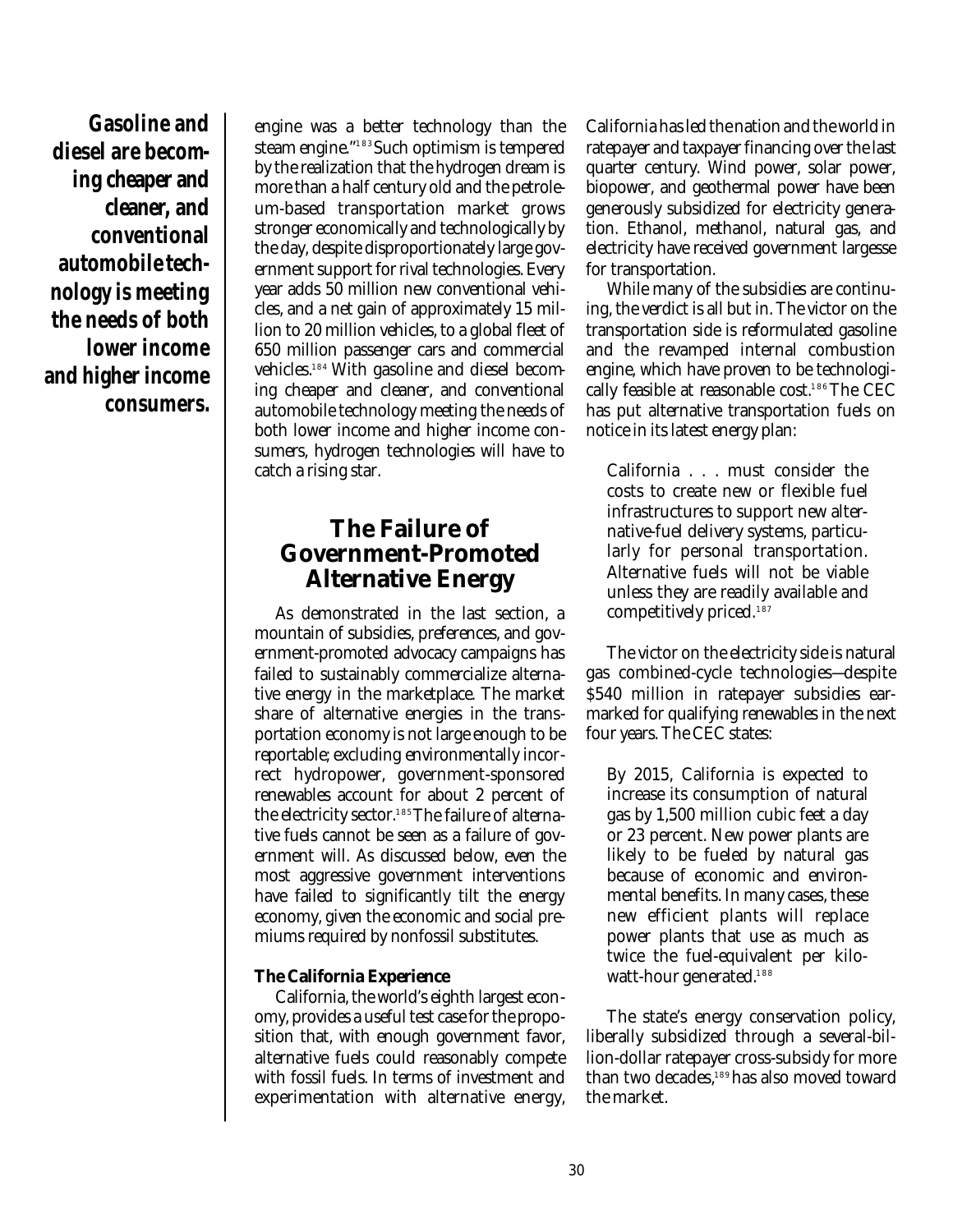Policies directing conservation and efficiency programs over the past 20 years have changed from "use less fuel" to "use energy more effectively." . . . Sustainable changes in the energy services market . . . favor the voluntary adoption of more efficient products and services. 190

A representative of the South Coast Air Quality Management District in California testified before Congress in 1993 that between 10 percent and 30 percent of the state's transportation market would be powered by an alternative fuel by the turn of the century. <sup>191</sup> A small fraction of 1 percent of the market is now expected to be powered by natural gas, methanol, and electricity combined. This collapse of the alternative-fuel market is not cause for environmental regret, given the positive contribution of reformulated motor fuels and changes in engine design. This is not to say that challenges do not remain but that traditional alternatives can be revamped to be the least cost solution in a technologically dynamic world.

#### **Synthetic Fuel Production**

Although it is hardly part of the "alternative energy" dialogue today, the campaign to promote renewable energy is strikingly similar to the campaign a few decades ago to promote synthetic fuels. The spectacular and costly failure of syn-fuels, however, is a lesson that has unfortunately been ignored by today's energy planners.

Synthetic fuels attracted many of the "biggest and brightest" energy investors in the 1970s and 1980s. The idea of converting coal and other solids into oil, despite having failed as a U.S. government program between 1944 and 1955, <sup>192</sup> was considered ripe for technological exploitation, given high and rising oil and gas prices under the "theory of exhaustible resources." Producing synthetic oil and gas was thought of simply as an engineering challenge, solvable by new increments of entrepreneurial will and financial capital.

The result was the \$88 billion federal Synthetic Fuels Corporation, established in 1980 as "the cornerstone of U.S. energy policy." The corporation set a production goal of 2 million barrels of syn-fuel a day by 1992. 193 Shell, Exxon, Mobil, Chevron, Union Oil, Occidental, Ashland, Tenneco, Transco, and other firms championed the effort from the private side with their own investments, sometimes without government help. Exxon chairman C. C. Garvin in 1980 reflected industry opinion when he estimated that U.S. syn-fuel production could reach as high as 4 million to 6 million barrels per day by 2000. <sup>194</sup>His company's planned international syn-fuel investments of \$18 billion, almost double that amount in today's dollars, reflected his belief. 195

Falling crude oil prices in the early 1980s shook the popular vision. Planned investments were scaled back or scrapped, and the Synthetic Fuels Corporation was abolished in December 1985 with most of its monies unused. Some projects lingered as technological successes before economic reality won out. Shell, for instance, did not close its privately funded coal gasification project until 1991, and Unocal terminated its oil shale plant a year later. The only syn-fuel project left today is the \$2.1 billion Great Plains Coal Gasification Project in North Dakota, which survived on the strength of \$700 in federal tax credits and a high-priced syn-gas purchase contract after the original owners lost their equity investment.' $\rm{^{196}The}$  plant was sold by the Department of Energy to a consortium of North Dakota electric cooperatives for a mere \$85 million. The difference was a combination of investor (\$550 million) and taxpayer loss. 197

The failed economic experiment with synthetic fuels can be blamed on the technological limitations of synthetic fuel processes. But the deeper reasons for failure are relevant to today's subsidized renewable energy debate:

**•** Pervasive government intervention made oil and gas prices artificially high

**The spectacular and costly failure of syn-fuels is a lesson that has been ignored by today's energy planners.**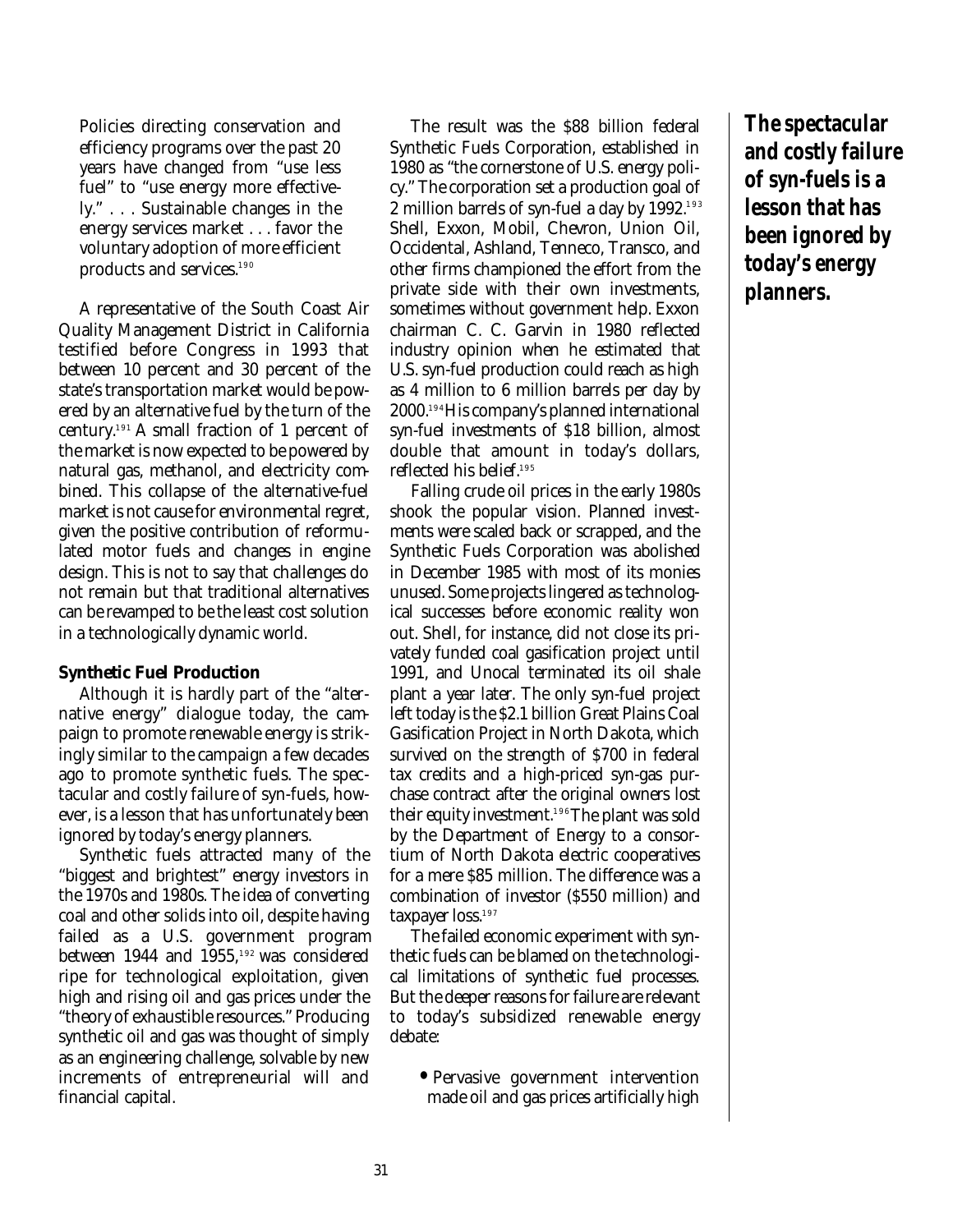**The 20th century has revealed most alternative and unconventional energy technologies to be "primitive" and "uneconomical."**

relative to the price of coal, and deregulation and market adjustments not only returned prices to "normal" levels but made hydrocarbon prices lower than they would have been without the initial government intervention (the boom-bust price cycle).

- **•** Technological improvement was occurring with both conventional and unconventional energies, not just unconventional energies.
- **•** Rising energy prices were increasing not only revenue from the sale of synthetics but also the cost of making them, given the sensitivity of capital-intensive synthetic fuel plants to energy costs.

Those reasons may apply to the next generation of government-subsidized energies being touted as substitutes for crude oil, natural gas, and coal.

#### **Energy Technologies— Environmental Motivations**

Despite the demonstrable failure of government intervention to assist politically favored fuels, environmentalists continue to hold out hope and to strike an optimistic pose on the basis of a particular interpretation of technological progress. The words of Christopher Flavin and Seth Dunn of the Worldwatch Institute typify the environmentalist rejoinder.

Although some economists argue that it will be expensive to develop alternatives to fossil fuels—and that we should delay the transition as long as possible—their conclusions are based on a technological pessimism that is out of place in today's world. Just as automobiles eclipsed horses, and computers supplanted typewriters and slide rules, so can the advance of technology make today's energy systems look primitive and uneconomical. The first automobiles and computers were expensive and difficult to use, but soon became practical

and affordable. The new energy technologies are now moving rapidly down the same engineering cost curves. 198

Yet the 20th century has time and again revealed most alternative and unconventional energy technologies to be "primitive" and "uneconomical" compared with fossilfuel technologies, particularly for transportation but also for the stationary market. Alternative energy technologies are not new; they have a long history. As the Department of Energy stated back in 1988, "The use of renewable energy dates back to antiquity." <sup>199</sup> Conventional energy technologies, on the other hand, are not mired in the past. They have been setting a torrid pace for unconventional energies and can be expected to continue to do so in the decades ahead, if not longer.

Environmentalists are quite discriminating with their "technological optimism"; they will have none of it for fossil fuels and even less for nuclear power. In 1988 the Sierra Club opposed congressional interest in subsidizing research on a "safe" nuclear plant, since "we have doubts that development of such a plant is possible." <sup>200</sup> A decade later more than 100 environmental organizations railed against a \$30 million proposed allocation in the Clinton administration's \$6.3 billion Climate Change Action Plan (.5 percent) to help extend the operating life of existing nuclear plants. In their judgment, the risk of radiation poisoning was as great as or greater than that of global warming. <sup>201</sup> Would mainstream environmentalists support ongoing research by Pacific Gas and Electric Company to seed clouds to increase rainfall to increase hydroelectricity output, <sup>202</sup> or would they reject enhancing this renewable resource as an intervention by man in nature? In reality, opponents of fossil fuels and nuclear energy—and even hydroelectricity—can be characterized as pessimistic about the most prolific technologies in the electricity market today.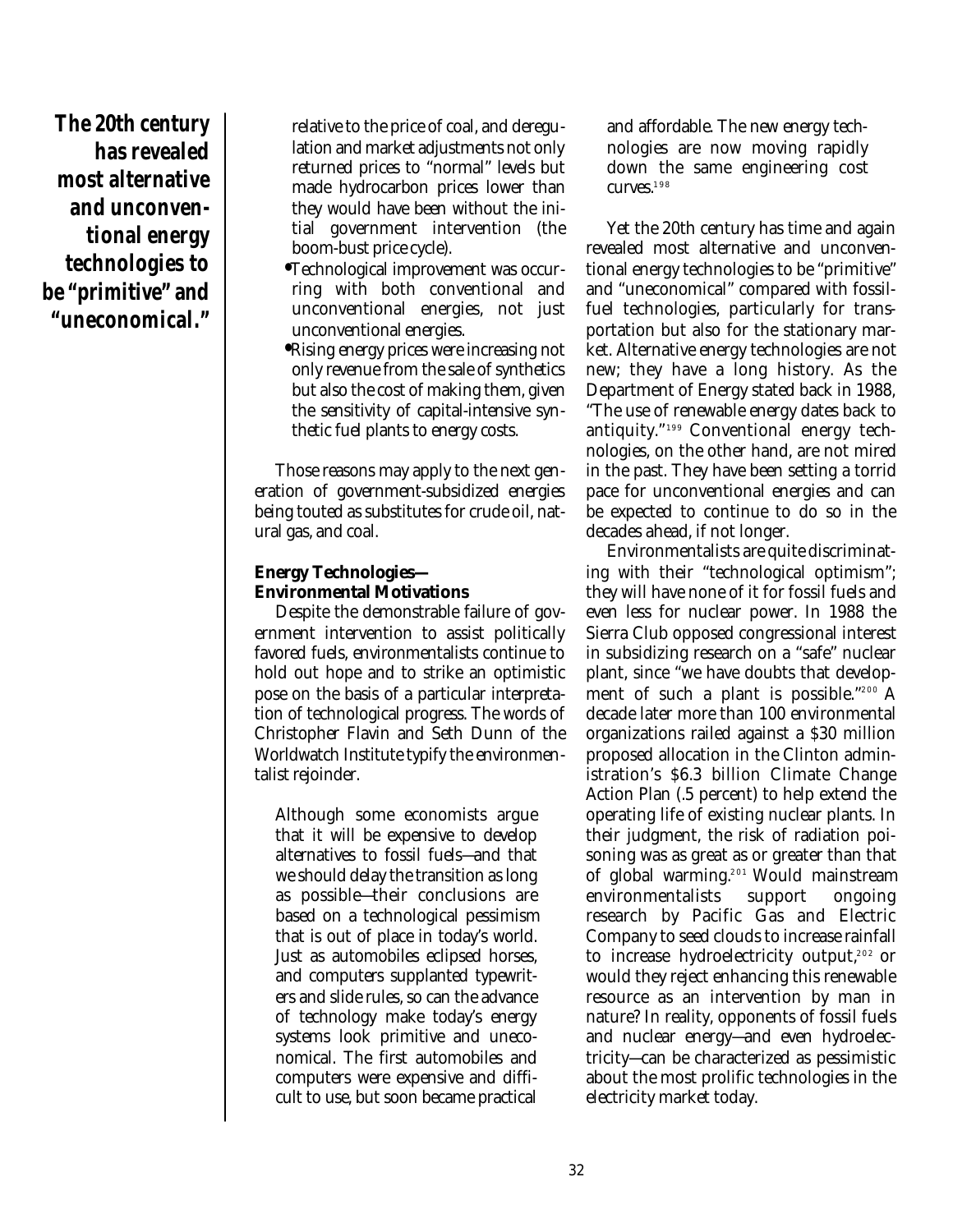The same pessimism—or disinterest applies to geoengineering approaches to address atmospheric concentrations of CO<sub>2</sub> instead of reducing fossil energy combustion. The National Academy of Sciences concluded in a 1992 study that such geoengineering options as reforestation, stimulating ocean biomass with iron, and screening sunlight "have large potential to mitigate greenhouse warming and are relatively cost-effective in comparison to other mitigation options." 203

This raises the following question: are the real concern and mission of mainstream environmentalism to reduce climate change and eliminate the risk of radiation or to arrest the high levels of global development and population sustainability that increasingly abundant energy affords?

Environmentalist and fossil fuel critic Paul Ehrlich believes that "giving society cheap, abundant energy . . . would be the equivalent of giving an idiot child a machine gun." <sup>204</sup> And when cold fusion seemed briefly to be the ultimate renewable energy, the environmental movement recoiled in concern. Jeremy Rifkin spoke for many when he told the *Los Angeles Times* that cold fusion was "the worst thing that could happen to our planet." 205

The cold, hard fact remains that the mainstream environmental movement supports those carbon-free energies that are the most expensive and the least reliable. Wind and solar power are not only costly on a per unit basis but have low capacity factors, are site constrained, and are intermittent. Nuclear and hydro, which enjoy much less environmentalist support, on the other hand, can be flexibly generated on a mass scale.

Indeed, higher prices and less availability translate into less usage, which is conservation by another name (enforced conservation). Ehrlich and others have complained about the environmental impact of energy from any source:

No way of mobilizing energy is free of environmentally damaging side effects, and the uses to which energy from any source is put usually have negative environmental side effects as well. Bulldozers that ran on hydrogen generated by solar power could still destroy wetlands and oldgrowth forests. 206

Ehrlich has stated elsewhere, "In a country like the United States, there is not the slightest excuse for developing one more square inch of undisturbed land." <sup>207</sup> To Ehrlich the inherent energy use of such development would be environmentally destructive as well. Yet a moratorium on development, ironically, would condemn renewable energy technologies in particular, since they require much more space and pristine acreage than do conventional power plants per unit of output. 208

Another example of the environmental tension created by environmentalist energy goals was stated by a former executive of US Electricar: "I worry that the focus on producing zero-emission cars distracts us from concentrating on redeveloping decent mass transit." <sup>209</sup> If the most optimistic scenarios with hydrogen fuel-cell vehicles play out in several decades and inexpensive, environmentally benign driving becomes the norm, will environmentalists rejoice or be concerned about the side effects of affordable, decentralized mobility?

All energy technologies should be evaluated *realistically* in the short run and optimistically but *realistically* in the longer run. In this sense one can be *optimistic* about all energies and their technologies, conventional and unconventional, yet still appreciate the current sizable competitive edge of the former. Such an appreciation is not a call for companies to forgo being "venture capitalists" to seek out new energy technologies and alternatives that currently are out of the market. The public policy issue is not whether the completely new should overthrow the old. There is always the chance that revolution will join day-by-day evolution. The call is to establish and protect market institutions to encourage research and development in a nonpolitical

**The mainstream environmental movement supports those carbon-free energies that are the most expensive and the least reliable.**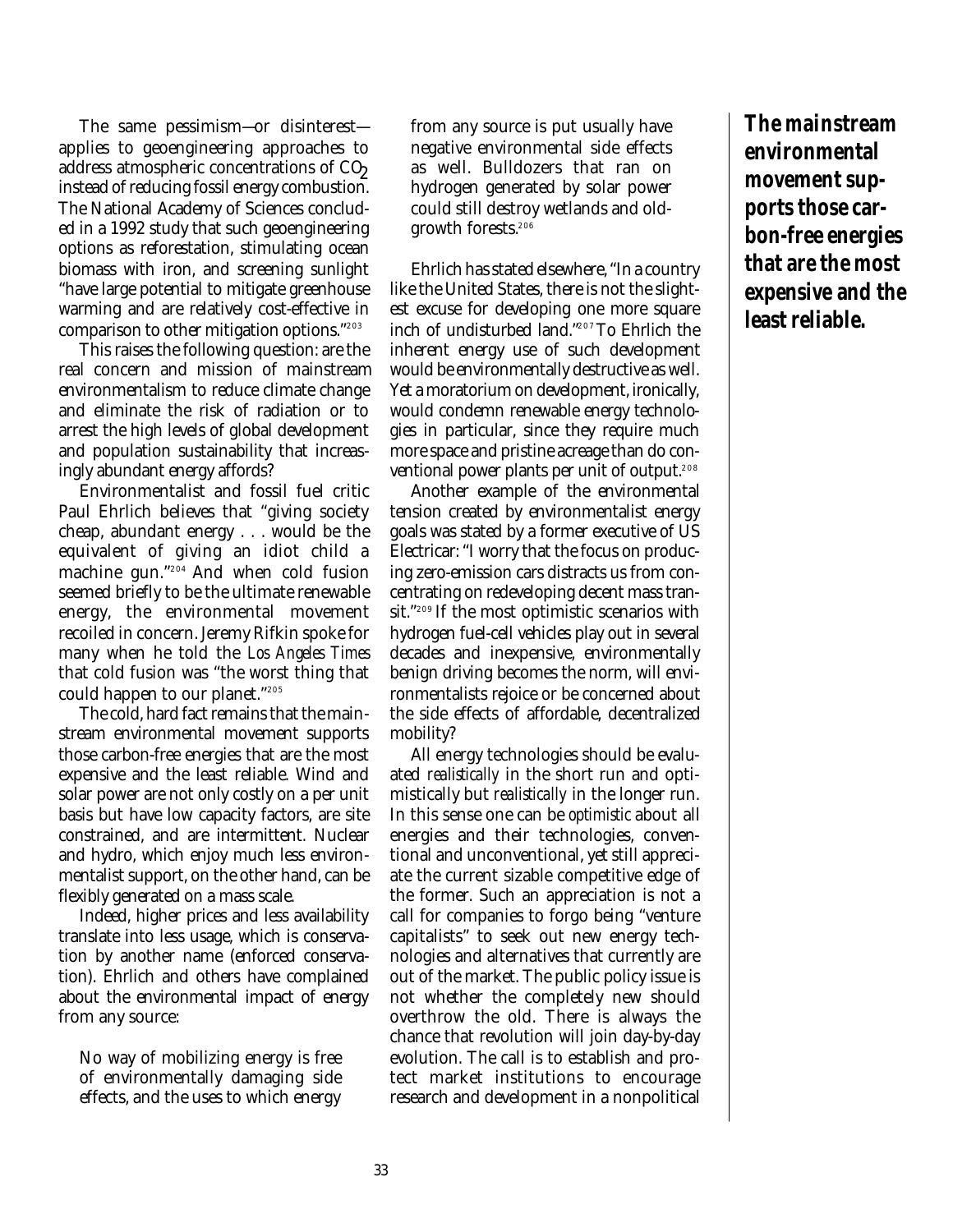**For most of its scientific history C O2 has been considered an environmental tonic.**

setting to reduce inefficiency and waste, given that human wants are greater than the resources to meet them. 210

### **Global Warming: The Last Challenge to Fossil Fuels?**

The greatest threat to fossil fuels' market share in the 21st century comes not from competing energies but from politicians and special interests professing concern about anthropogenic global warming. Accelerating  $\alpha$  accumulation of  $CO_2$  (the chief industrial greenhouse gas) in the atmosphere is primarily the result of fossil-fuel consumption. Fossil fuels, however, cannot be "reformulated"—nor their emissions "scrubbed"—to  $\boldsymbol{\mathrm{remove}}$   $\boldsymbol{\mathrm{CQ}}$ . Mark Mills explains:

Carbon dioxide emissions are the intended outcome of oxidizing the carbon in the fuel to obtain energy. There is thus no avoiding, or cleaning up, carbon from the fuel source. This perhaps obvious, but oft ignored, reality highlights the reason that restraints on carbon dioxide emissions are, by definition, restraints on the use of energy for society. There are thus only three ways to [significantly] reduce carbon emissions: regulate  $CO<sub>2</sub>$ , raise the price of carbon fuels to discourage use, or offer non-carbon alternatives. 211

For most of its scientific history  $CO_2$  has been considered an environmental tonic, enhancing photosynthesis to increase plant biomass and agricultural yields. <sup>212</sup> Carbon dioxide and other heat-trapping gases were also credited with warming the earth to make it habitable—the incontrovertible "greenhouse effect" theorem. Carbon dioxide has never been considered a pollutant that affects human health like particulate matter, lead, carbon monoxide, volatile organic compounds, or  $NQ$ —all regulated by the EPA.

Atmospheric levels of  $\mathrm{CQ}_{\mathrm{2}}$  have increased

30 percent or more since the Industrial Revolution, and the "warming potential" weighting of all six greenhouse gases has increased around 50 percent in the same period. <sup>213</sup> Virtually all scientists believe that a doubling of greenhouse gas concentrations in the atmosphere, estimated to occur over a 70- to 150-year period, would increase global average temperatures, other things being the same. <sup>214</sup> Consensus evaporates, however, on the magnitude, distribution, and timing of warming and how much other emissions, such as man-made sulfate aerosols or even conventional urban smog, might offset the potential warming. 215

The controversy also extends to public policy. If harmful climate effects are possible, are the costs of mitigation greater than those of a strategy of unabated economic development and social adaptation (a wealth-ishealth approach)? If a mitigation strategy is followed, is the least cost strategy to transform the energy economy to reduce carbon sources or to substitute geoengineering techniques, such as tree planting and seeding the ocean with iron to increase carbon sinks? A political question is the role of the United States in such efforts. While the United States is the leading emitter of greenhouse gases in the world, America vitally contributes to a robust carbon cycle. A recent study found that North America is a net carbon sink, $^{216}$  which in the parlance of the climate change debate would make America and Canada a net "global cooling region."

#### **Declining Estimates of Future Warming**

The warming estimates, made by general circulation climate models, of increased anthropogenic greenhouse gas concentrations in the atmosphere have declined in the last 5 to 10 years. Whereas the estimate of warming from a doubling of  $CO<sub>2</sub>$  in the atmosphere was often around 4°C in the 1980s models, estimates from newer models, such as the latest iteration at the National Center for Atmospheric Research in Boulder, Colorado, are closer to 2°C. <sup>217</sup>The latest "best guess" Intergovernmental Panel on Climate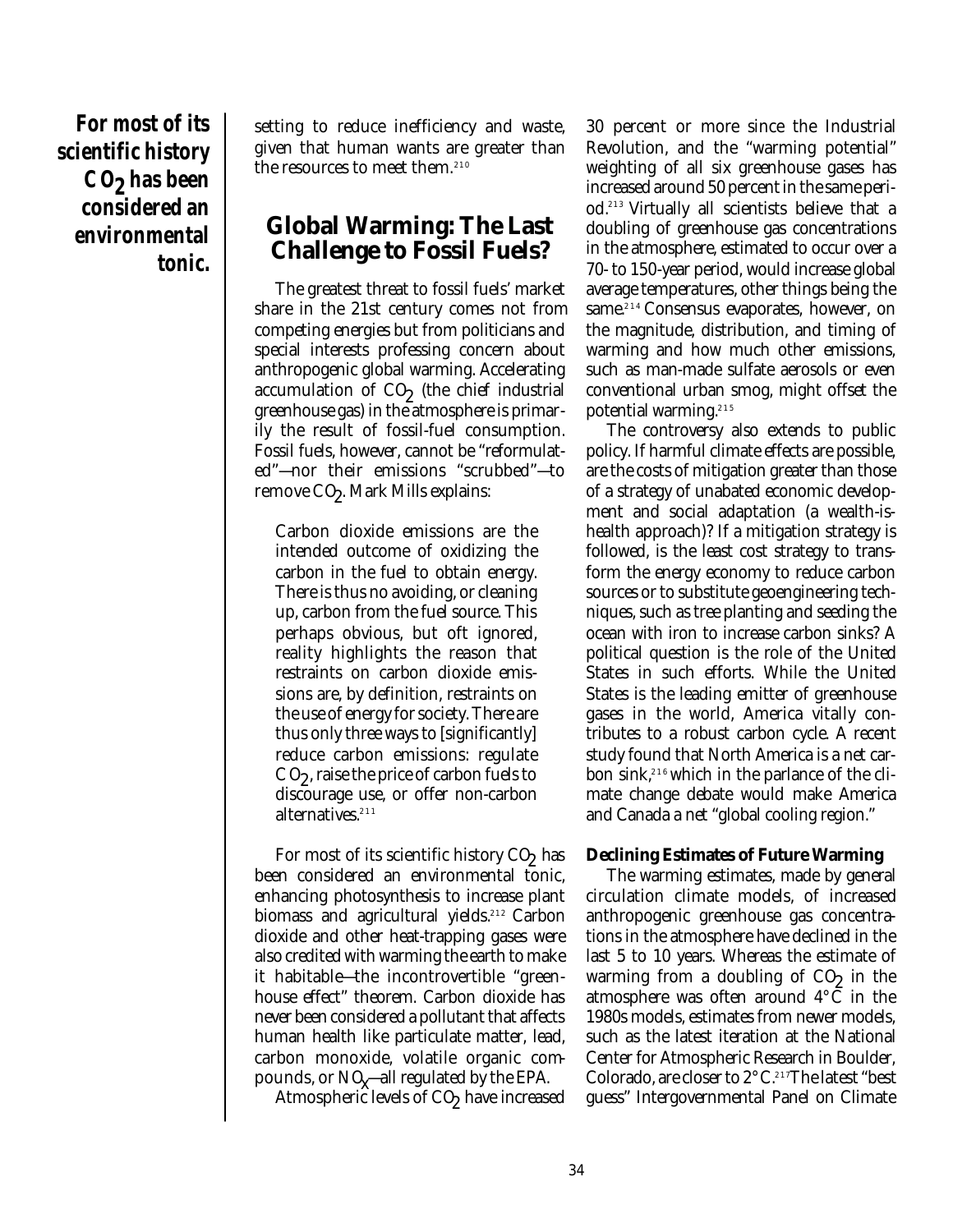**Figure 6 Model Warming vs. Recorded Warming under 50 Percent Greenhouse Gas Buildup Assumption**



Source: Author's calculations.

Note: MPI = Max Planck Institute, UKMO = United Kingdom Meteorological Office, NCAR = National Center for Atmospheric Research, GISS = Goddard Institute for Space Studies.

Change (IPCC) forecast for the year 2000 is 2°C, an almost 40 percent drop since the first IPCC estimate in 1990. 218

The downward revisions to date have been primarily due to a lower assumed atmospheric buildup of greenhouse gases and the inclusion of the alleged warming offset factor of sulfate aerosols. More realistic model equations and calculations responsible for determining climate sensitivity (discussed below) remain to be incorporated. One-half of the predicted warming in the revised models is still substantially greater than the recorded warming, given a 50 percent increase in greenhouse gas buildup to date (Figure 6). This suggests that further downward revisions may be necessary. 219

Defenders of the models argue that a lag effect produced by ocean absorption of heat energy reconciles the past and portends an acceleration of warming in the second half of the greenhouse gas doubling period. <sup>220</sup>The "unrealized warming" has led noted modeler James Hansen to predict that the greenhouse "signal" of heat and drought will "increase notably" in the coming years. <sup>221</sup> Separating the recent El Niño effect from the "record" warming will be the difficult first step in testing the Hansen prediction, at least in the short run.

Lags or not, two recent developments may portend a further reduction in model warming estimates. First, the rate of greenhouse gas buildup has been even slower than assumed because of flat methane emissions, a phaseout of chlorofluorocarbons, and greater biomass intake of CO2.<sup>222</sup> Second, the crucial water vapor climate feedback, which in climate models doubles the warming estimated from doubled CO2 alone, is likely to have been overestimated. 223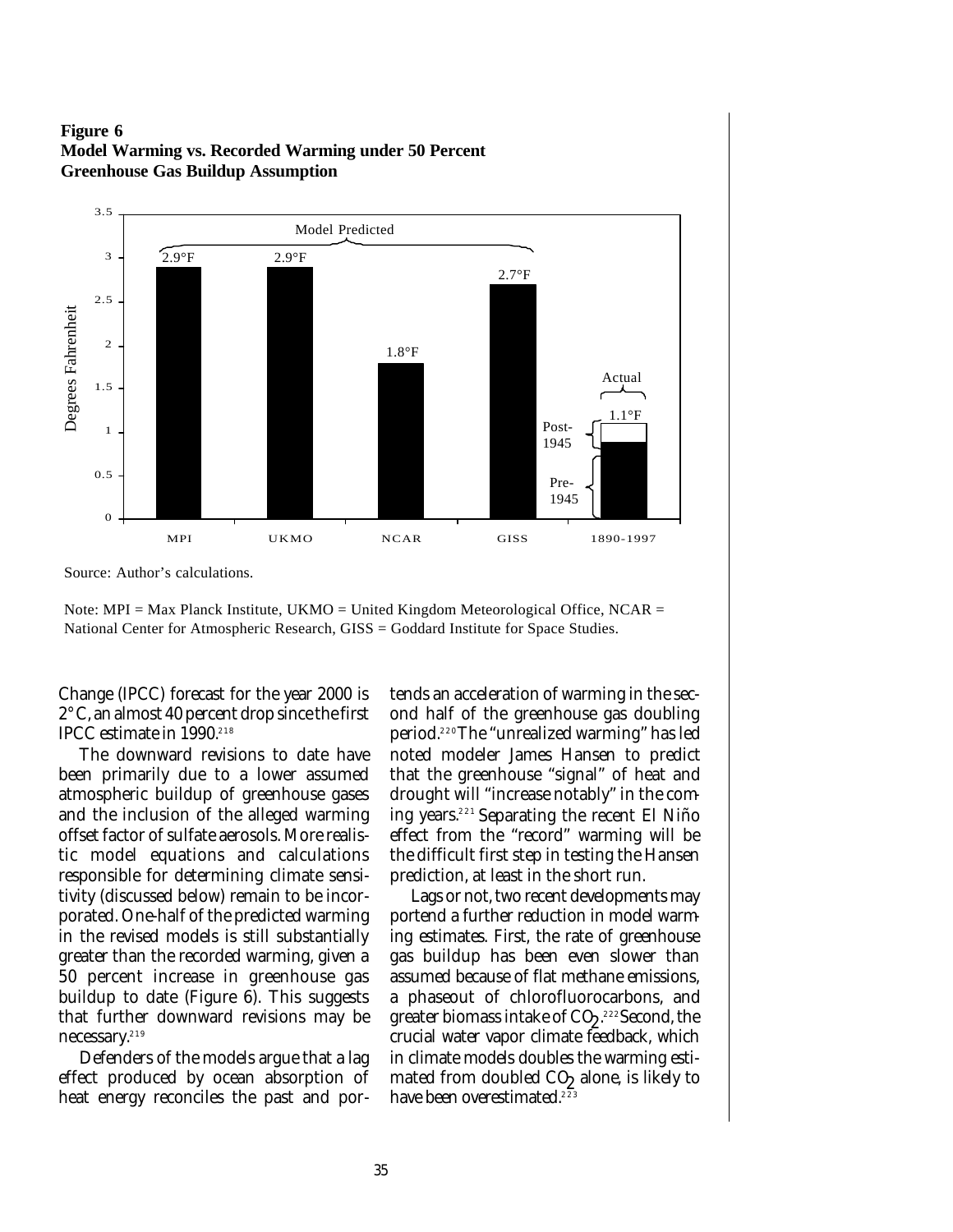**Scientific revisions in the last decade have moderated the case for climate change alarmism.**

#### **Benign—or Positive—Warming Trends**

Given the observed surface warming of the last half century, and particularly of the last two decades, the distribution of the predicted warming would be relatively benign, occurring in the coldest air masses during the coldest times of the year and more often during the night than during the day. Maximum summer temperatures, which are of more discomfort and create more negative climate consequence in many areas of the world, have been less affected. 224

Other unresolved issues are important in the debate over climate change and public policy. The apparent incongruence between steadily rising  $CO<sub>2</sub>$  levels and surface temperatures for much of the present century, namely the "overwarming" prior to 1945 and "global cooling" between 1945 and 1975, has led to ad hoc adjustment factors in the climate models with sulfate aerosols to reconcile the data with predicted results.

There is also a well-known discrepancy between atmospheric temperature readings by satellite and balloon sensors (showing a slight cooling in the lower troposphere, where the models predict a stronger "greenhouse signal" than at the surface) and surface thermometer readings, which show a warming trend over the past 20 years. Bias corrections in the satellite data have lessened the discrepancy, but significant differences remain that, if verified, would suggest that either the surface warming has been overstated or the surface warming has not been driven by anthropogenic greenhouse gas buildup—both signaling vindication for the skeptics of warming alarmism. 225

In addition to the increase of surface temperatures at a fraction of the rate predicted by general circulation models in the last five decades (0.15°C), sea levels have risen only modestly (only seven inches over the last century), and extreme-weather events have not occurred with any more frequency than in the past. <sup>226</sup>Critics ask, where is the alarmist "greenhouse signal," given a 50 percent buildup of the warming potential of greenhouse gases in the atmosphere to date?

The best argument for climate alarmism may not be what is known but what is not known—climate "surprises" from "rapidly forced nonlinear systems." <sup>227</sup> Yet as climate model revision and actual data lower the warming estimates, the potentially negative climatic "surprises" predicated on high warming evaporate also. That leaves the positive "surprises" from a higher level of  $CO<sub>2</sub>$  in the atmosphere: a decreasing diurnal cycle, a moderately warmer and wetter climate, and enhanced photosynthesis for a richer biosphere.

Scientific revisions in the last decade have moderated the case for climate change alarmism. Scientific thought today favors greater movement toward the lower end of the warming estimates from climate models. The scientific justification for the Kyoto Protocol is more than just unsettled. It is speculative and unconvincing, given actual weather records to date and ongoing scientific revisions. The more settled side of the scientific debate, the positive effects of higher CO<sub>2</sub> concentrations on plant life, strongly favors the status quo even before the political and energy-economic dimensions of the climate change issue are examined. But for purposes of analysis, a stronger scientific case currently exists for assigning a positive externality value to  $\mathrm{C}\mathrm{O}\!_\mathrm{2}$  than for assigning a negative one.

#### **Kyoto Quandaries**

The Kyoto Protocol, which requires signatory Annex 1 (developed) countries to reduce global greenhouse emissions by an average of 5.2 percent from 1990 levels in the 2008–12 budget period, begins the process of stabilizing atmospheric concentrations of anthropogenic greenhouse gases believed to be responsible for problematic climate change. Approximately 134 developing countries are exempt, including China, which is projected to surpass the United States as the world's leading CO<sub>2</sub> emitter in the coming decades. The Department of Energy and the Clinton administration project that exempt non–Annex 1 countries will emit more  $CO<sub>2</sub>$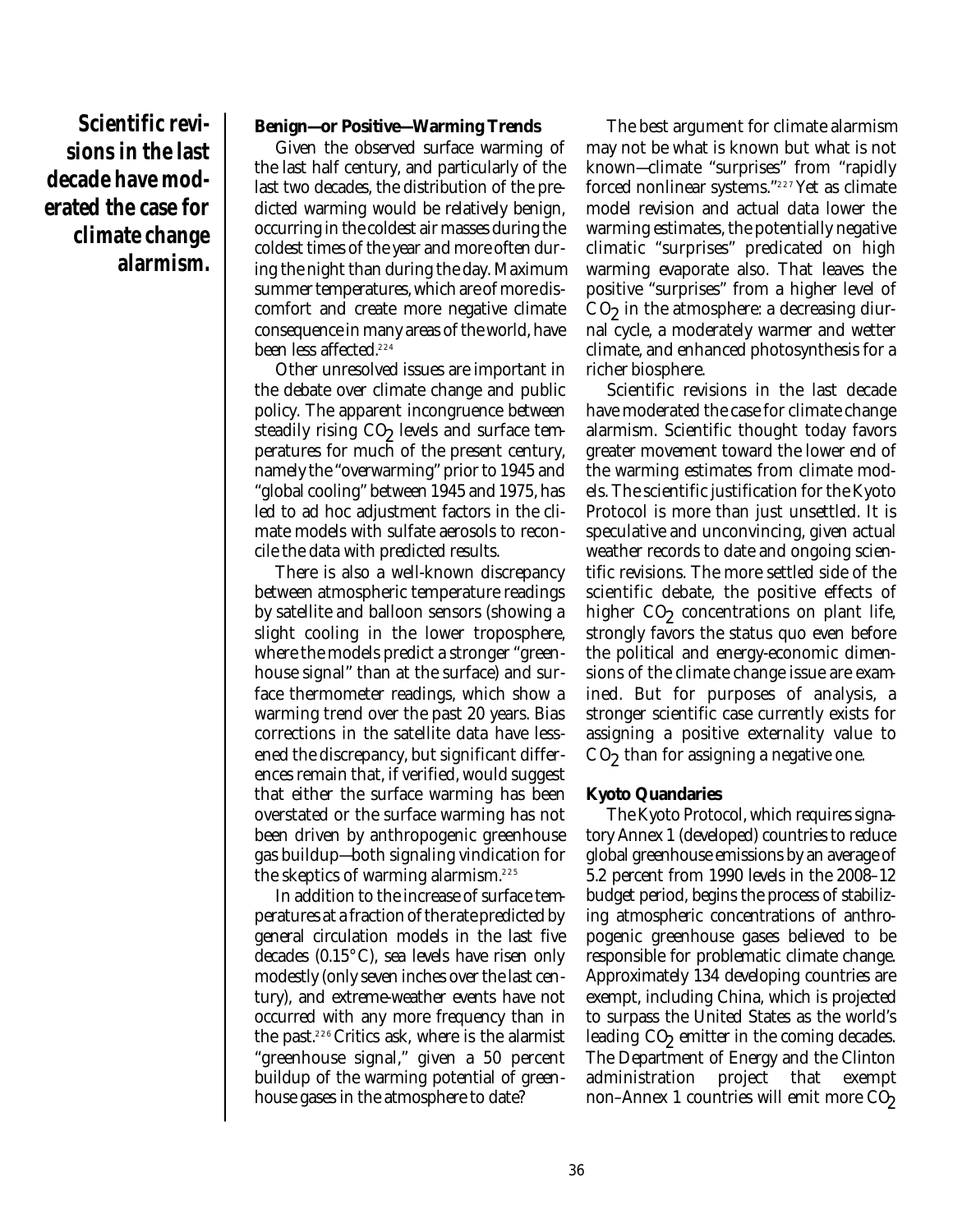than will covered Annex 1 countries beginning sometime between 2015 and 2020. 228

Both the exemptions for developing countries and the inertia of past and current greenhouse gas emissions limit the climatic impact of a "perfect" Kyoto. Full compliance with the protocol would reduce anthropogenic warming (as estimated by the climate models) by only 4 percent to 7 percent  $(0.1\degree \text{C} - 0.2\degree \text{C})$  by the year 2100.<sup>229</sup>That is why one prominent climate modeler has estimated that "thirty Kyotos" are necessary to effectively address the alleged problem. <sup>230</sup> Thus, the environmental benefits achieved by full compliance with the treaty are infinitesimal and probably not even measurable—at least for "many decades." 231

What are the costs of complying with the treaty? Carbon dioxide emissions cannot be reduced without reducing fossil-fuel consumption. <sup>232</sup> So the question is, how expensive would it be to reduce fossil-fuel consumption to 7 percent below 1990 levels (or around 30 percent below what would otherwise have been consumed by 2012)? 233

Close examination of the Clinton administration's economic projections regarding reductions in greenhouse gas emissions reveals that "the political struggle over U.S. compliance with the Kyoto Protocol is really a fight about the future of the coal-fired generation of electricity," according to Peter VanDoren. <sup>234</sup> Some administration officials believe that coal-fired power plants can be cheaply replaced by natural gas–fired power plants; others in the administration are less certain. <sup>235</sup> The belief that politically favored renewable energy sources represent low-cost, "silver bullet" solutions to global climate change is not taken seriously even by the president's own Council of Economic Advisers, as discussed below.

The absence of a viable supply-side strategy option places the burden of meeting the Kyoto Protocol requirements squarely on the demand side. Yet there is no economically viable solution based on substantial absolute reductions in energy usage despite the fantastic pronouncements from Amory Lovins, such as "America's energy-saving potential—sufficient 'to cut industrial energy use in half' . . . tags along [with Kyoto compliance] almost for free." <sup>236</sup> Even a far more modest assertion by a U.S. Department of Energy technology group that government-directed energy efficiency investments could substantially assist in meeting the Kyoto Protocol's emission-reduction requirements <sup>237</sup> was downplayed by the Council of Economic Advisers in its July 1998 report on minimizing compliance costs with the Kyoto Protocol. 238The council's dismissal of such an approach probably was due to the Department of Energy's understatement of the costs of energy efficiency subsidies and mandates and a gross overstatement of the potential for reductions in energy consumption. 239

Increased energy efficiency or lowered energy intensity per unit of output does not translate into reduced energy consumption per se. Despite a one-third reduction in energy intensity in the United States since 1973, total domestic energy use has risen 20 percent. <sup>240</sup> The rise has been due to robust economic growth (gross domestic product doubled in that period) and new applications using the energy "saved" from traditional applications (consumer substitution and wealth effects). Such energy-growth factors can be expected to continue indefinitely in free-market economies.

As long as electricity rates fall, all other things being equal, ratepayers will consume more at the margin. Overall, national electricity rates are expected to fall in real terms by 20 percent to 40 percent over the next two decades as competition and customer choice drive average costs down toward marginal costs by increasing the utilization rate of surplus capacity and attracting new low-cost capacity. <sup>241</sup> Falling electricity rates will increase energy demand, and greater usage, in turn, will lower rates further. 242 Both economic growth and competitive electric rates will work against "conservation for its own sake."

**The absence of a viable supply-side strategy option places the burden of meeting the Kyoto Protocol requirements squarely on the demand side.**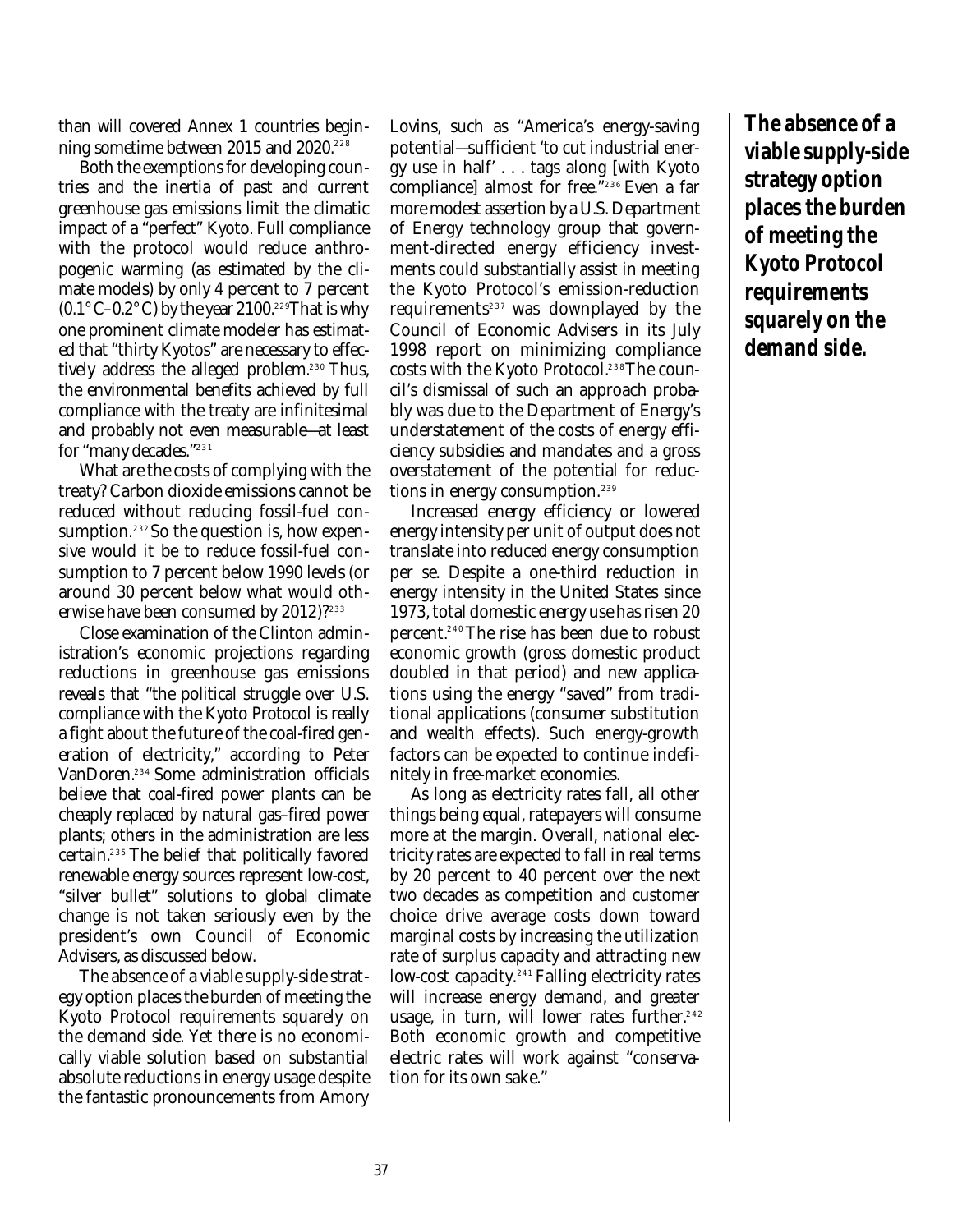**Positive economic and environmental trends suggest that fossil fuels will be increasingly sustainable in the 21st century.**

#### **Emissions Trading: The Great Escape?**

It is an open secret that remixing energy supply and reducing net energy use are not capable of meeting America's obligation under the Kyoto Protocol, short of politically intolerable economic hardship. That is why the Clinton administration is counting heavily on "effective international trading" of CO<sub>2</sub> emission permits.<sup>243</sup>Such trading in the Clinton administration's estimate is responsible for lowering the cost of compliance as much as 80 percent to 85 percent. 244

The use of a 1990 baseline in the Kyoto Protocol creates a large pool of emissions credits for Russia, Germany, and other countries that have reduced emissions for reasons unrelated to climate change policy. American industry could purchase "cheap" Russian emission credits to avoid more costly measures, such as internal emissions reductions. So the emission reductions that Russia might not have used itself for many years allow present emissions—though at some cost compared with there being no trading requirement at all. That is why a number of mainstream environmental groups, the European Union, and environmental ministers of the G-8 industrialized nations have raised the concern that emissions trading would promote business as usual instead of substantial emissions reductions in the United States in the first (and probably the easiest) budget period, 2008–12. 245

Emissions trading can be described as "market conforming" and "efficient" to the extent that the lowest cost emission reductions can be discovered, as opposed to a mandated facility-specific approach, under which particular firms must rigidly reduce emissions. But such a program assumes that the transaction costs (monitoring and enforcement costs) of an international program with more than 160 sovereign nations (and the enforcement weapon of international trade restrictions) do not sabotage the economic gains of the program. 246 Moreover, an international trading regime must include a large pool of developing nations to secure low-cost emissions reductions. With most developing countries currently unwilling to join such a trading regime, the benefits of emissions trading will be greatly attenuated.

#### **Free-Market "No Regrets" Policies**

Fossil fuels are compatible with environmental quality and otherwise "sustainable" for several reasons. First, the science is much more settled with respect to the benefits of higher atmospheric levels of CO<sub>2</sub> for plant growth and food supply than it is with respect to the ecological harms from mancaused climate change. Second, a moderately warmer and wetter world is economically and environmentally better. Third, robust energy markets and economic growth would substantially eradicate "poverty pollution." 247 Bringing hundreds of millions of individuals into the modern world with electricity and transportation energy is not an "unsustainable" extension of the fossil-fuel age but a prerequisite to improving living standards so those people can afford a better environment. Substituting affordable, sophisticated fossil energy for the burning wood or dung indoors to heat, cook, and light is essential to this end. 248For today's several billion mature energy users, on the other hand, energy upgrades of appliances and fuel inputs will improve mobility, convenience, and comfort just as they have in the past. Increasing energy affordability will also promote universal water desalinization, irrigating ("greening") massive areas of barren desert, and development and implementation of electrotechnologies that improve the environment in many subtle ways. 249

The greater the cost and improbability of success of a proposed course of action, the more compelling is a public policy of wealth creation in an energy-rich economy. Violating market preferences by mandating inferior energies and forcing energy conservation (energy rationing) reduces the wealth and societal resiliency that may be needed to adapt to whatever uncertainties the future holds and to deal with major social problems, including the possible negative effects of cli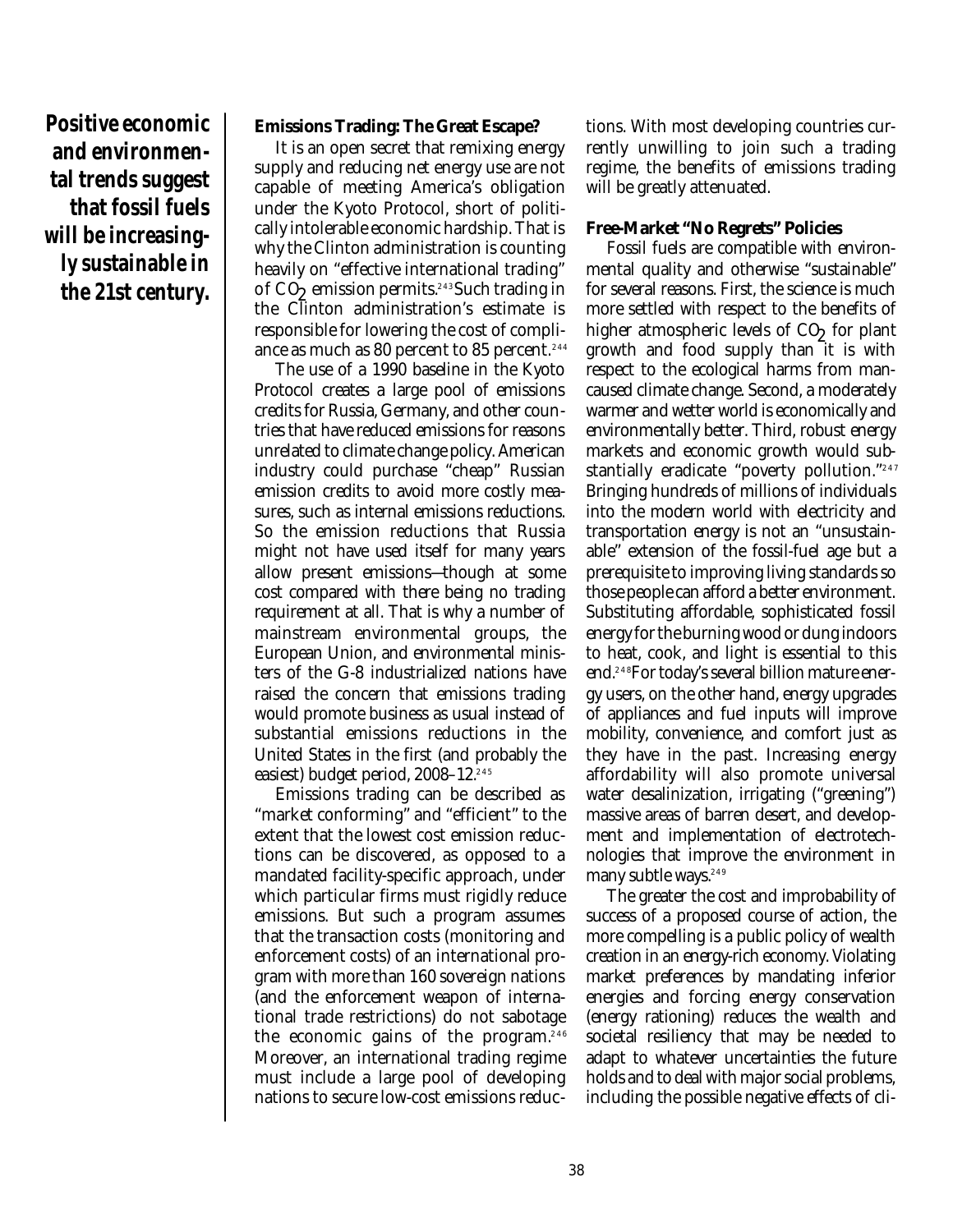mate change, whether natural or anthropogenic in origin. Turning scientific inches into public policy miles to "stabilize climate" is not prudent under the precautionary principle or any other standard of social welfare.

# **Conclusion**

The following conclusions and hypotheses can be drawn from this essay:

- **•** Despite a one-third reduction in energy intensity in the United States since 1973, total domestic energy use has risen 20 percent.
- **•** Improving trends with oil, gas, and coal will require that the breakthrough "discontinuities" needed for substitute technologies to become competitive grow over time.
- **•** The weakening scientific case for dangerous climate change makes the global warming issue a transient political problem for fossil fuels rather than a death warrant.
- **•** The Kyoto-inspired energy strategy of mass energy conservation and substitutions of preferred renewable energies will self-destruct if the enabling technologies do not improve enough to ensure affordability and convenience for consumers. Reduced living standards in the developed world and continued poverty in the developing world are not politically or ethically tolerable.
- **•** "Green pricing" in electricity markets will be increasingly problematic and ultimately unsustainable because of internalized externalities with fossil fuels, subjective consumer preferences, and the necessity of political intervention to define what is "green."
- **•** Currently uneconomical energy technologies are backstop sources for the future. At present they include synthetic oil and gas from coal, central-station

wind and solar electricity, biopower, fuel cells, and renewable-energy-powered and electric vehicles. Because of relative economics, nuclear power is already a backstop technology for new capacity in the United States and other areas of the world with abundant fossil  $f_{11}$ els.

- **•** The increasing range of backstop energies enhances "energy security" over very long time horizons, although such security can be and has been "overbought" by government policies in the near term.
- **•** The market share of fossil-fuel energy is likely to increase in the 21st century if the environmental movement succeeds in discouraging existing and new capacity of the two largest carbon-free energy sources, hydroelectricity and nuclear power. This is because of sheer relative size: the current world market share of hydropower and nuclear power is thirteen times greater than that of nonhydro renewables.
- **•** Major economic and environmental advances are as likely (and perhaps more likely) to occur within the fossilfuel family as outside it. One promising possibility for early in the next century is commercially converting natural gas into cleaner reformulated gasoline and diesel fuel.
- **•** The intermittent characteristic of wind and solar energy could make those energies bridge fuels to conventional energy in nonelectrified regions of the world. If so, those technologies would remain as backstop rather than primary energies in the 21st century.
- **•** The range of viable solar applications can be expected to increase over time, especially as space commercialization and remote ocean and desert activities accelerate in the 21st century. Wind turbines, despite being substantially cheaper than solar technology in windy areas, may have a more limited future in an economically and envi-

**Despite a onethird reduction in energy intensity in the United States since 1973, total domestic energy use has risen 20 percent.**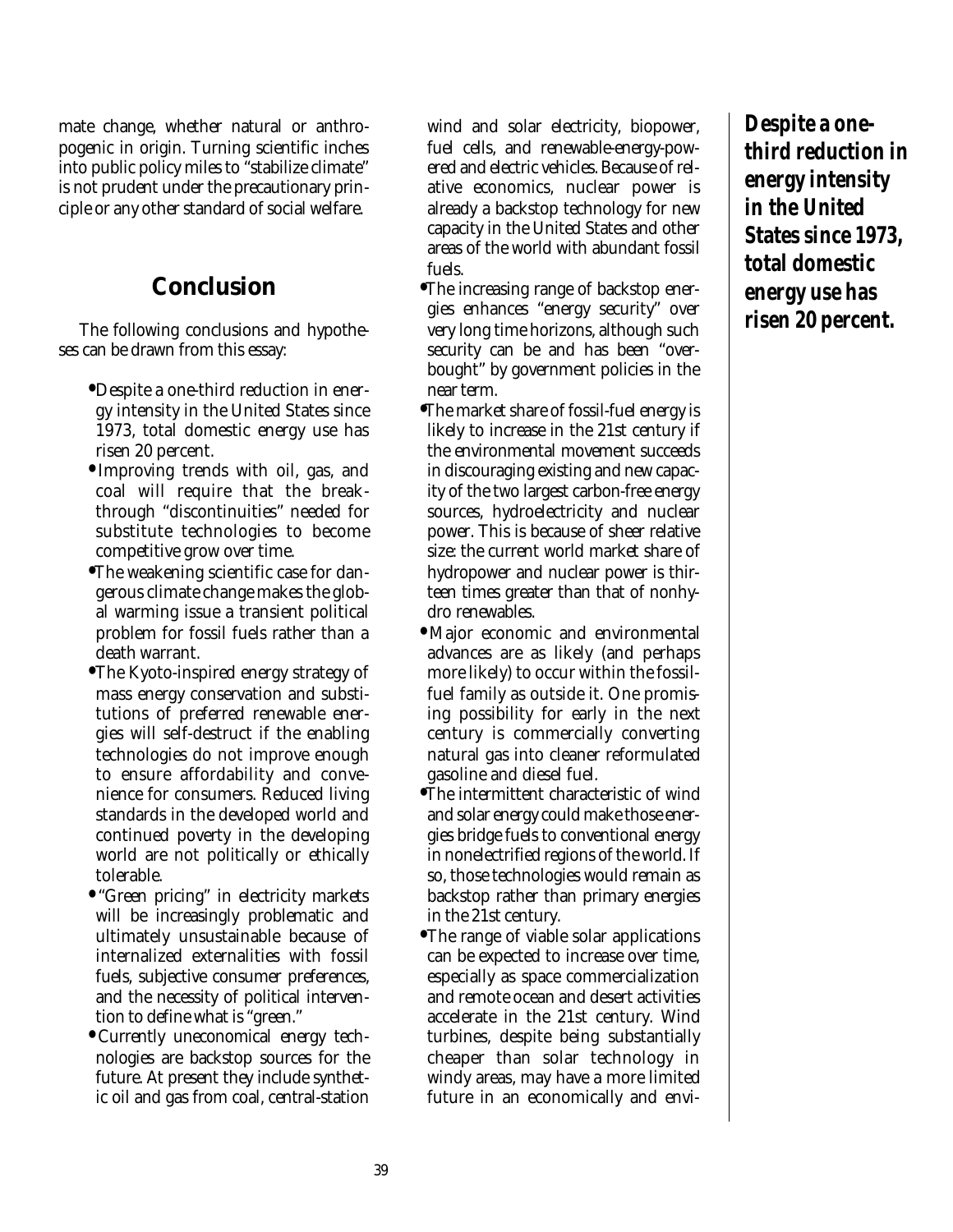**The intermittent characteristic of wind and solar energy could make those energies bridges to conventional energy.**

ronmentally conscious world because of siting constraints.

The *Petroleum Economist's* headline for 1998 projects, "Ever Greater Use of New Technology," <sup>250</sup> will also characterize future years, decades, centuries, and millennia under market conditions. If the "ultimate resource" of human ingenuity is allowed free rein, energy in its many and changing forms will be more plentiful and affordable for future generations than it is now, although never "too cheap to meter" as was once forecast for nuclear power. For the nearer and more foreseeable term, all signs point toward conventional energies' continuing to ride the technological wave, increasing the prospects that when energy substitutions occur, the winning technologies will be different from what is imagined (and subsidized by government) today. Such discontinuities will occur not because conventional energies failed but because their substitutes blossomed.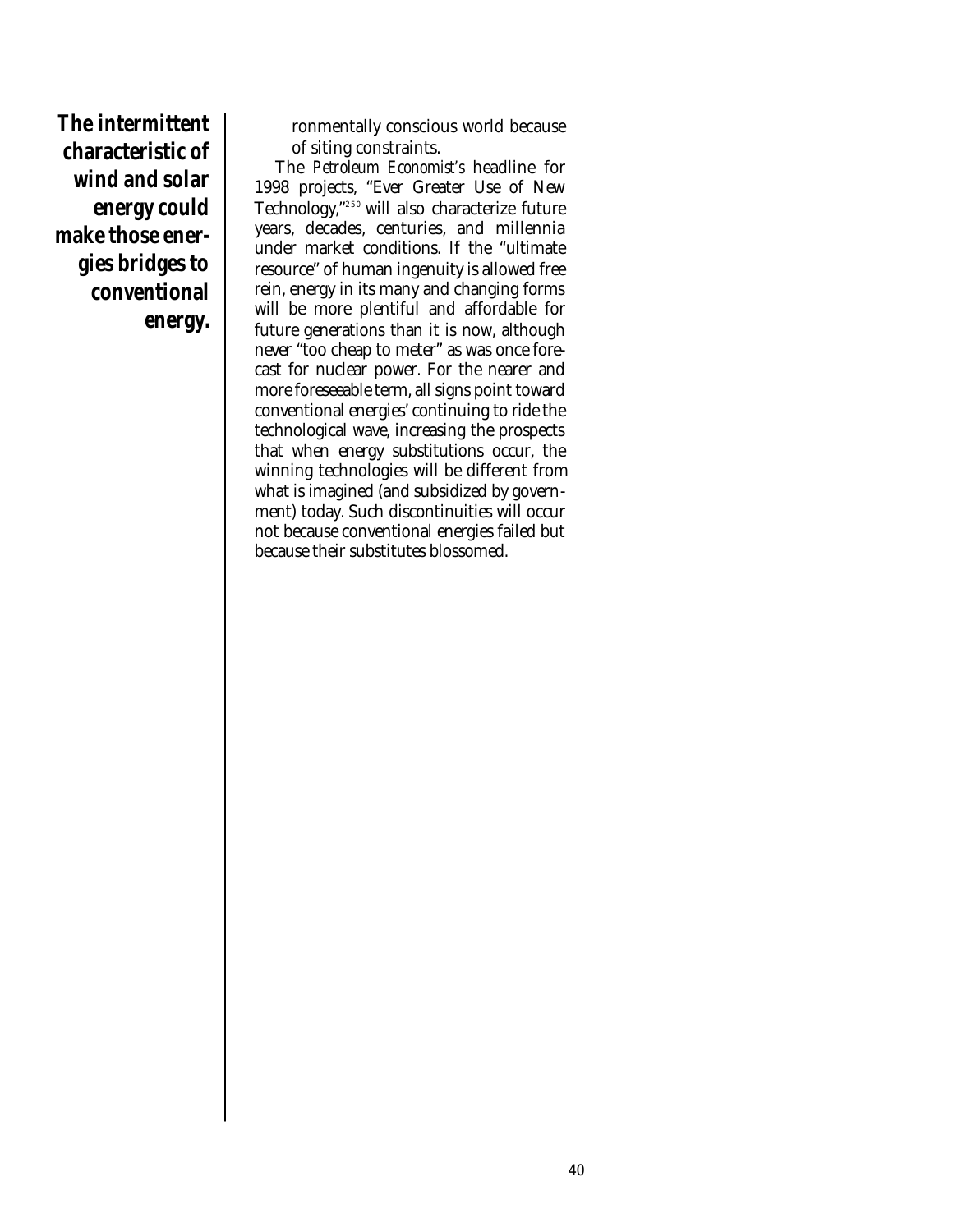# **Notes to Policy Analysis No. 341**

The author would like to thank Harry Chernoff (Science Applications International Corporation), Michael Lynch (Massachusetts Institute of Technology), Lee Papayoti (Enron Corp.), Jerry Taylor (Cato Institute), and Tom Tanton (California Energy Commission) for helpful comments.

1. Joseph Stanislaw, "Emerging Global Energy Companies: Eye on the 21st Century," Cambridge Energy Research Associates, 1995, p. 6.

2. World non-fossil-fuel consumption of 15 percent in 1996 was composed of nuclear at 6 percent; hydropower at 8 percent; and wind, solar, geothermal, and biopower at 1.5 percent. Energy Information Administration, *International Energy Outlook 1998* (Washington: U.S. Department of Energy, 1998), p. 135. Wood or dung (biomass) burned for home heating or cooking, not counted as energy usage in this breakout, would add approximately 5 percent to this total. Intergovernmental Panel on Climate Change, *Climate Change 1995: Impacts, Adaptations, and Mitigation* (Cambridge: Cambridge University Press, 1996), p. 83.

3. Robert L. Bradley Jr.,"Renewable Energy: Not Cheap, Not 'Green,'" Cato Institute Policy Analysis, no. 280, August 27, 1997, pp. 53–55; and Paul Ballonoff, *Energy: Ending the Never-Ending Crisis* (Washington: Cato Institute, 1997), pp. 52–56.

4. M. A. Adelman, *The Genie Out of the Bottle: World Oil since 1970* (Cambridge, Mass.: MIT Press, 1995), pp. 101–5, 163–66, 177–78, 189–90, 205–8, 211–13, 217, 220–22, 249, 253, 273, 283–84.

5. Energy Information Administration, *International Energy Annual 1996* (Washington: U.S. Department of Energy, 1998), pp. 13, 26, 31, 109, 111; EIA, *International Energy Outlook 1998*, pp. 37–38, 51; Enron Corp., *1997 Energy Outlook* (Houston: Enron Corp., 1997), p. 11; and World Energy Council, *1995 Survey of Energy Resources* (London: WEC, 1995), pp.  $32-35$ . To cover all the conventional energies, uranium reserves and resources are equal to 84 years and 127 years of present usage, respectively, under a medium price assumption, and under high prices potential resources are estimated at approximately 450 years at present consumption rates. Organization for Economic Cooperation and Development, Nuclear Energy Agency, and International Atomic Energy Agency,*Uranium: 1995 Resources, Production and Demand* (Paris: OECD, 1996), pp. 26–27, 32; EIA, *Nuclear Power Generation and Fuel Cycle Report 1997* (Washington: U.S. Department of Energy, 1997), p. 103.

6. Jack Belcher, "The Fourth Fossil Fuel," *Hart's Energy Market,* October 1996, pp. 24–27; Peter Eisen, "Orimulsion Gets Badly Needed Break in Europe," *Oil Daily*, February 27, 1998, p. 3; and "Orimulsion Gets Break in India," *Oil Daily*, July 10, 1998, p. 7.

7. Safaa Founda, "Liquid Fuels from Natural Gas," *Scientific American*, March 1998, pp. 92–95.

8. Martin Quinlan, "Gas-to-Liquid Processes Approaching Commercial Viability," *Petroleum Economist*, December 1997, pp. 18–20.

9. For an example of a vegetable-oil-powered motor vehicle in recent use, see Julian Simon, *The Ultimate Resource 2* (Princeton, N.J.: Princeton University Press, 1996), p. 564. Crop oil is also mentioned by Simon, pp. 16, 181.

10. Michael Lynch, *Facing the Elephant: Oil Market Evaluation and Future Oil Crises* (Boulder, Colo.: International Research Center for Energy and Economic Development, 1998), p. 2.

11. EIA, I*nternational Energy Outlook 1998*, pp. 3, 38.

12. See endnote 5 for citations on reserve revisions.

13. See the technology articles in *American Oil and Gas Reporter* 41, nos. 4 and 7 (April and July 1998).

14. Conference brochure, "Deepwater '98," Third Annual Conference sponsored by the Strategic Research Institute, October 26–28, 1998.

15. Arthur Andersen and Co., *Oil & Gas Reserve Disclosures* (Houston, Tex.: Arthur Andersen, 1985), p. S-41; and Arthur Andersen and Co., *Oil & Gas Reserve Disclosures* (Houston, Tex.: Arthur Andersen, 1997), p. 10.

16. IPCC, *Climate Change 1995: Impacts, Adaptations, and Mitigation*, pp. 83–84.

17. See Simon, part 1.

18. It is assumed that fossil fuels are "nonrenewable" since "the world is currently using fossil fuels 100,000 times faster than they are being recreated by natural forces." James Cannon, "Clean Hydrogen Transportation: A Market Opportunity for Renewable Energy," Renewable Energy Policy Project Issue Brief, April 1997, p. 3. Is this bedrock assumption always right? The robust replenishment of supply behind the increasing reserve figures could be due to more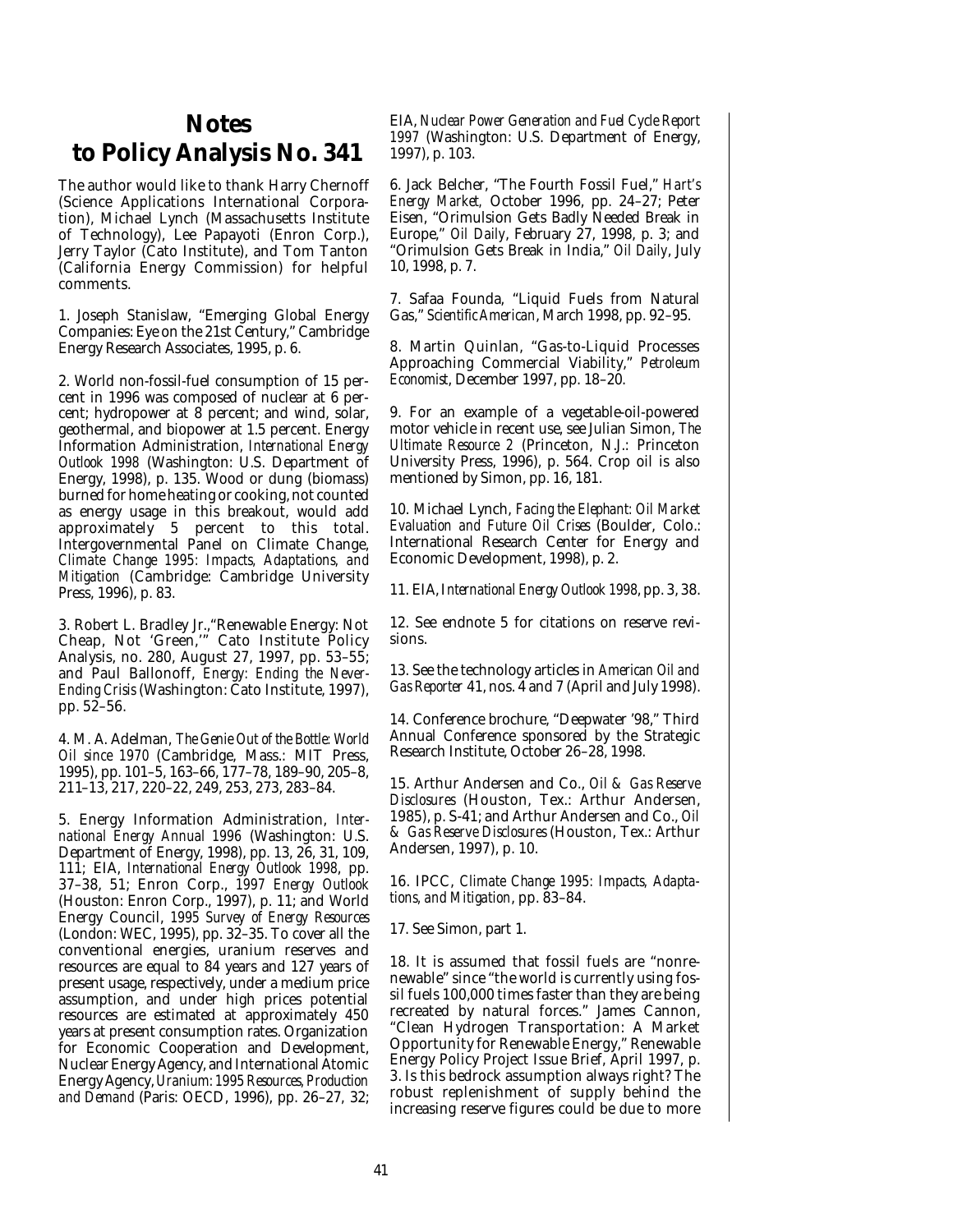than just increasing extraction percentages and locating new reservoirs of a "fixed" (in a mathematical, not an economic, sense) biogenic supply of decayed plants and animals. Some scientists suspect that oil and gas may have abiogenic origins deep in the earth. Carbon, some suspect, can move upward from the earth's crust to replenish the near-surface supplies of petroleum and gas accessible by the drill bit. If so, substantial upward revisions would need to be made to the resource base, replacing estimates in the hundreds of years with estimates in the thousands of years, or even making probable resource estimates obsolete. See Thomas Gold, "An Unexplored Habitat for Life in the Universe," *American Scientist*, September–October 1997, pp. 408–11. Empirical support for that hypothesis is described in "Gas Traces Found, Siljan Well Aims for 24,600 Ft.," *Oil and Gas Journal*, February 2, 1987, p. 18.

19. Adelman, *The Genie Out of the Bottle*, p. 22.

20. Douglas Bohi and Michael Toman, *Analyzing Nonrenewable Resource Supply* (Washington: Resources for the Future, 1984), p. 139.

21. Richard O'Neill et al., "Shibboleths, Loaves and Fishes: Some Updated Musings on Future Oil and Natural Gas Markets," U.S. Federal Energy Regulatory Commission, Office of Economic Policy, discussion paper, December 31, 1996, p. 22.

22. M. A. Adelman, "Trends in the Price and Supply of Oil," in *The State of Humanity*, ed. Julian Simon (Cambridge, Mass.: Blackwell, 1995), p. 292.

23. Chevron, for example, failed to meet its \$6 billion capital budget for oil exploration and production in 1997 because of a lack of qualified staff, not drilling prospects. Loren Fox, "Help Wanted: Oil-Industry Professionals," *Wall Street Journal*, December 26, 1997, p. B4.

24. Ballonoff, p. 21.

25. Robert L. Bradley Jr., *The Mirage of Oil Protection* (Lanham, Md.: University Press of America, 1989), pp. 129–39.

26. Robert L. Bradley Jr., "What Now for U.S. Energy Policy? A Free-Market Perspective," Cato Institute Policy Analysis no. 145, January 29, 1991.

27. Bradley, *The Mirage of Oil Protection,* pp. 139–66.

28. Douglas Bohi and Michael Toman, *The Economics of Energy Security* (Boston: Kluwer

Academic Publishers, 1996), pp. 124–29.

29. Environmental Protection Agency, *National Air Quality Emissions Trends Report*, 1997 (Washington: EPA, 1999), www.epa.gov/ttn/chief/ trends97/emtrnd.html; and David Mintz, statistician, Environmental Protection Agency, communication with the author, February 16, 1999.

30. Available at www.epa.gov/airprogm/oar/ aqtrnd97/trendsfs.html.

31. Ibid.

32. Ben Lieberman, "Air Pollution—The Inside Story," *Regulation*, Spring 1998, pp. 12–13.

33. Quoted in ibid. See also Ben Lieberman, "The First Family's Asthma Problems," *CEI on Point*, February 26, 1999.

34. EIA, *Annual Energy Review 1997* (Washington: Department of Energy, 1998), pp. 211, 313.

35. Ibid., p. 9.

36. Ibid., p. 315.

37. Data Resource International, *Energy Choices in a Competitive Era* (Alexandria, Va.: Center for Energy and Economic Development, 1995). p. 3-3.

38. Natural gas combined-cycle units emit between 50 percent and 100 percent less pollutants than a similarly sized coal plant with today's best technologies. Bradley, "Renewable Energy," pp. 50–52.

39. Christopher Flavin and Nicholas Lenssen, *Power Surge: Guide to the Coming Energy Revolution* (New York: W. W. Norton, 1994), pp. 91–92; and Ross Gelbspan, *The Heat Is On* (New York: Addison-Wesley, 1997), pp. 8, 187–89.

40. Robert L. Bradley Jr., "Defining Renewables as 'Green' Not Necessarily Final Verdict," *Natural Gas Week*, September 15, 1997, p. 2.

41. Christopher Flavin, Comments at a conference on the Department of Energy National Energy Modeling System, March 30, 1998, Washington, D.C. Flavin would prefer distributed solar to distributed natural gas, however.

42. James Flink, *The Automobile Age* (Cambridge, Mass.: MIT Press, 1988), p. 136.

43. American Automobile Manufacturers Association, "Automakers Have Made Great Strides in Reducing Emissions," www.aama.com/ environmental/autoemissions3.html.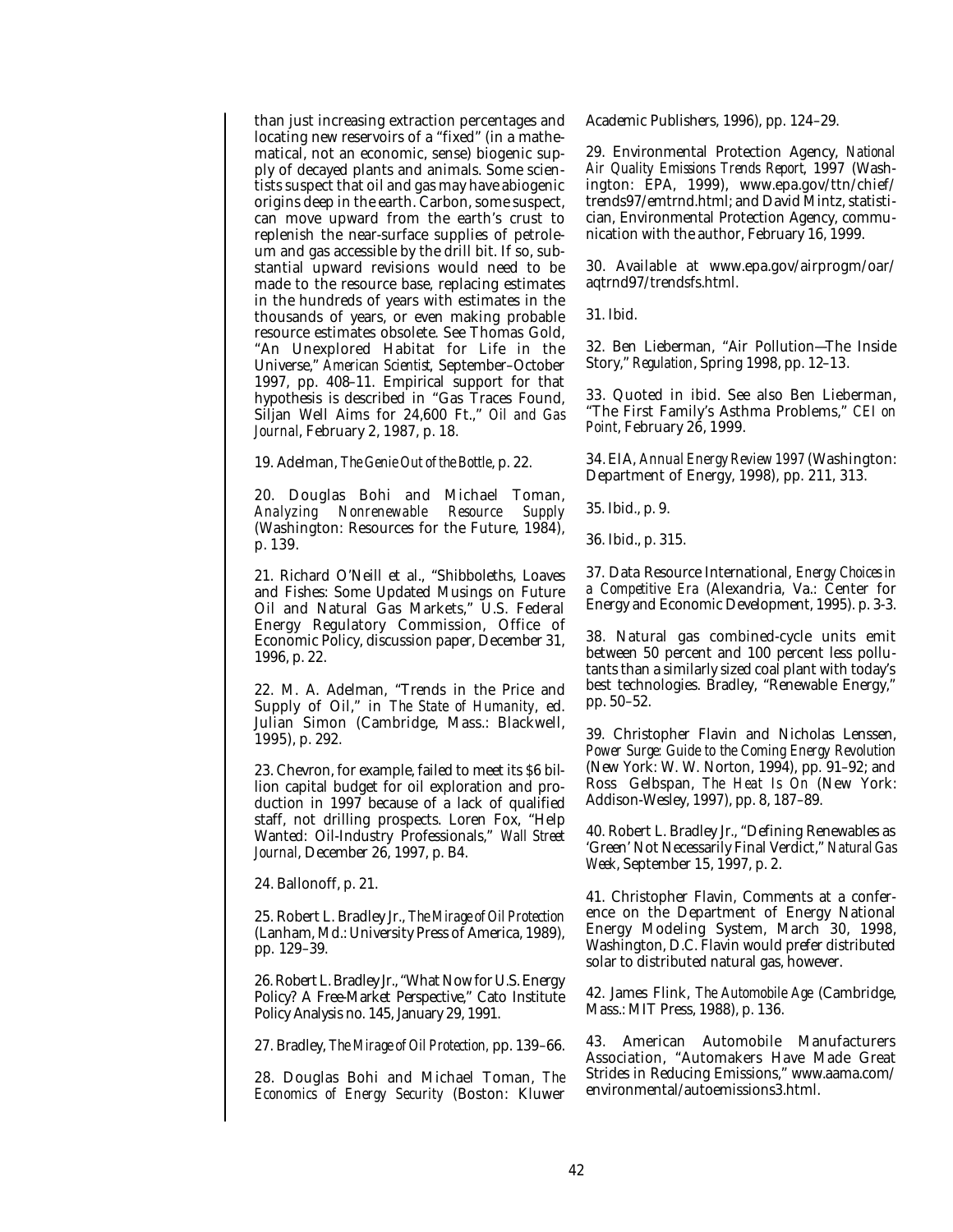44. American Automobile Manufacturers Association, "Super Clean Cars Are Coming to Houston," Press release, April 28, 1998; and Traci Watson and James Healey, "Clean Cars Out Sooner, Say Big 3," *USA Today*, February 5, 1998, p. 1A.

45. Kevin Cleary, staff engineer, Fuels Section, California Air Resources Board, communication with the author, March 4, 1999.

46. Caleb Solomon, "Clean Gasoline Makes Debut This Weekend," *Wall Street Journal*, October 30, 1992, pp. B1, B14; and California Energy Commission, *Fuels Report 1995* (Sacramento: CEC, 1995), p. 24.

47. Ibid., pp. 24–26; California Air Resources Board, "Comparison of Federal and California Reformulated Gasoline," Fact Sheet 3, February 1996; and CARB, *California RFG Forum*, February 1995, p. 1.

48. Quoted in CARB, *California RFG Forum*, August 1995, p. 3.

49. CARB, "Comparison of Federal and California Reformulated Gasoline," p. 1.

50. Kevin Cleary, communication with the author, March 8, 1999.

51. Sam Atwood, spokesperson, South Coast Air Quality Management District, California Environmental Protection Agency, communication with the author, March 4, 1999.

52. CEC, *Fuels Report 1993* (Sacramento: CEC, 1994), pp. 24, 32.

53. Tony Brasil, air resources engineer, CARB, communication with the author, September 4, 1998. Combined with the EPA requirement, the California standard reduced particulate matter an extra 5 percent.

54. "Diesel Will Continue to Be Heavy-Duty Fuel of Choice, House Told," *New Fuels & Vehicles Report*, March 27, 1998, p. 9.

55. Rebecca Blumenstein, "GM and Amoco Expected to Unveil Clean-Fuel Effort," *Wall Street Journal*, February 4, 1998, p. A10; Gregory White, "GM, Isuzu Investing \$320 Million to Build Advanced Diesel Engines for GM Pickups," *Wall Street Journal*, September 9, 1998; and "Diesel Will Continue to Be Heavy-Duty Fuel of Choice," p. A4.

56. EIA, *International Energy Outlook 1998*, pp. 40–47.

57. American Petroleum Institute, *Petroleum Industry Environmental Performance*, *6th Annual Report* (Washington: API, 1998), pp. 34, 37; and Environmental Protection Agency, *Understanding Oil Spills and Response* (Washington: EPA, 1993).

58. Steering Committee Report, *Recommendations on the Implementation of PIRO*, January 5, 1990.

59. Robert Aldag, president, Marine Preservation Association, conversation with the author, October 8, 1998.

60. Timothy Egan, "An Alaskan Paradise Regained," *New York Times*, August 9, 1998, pp. 13, 23.

61. Henry Linden, "Operational, Technological and Economic Drivers for Convergence of the Electric Power and Gas Industries," *Electricity Journal*, May 1997, p. 18; and Johannes Pfeifenberger et al., "What's in the Cards for Distributed Generation," *Energy Journal*, Special Issue, 1998, p. 4.

62. A study by Data Resource International estimated that technological trends would result in an optimum size for gas plants of 150 megawatts. DRI, *Convergence of Gas & Power: Causes and Consequences* (Boulder, Colo.: DRI, 1997), p. 3-40.

63. Gerald Cler and Nicholas Lenssen, *Distributed Generation: Markets and Technologies in Transition* (Boulder, Colo.: E Source, 1997), pp. 10, 19.

64. Clyde Wayne Crews, "Electric Avenues: Why 'Open Access' Can't Compete," Cato Institute Policy Analysis no. 301, April 13, 1998, pp. 10–11. The ability of residential and small commercial users to profitably utilize microturbines is more distant than that of larger users owing to remaining scale diseconomies and sunk costs enjoyed by the incumbent provider.

65. Kenneth Lay, "Change and Innovation: The Evolving Energy Industry," Division 3 keynote address, World Energy Congress, September 14, 1998, Houston, Tex.

66. Bradley, "Renewable Energy," pp. 50–52.

67. Ibid., pp. 53–55.

68. Jason Makansi, "Advanced Coal Systems Face Stiff Barriers to Application," *Electric Power International*, December 1997, pp. 27–34. On the improving retrofits of existing gas turbine technology, see CarolAnn Giovando, "Explore Opportunities for Today's Steam Turbine," *Power*, July–August 1998, pp. 28–39.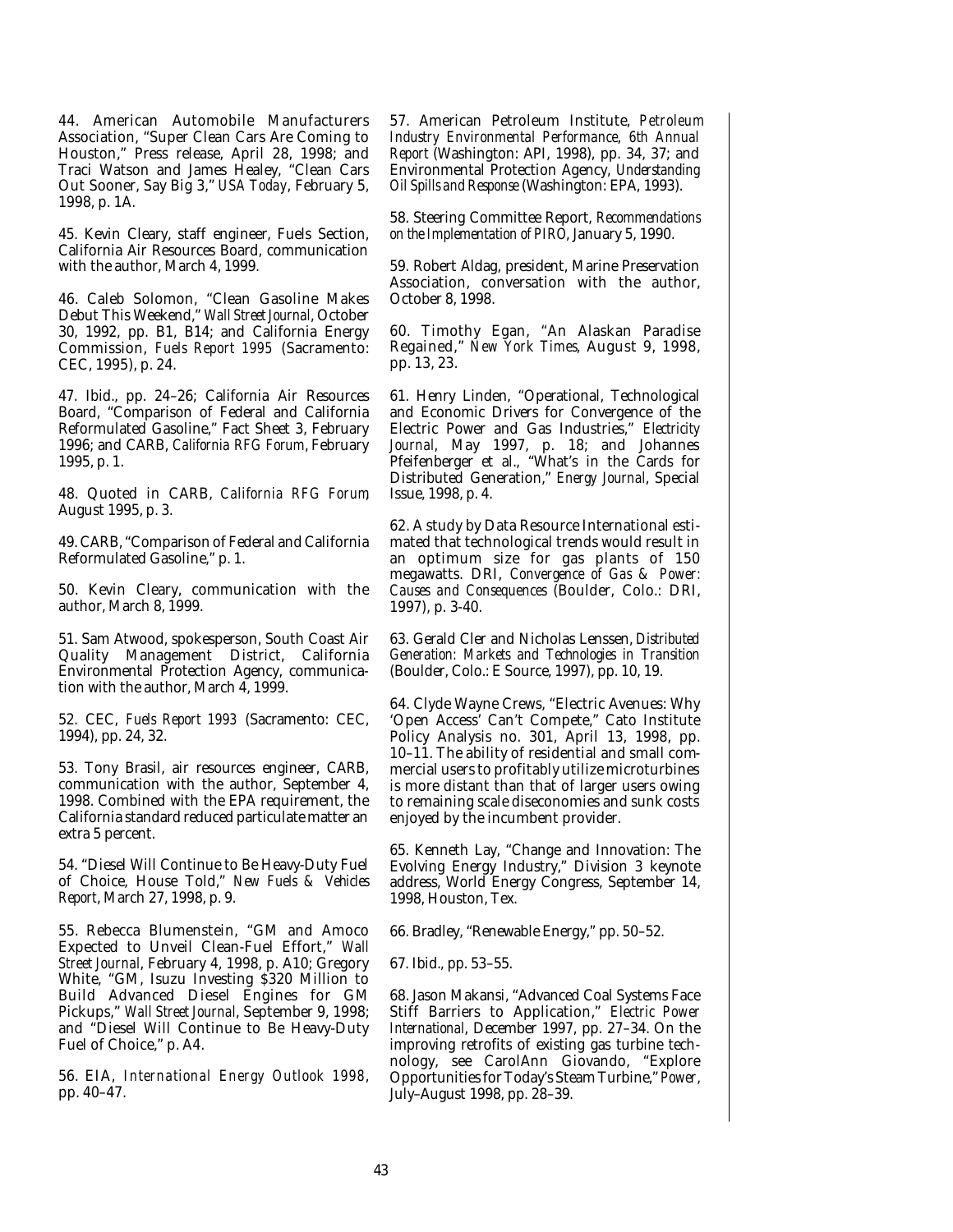69. Judah Rose, "Comparative Costs of New Powerplants—Overseas Economics," Presentation by ICF Resources, April 1997; and Josh Spencer, ICF Resources, communication with the author, February 18, 1998. A 1995 study by DRI estimated the cost of electricity from new coal plants (in 1993 dollars) at between 4.3 cents and 5.1 cents per kWh. DRI, *Energy Choices in a Competitive Era*, p. TA-15.

70. J. Santucci and G. Sliter, "Ensuring the Economic Competitiveness of Advanced Light Water Reactors," Paper presented at TOPNUX '96, Paris, September 1996, p. 1. Copy in author's files.

71. Arlon Tussing and Bob Tippee, *The Natural Gas Industry* (Tulsa: PennWell Books, 1995), p. 54.

72. Makansi, pp. 27–28.

73. Enron Corp., *The Natural Gas Advantage: Strategies for Electric Utilities in the 1990s* (Houston: Enron, 1992), pp. 2–8.

74. This could be true if for no other reason than the "act of God" limitations of wind and solar intermittent stillness for wind and darkness and intermittent cloudiness for solar.

75. World Association of Nuclear Operators, "1998 Performance Indicators for the U.S. Nuclear Utility Industry," http://www.nei.org/ library/tmiframe.html.

76. EIA, *Annual Energy Review 1997*, pp. 7, 241, 243.

77. Nuclear Energy Institute, *Strategic Plan for Building New Nuclear Power Plants* (Washington: Nuclear Energy Institute, 1998), pp. III-4 and III-5.

78. EIA, *Annual Energy Outlook 1998*, p. 54.

79. Nuclear Energy Institute, *Nuclear Energy,* fourth quarter 1994; and Nuclear Energy Institute, *Nuclear Energy Insight 1996*, February 1996, pp. 1–2.

80. "EPRI Unveils New Reactor Design Standardization to Improve Safety," *Electric Power Alert*, July 1, 1998, pp. 27–28. A natural gas combined-cycle plant of the same size can still be built in two-thirds of this time.

81. As the Department of Energy has noted, "Without [the Price-Anderson Act of 1957], the nuclear power industry would not have developed or grown." U.S. Department of Energy, *United States Energy Policy: 1980–1988* (Washington: DOE, 1988), p. 105.

82. For a description of the environmental and economic features of a modern coal plant available to the international market, see Cat Jones, "Shinchi Leads Way for Large Advanced Coal-Fired Units," *Electric Power International*, September 1997, pp. 36–41.

83. Deren Zhu and Yuzhuo Zhang, "Major Trends of New Technologies for Coal Mining and Utilization beyond 2000—Technical Scenario of the Chinese Coal Industry," *Proceedings: 17th Congress of the World Energy Council*(London: World Energy Council, 1998), vol. 5, p. 93.

84. EIA, *International Energy Outlook 1998*, p. 78.

85. DRI, *Energy Choices in a Competitive Era*, p. 4-3.

86. Chinese and Indian energy planners provide an example of energy exploitation. They made wind and solar investments that had high capacity ratings but produced little energy. See EIA, *International Energy Outlook 1998,* pp. 103–4.

87. Roger Fouquet and Peter Pearson, "A Thousand Years of Energy Use in the United Kingdom," *Energy Journal* 19, no. 4 (1998): 7.

88. Carlo LaPorta, "Renewable Energy: Recent Commercial Performance in the USA as an Index of Future Prospects," in *Global Warming: The Greenpeace Report*, ed. Jeremy Leggett (Oxford: Oxford University Press, 1990), pp. 235, 242–43.

89. Flavin and Lenssen, p. 189.

90. Paul Druger and Carel Otte, eds., *Geothermal Energy: Resources, Production, Stimulation* (Stanford, Calif.: Stanford University Press, 1973), pp. 21–58.

91. "Shell Gets Serious about Alternative Power," *Petroleum Economist*, December 1997, p. 38; and Kimberly Music, "Shell Pledges to Focus on Renewable Energy," *Oil Daily*, October 17, 1997, p. 1.

92. John Browne, *Climate Change: The New Agenda* (London: British Petroleum Company, 1997).

93. Enron Corp., "Enron Forms Enron Renewable Energy Corp.; Acquires Zond Corporation, Leading Developer of Wind Energy Power," Press release, January 6, 1997.

94. Total international energy investment, estimated by the World Energy Council to be \$1 trillion annually, would make planned investments in wind, solar, geothermal, and biopower minuscule. Commercial energy financing only, estimated to be around \$150 billion in 1995 alone, would put nonhydro renewable investment at a fraction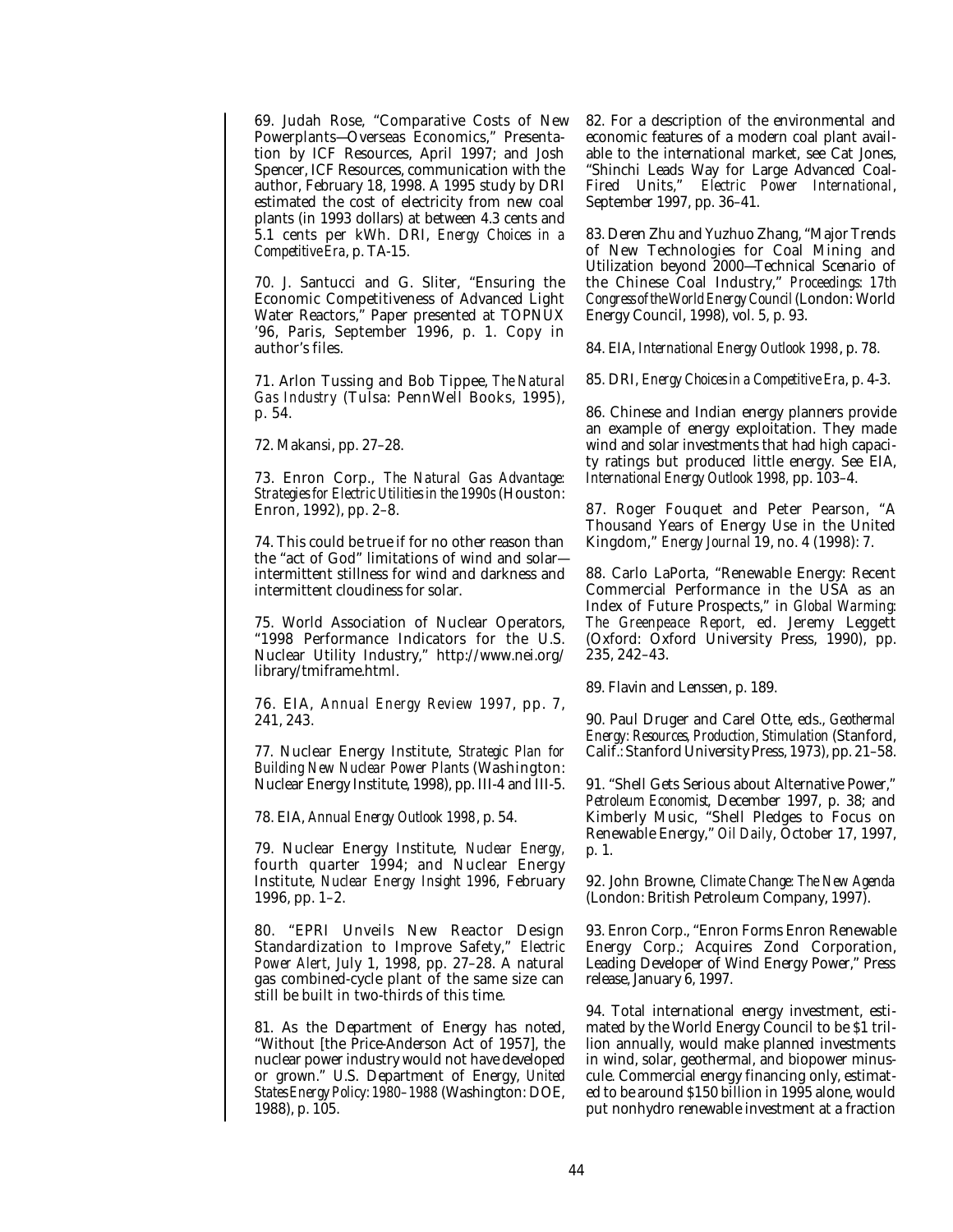of 1 percent, comparable to the world market share of wind, solar, and geothermal combined. Martin Daniel, "Finance for Energy," *FT Energy World*, Summer 1997, p. 5; and EIA, *International Energy Annual 1996*, p. 20.

95. Shell International Limited, "Shell Invests US\$0.5 Billion in Renewables," Press release, October 16, 1997; and Sam Fletcher, "Shell to Spend \$1 Billion on 3 Deep Gulf Fields," *Oil Daily*, March 20, 1998, p. 1.

96. Quoted in Amal Nag, "Big Oil's Push into Solar Irks Independents," *Wall Street Journal,* December 8, 1980, p. 31.

97. Charles Burck, "Solar Comes Out of the Shadows," *Fortune,* September 24, 1979, p. 75.

98. Paul Gipe, "Removal and Restoration Costs: Who Will Pay?" *Wind Stats Newsletter*, Spring 1997, p. 1. See also Bradley, "Renewable Energy," pp. 20–22.

99. John Berger, *Charging Ahead: The Business of Renewable Energy and What It Means for America* (New York: Henry Holt, 1997), pp. 4–5. This book provides an in-depth look at the personal hardships, financial precariousness, shifting government subsidies, and occasional environmental degradation associated with unconventional energy development in this period.

100. Flavin and Lenssen, pp. 176–77. Biopower can be carbon neutral if its inputs are replanted to create sinks (a "closed loop" system), leaving cost and quantity as the major issues.

101. EIA, *Renewable Energy Annual 1995* (Washington: U.S. Department of Energy, 1995), p. 78; and Bradley, "Renewable Energy," pp. 33–34.

102. Ibid., pp. 26–28.

103. See, for example, Rebecca Stanfield, "Lethal Loophole: A Comprehensive Report on America's Dirtiest Power Plants and the Loophole That Allows Them to Pollute" United States Public Interest Research Group, Washington, June 1998, p. 11.

104. Kenneth Lay, "The Energy Industry in the Next Century: Opportunities and Constraints," in *Energy after 2000*, ed. Irwin Stelzer (Seville, Spain: Fundacion Repsol, 1998), p. 23.

105. Expenditures of the Department of Energy, since its creation, on wind and solar energy have averaged, respectively, nearly 4 cents and 23 cents per kWh produced. Other renewable and fossilfuel technologies for electricity generation have averaged less than 1 cent per kWh. Bradley,

"Renewable Energy," pp. 55, 63.

106. M. L. Legerton et al., "Exchange of Availability/Performance Data and Information on Renewable Energy Plant: Wind Power Plants," Paper presented to the 17th Congress of the World Energy Council, September 15, 1998, pp. 5–6. This cost estimate is exclusive of major tax preferences.

107. Bradley, "Renewable Energy," pp. 7–12.

108. Adolf Huitti, "Challenges of the Power Plant Market," in *World Energy* (New York: McGraw-Hill, 1998), p. 55.

109. Alliance to Save Energy et al., *Energy Innovations: A Prosperous Path to a Clean Environment* (Washington: ASE, June 1997), p. 37. See also Adam Serchuk and Robert Means, "Natural Gas: Bridge to a Renewable Energy Future," REPP Issue Brief, May 1997. The Department of Energy in its most recent 20-year forecast states, "Low fossil fuel prices are expected to continue to hamper the development of renewable energy sources." EIA, *International Energy Outlook 1998*, p. 5.

110. In 1996 wind and solar plants operated at 22 percent and 31 percent capacity factors, respectively. EIA, *Renewable Energy Annual 1997* (Washington: Government Printing Office, 1998), p. 12.

111. The lower energy loss of natural gas transportation relative to electricity transmission dictates that gas power plants be located close to their market. Wind and solar farms, on the other hand, often have to be away from their market centers and must have their transmission lines sized at peak output despite their low average capacity factor. Ballonoff, p. 47.

112. U.S. Department of Energy and Electric Power Research Institute (EPRI),*Renewable Energy Technology Characterizations* (Pleasant Hill, Calif.: EPRI, 1997), p. 2-1.

113. Ibid.

114. The biopower cost estimate is the bottom of the range for existing plants given by DOE and EPRI and a current estimate by the EIA. Ibid.; and Roger Diedrich, industry analyst, EIA, conversation with the author, September 1, 1998. For wind and solar estimates, see Pfeifenberger et al., p. 4. See also Bradley, "Renewable Energy," p. 11, for wind power; and Solarex, "Everything You Always Wanted to Know about Solar Power," Company pamphlet, March 1997, p. 3, for solar power. The 6 cents per kWh for wind at ideal U.S. sites with scale economies is exclusive not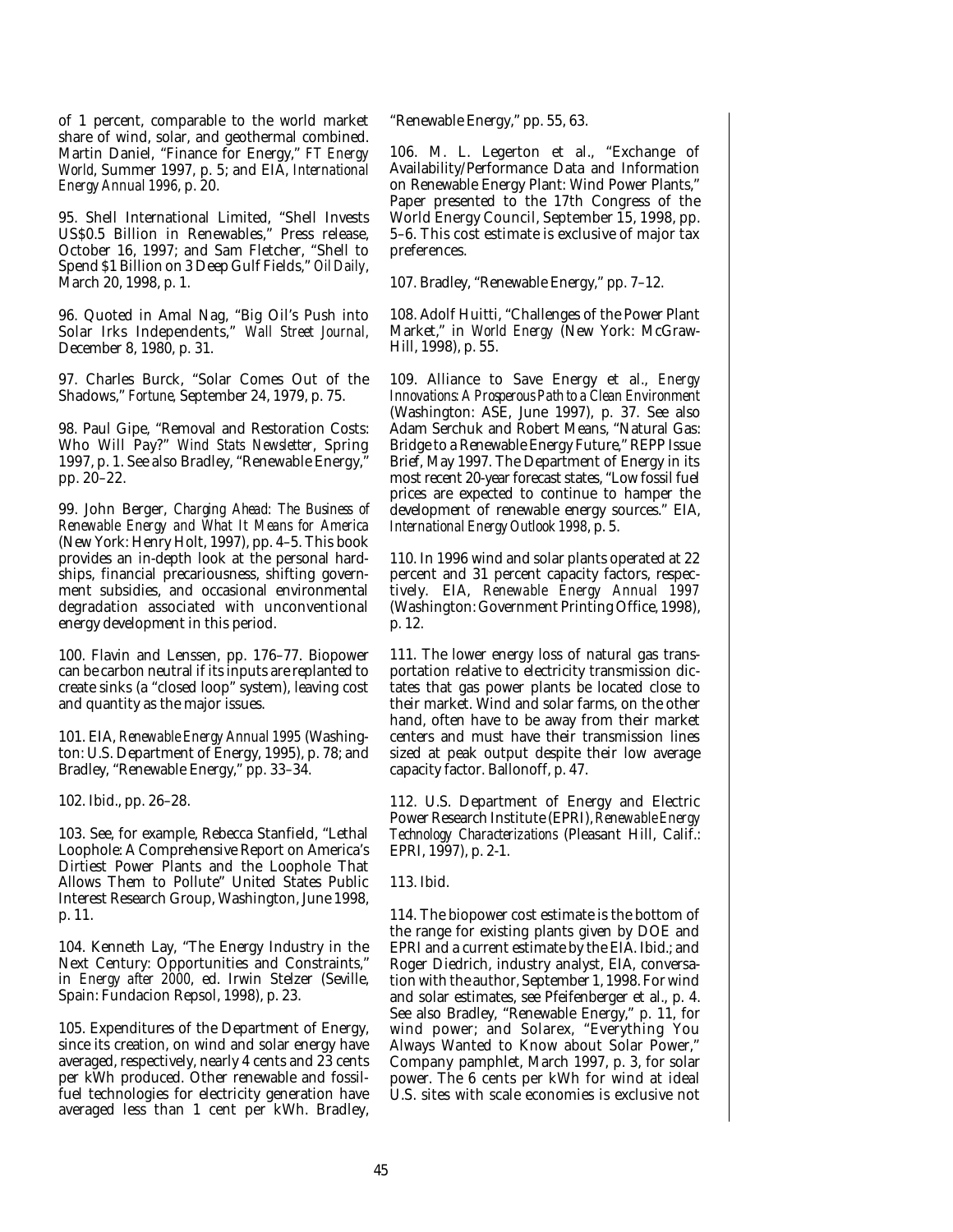only of the 10-year federal tax credit (approximately 1.7 cents per kWh today) but also of accelerated depreciation (a 5-year rather than a 20-year write-off of capital costs).

115. Flavin and Lenssen, pp. 101–2; and Nelson Hay, ed., *Guide to New Natural Gas Utilization Technologies* (Atlanta: Fairmont, 1985), pp. 323–31.

116. Cler and Lenssen, pp. 13, 28; Gerald Cler and Michael Shepard, "Distributed Generation: Good Things Are Coming in Small Packages," *Tech Update*, November 1996, pp. 14–16; and "Utilities Benefit in DOE Grants for Fuel Cells," *Gas Daily*, August 23, 1996, p. 6.

117. Cler and Lenssen, p. 27.

118. Battery storage devices to hold electricity from ten seconds to two hours cost between \$400 and \$1,000 per kilowatt. DOE and EPRI, p. A-4. Battery costs alone are as much as or more than the installment cost of distributed oil and gas generation, making the competitive viability of intermittent energies decades away at best.

119. Yves Smeers and Adonis Yatchew, "Introduction, Distributed Resources: Toward a New Paradigm of the Electricity Business," *Energy Journal,* Special Issue, 1998, p. vii. See also Robert Swanekamp, "Distributed Generation: Options Advance, But toward What Pot of Gold?" *Power*, September–October 1997, pp. 43–52.

120. Nancy Rader and William Short, "Competitive Retail Markets: Tenuous Ground for Renewable Energy," *Electricity Journa*l, April 1998, pp. 72–80.

121. EIA, *Annual Energy Outlook 1998*, p. 57.

122. Of the 17 states that had announced a restructuring of their electric industry as of early 1998, 8 had a renewable quota requirement, 3 had financial subsidies in addition to a quota requirement, and 5 had financial incentives for renewables only. For a list of those states and programs, see Bentham Paulos, "Legislative Help Grows at State and Federal Level," *Windpower Monthly*, April 1998, pp. 52, 54.

123. American Automobile Manufacturers Association, *Motor Vehicle Facts & Figures*, *1997* (Washington: AAMA, 1997), p. 44.

124. American Petroleum Institute, *How Much We Pay for Gasoline: 1997 Annual Review* (Washington: API, April 1998), p. i.

125. Ibid., pp. ii–iii; and EIA, *Monthly Energy Review*, February 1999, p. 114. In a free-market system, electronic road billing would replace

pump taxation as the primary incremental cost of driving, outside of vehicle costs and (free-market) fuel costs. See generally, Gabriel Roth, *Roads in a Market Economy* (United Kingdom: Avebury Technical, 1996).

126. See, for example, a spot check of 25 liquid products at a Philadelphia grocery store in Interfaith Coalition on Energy, "The Cost of a Gallon of Gasoline," *Comfort & Light Newsletter*, Spring 1998, p. 2.

127. A recent advertisement by Mobil described the goal of new-generation refineries as producing "a new breed of fuels that burn cleaner and more efficiently, lubricants that last longer and chemicals that are recyclable" from advanced compositional modeling and molecular engineering (membrane and catalyst technologies). Mobil, "Technology: Transforming Tomorrow's Refineries," *New York Times,* September 17, 1998, p. A31.

128. W. Michael Cox and Richard Alm, "Time Well Spent: The Declining Real Cost of Living in America," in Federal Reserve Bank of Dallas, *1997 Annual Report* (Dallas: Federal Reserve Bank of Dallas, 1998), p. 11.

129. Ibid.

130. See, for example, *New York Times* reprint, "Ford Motor Co. Plans to Reduce Average Price on '99 Cars, Trucks,"*Houston Chronicle*, August 11, 1998, p. 4C.

131. Cox and Alm, p. 11.

132. Arthur Cummins, "Diesel Vehicles, in Greener Mode, May Stage Comeback," *Wall Street Journal*, April 9, 1998, p. B4. Mainstream environmentalists overrate the environmental potential of diesel relative to gasoline, citing the lower CO<sub>2</sub> emissions of the former. Carbon<br>dioxide equill be discussed is not a pollutant. dioxide, as will be discussed, is not a pollutant, compared with other emissions that are greater with diesel technology.

133. "Diesel Will Continue to be Heavy-Duty Fuel of Choice," p. 9.

134. Robert L. Bradley Jr.,*Oil, Gas, and Government: The U.S. Experience*, (Lanham, Md.: Rowman & Littlefield, 1996), pp. 1744–45.

135. Public Law 96-294, 94 Stat. 611 (1980).

136. EIA, *Annual Energy Review 1997,* pp. 37, 251.

137. American Petroleum Institute, "Alternative Fuels," p. 2.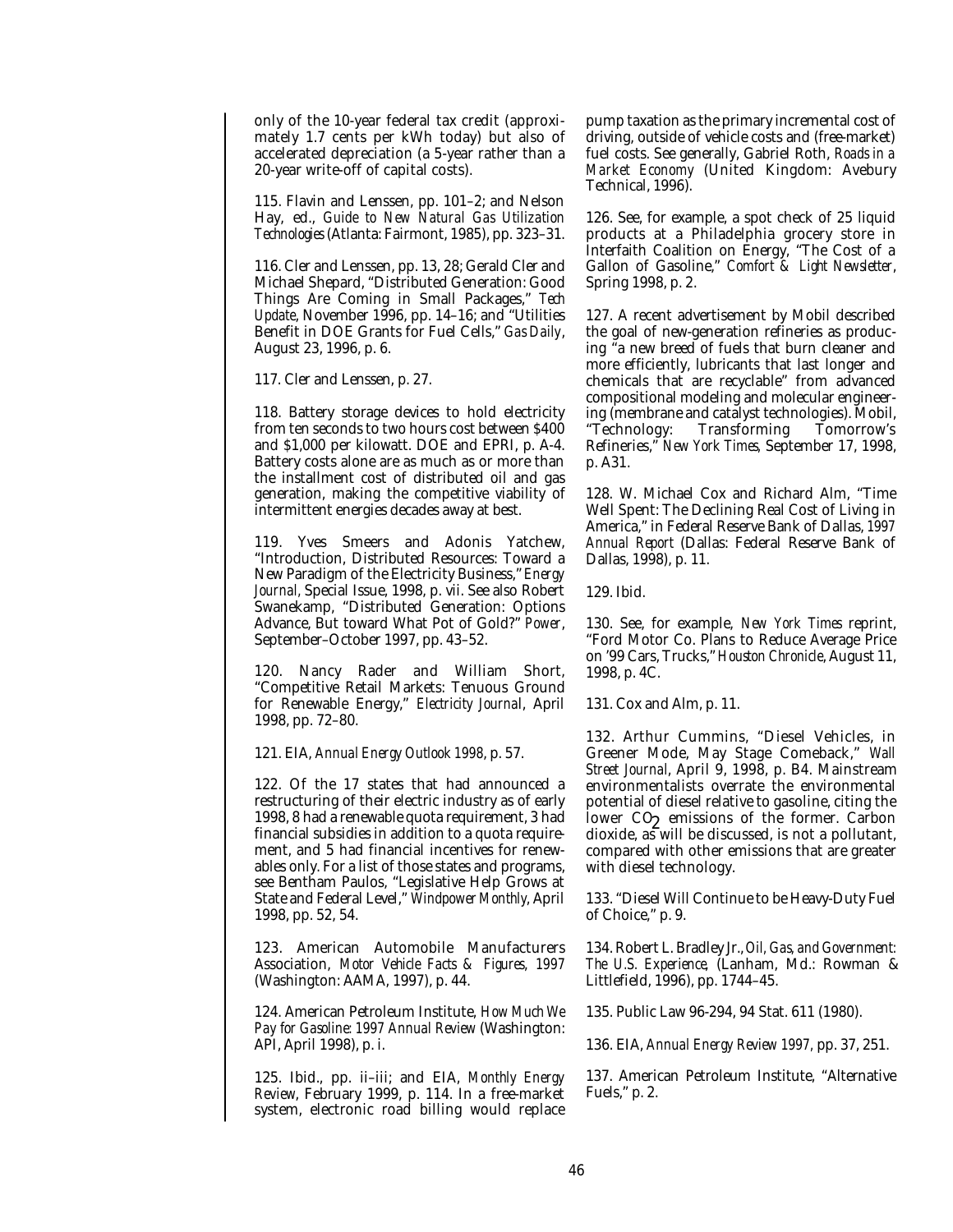138. Auto/Oil Air Quality Improvement Research Program, *Final Report*, January 1997, pp. 4, 26–27.

139. Complained Daniel Becker of the Sierra Club, "Ford's announcement about making cars for which there is not fuel is a cynical ploy to avoid violating a law." Quoted in Keith Bradsher, "Ford to Raise Output Sharply of Vehicles That Use Ethanol," *New York Times*, June 4, 1997, p. A1.

140. EIA, *Renewable Energy Annual 1997*, p. 13.

141. National Academy of Sciences, *Policy Implications of Greenhouse Warming* (Washington: National Academy Press, 1992), p. 342.

142. Cannon, p. 2. Farm equipment uses diesel fuel.

143. Public Law 105-78, 112 Stat. 107 at 502 (1998).

144. See, for example, Matthew Wald, "It Burns More Cleanly, but Ethanol Still Raises Air-Quality Concerns," *New York Times*, August 3, 1992, p. D1.

145. *Methanol: Fuel of the Future, Hearing before the Subcommittee on Fossil and Synthetic Fuels*, 99th Cong., 1st sess. (Washington: Government Printing Office, 1986), pp. 43, 80, 114.

146. Ibid., pp. 52–53; and "Methanol: Alcohol-Based Fuel Has Powerful Ally," *Houston Post*, September 17, 1989, p. A-14.

147. Charles Imbrecht, Statement, in *Alternative Automotive Fuels: Hearings before the Subcommittee on Energy and Power of the House Committee on Energy and Commerce*, 100th Cong., 1st sess. (Washington: Government Printing Office, 1988), pp. 336–46.

148. American Petroleum Institute, "Methanol Vehicles," GSA Response no. 464, August 23, 1991, p. 1. Methanol-flexible vehicles would register 40 percent less fuel economy than vehicles using CARB Phase 2 reformulated gasoline.

149. Matthew Trask, "Methanol Power Experiment Called a Failure," *California Energy Markets*, December 23, 1993, p. 2.

150. CEC, *California Oxygenate Outlook* (Sacramento: CEC, 1993), pp. 19, 65; and CEC, *The California Energy Plan 1997* (Sacramento: CEC, 1998), pp. 18–19, 32–33. The CEC's first step in abandoning methanol was to state in a December 1995 study that natural gas was overtaking methanol as the alternate fuel of choice in California and elsewhere in the country.

151. Cannon, p. 3-4.

152. Flavin and Lenssen, p. 200.

153. American Petroleum Institute, "Alternative Fuels: Myths and Facts," August 8, 1995, p. 4.

154. Andrea Adelson, "Not One of Your Big Jump-Starts," *New York Times*, May 7, 1997, p. C1; Rebecca Blumenstein, "Electric Car Drives Factory Innovations," *Wall Street Journal*, February 27, 1997, B1; and Rebecca Blumenstein, "GM to Put New Batteries in Electric Cars to Increase Per-Charge Driving Range," *Wall Street Journal*, November 10, 1997, p. A13. As of 1996, the cumulative private and public investment in electric vehicles was nearly \$1 billion, "roughly equal to half of the National Science Foundation's entire research budget." Richard de Neufville et al., "The Electric Car Unplugged," *Technology Review*, January 1996, p. 32.

155. Peter Passell, "Economic Scene," *New York Times*, August 29, 1996, p. C2.

156. Quoted in American Petroleum Institute, "Alternative Fuels," p. 3.

157. Neufville et al., p. 33.

158. Quoted in Dan Carney, "Once on Fast Track to Future, Electric Cars Take Wrong Turn," *Houston Post*, December 12, 1993, p. A17.

159. Timothy Henderson and Michael Rusin, *Electric Vehicles: Their Technical and Economic Status* (Washington: American Petroleum Institute, 1994), chapter 2.

160. Michael McKenna, "Electric Avenue," *National Review*, May 29, 1995, p. 38.

161. K. H. Jones and Jonathan Adler, "Time to Reopen the Clean Air Act: Clearing Away the Regulatory Smog," Cato Institute Policy Analysis no. 233, July 11, 1995, p. 18.

162. Cited in "Science Panel Knocks Hybrid-Electric Cars," *Oil Daily*, April 20, 1998, p. 1.

163. Internationally, "operating experience with cars using [compressed natural gas] is fairly extensive, going back to the 1920s in Italy." Robert Saunders and Rene Moreno, "Natural Gas as a Transportation Fuel," in *Natural Gas: Its Role and Potential in Economic Development*, ed. Walter Vergara (Boulder, Colo.: Westview, 1990), p. 251.

164. Reported one leading company in the effort: "[Natural gas vehicle conversions in the 1970s] died due to . . . oil carry over into the fuel systems and the difficulties of trying to get a mechanically ignitioned carbureted engine to run on dual fuels acceptably." Eric Heim, "Pacific Gas &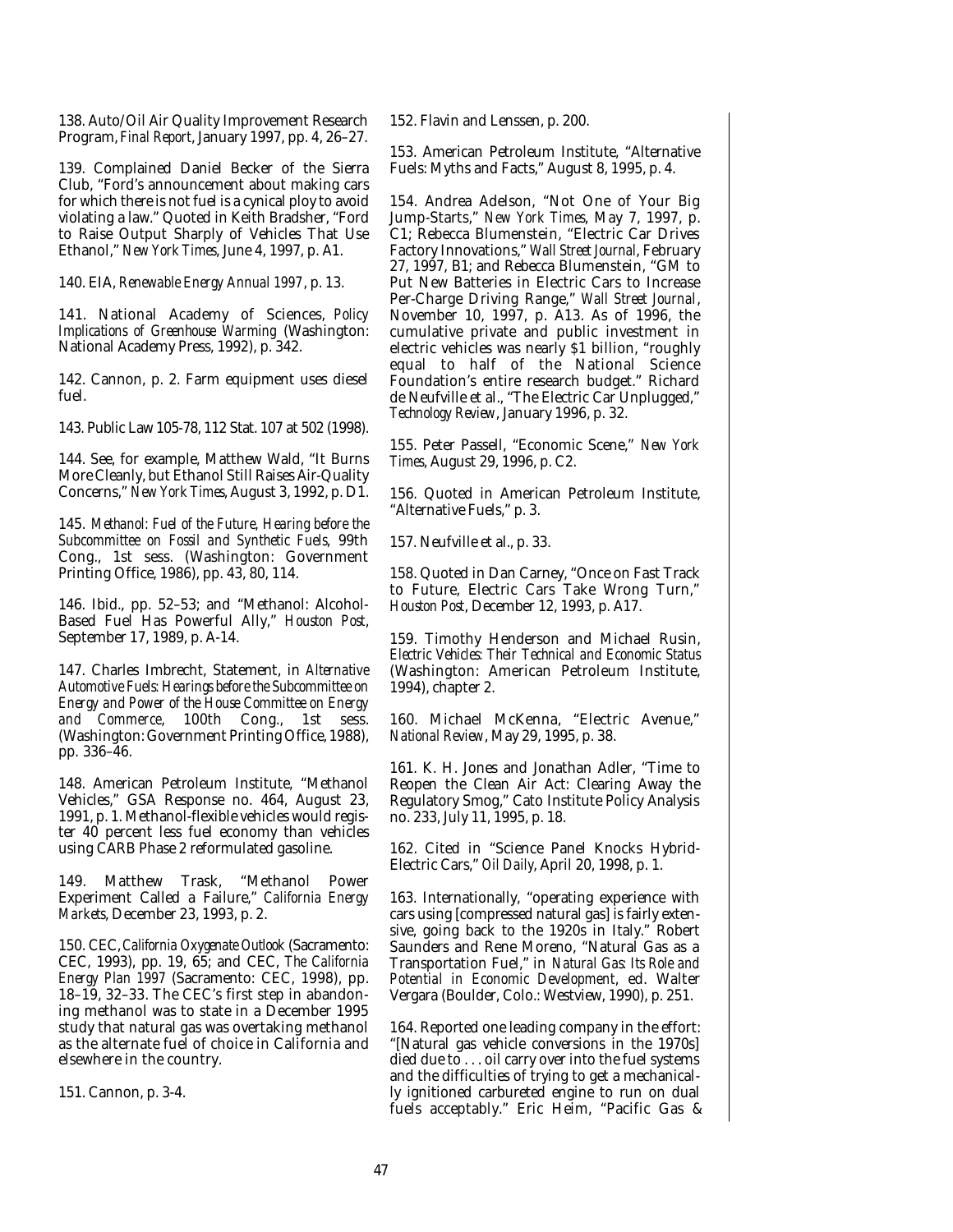Electric," in *Utility Strategies for Marketing Compressed Natural Gas: Proceedings* (Arlington, Va.: Natural Gas Vehicle Coalition, 1991).

165. CEC, *Fuels Report 1995*, p. 53.

166. "NGVs Seen as Average, or Worse, in FedEx Test," *Gas Daily*, April 17, 1995, p. 3. The test was done for 1992-model vehicles.

167. Natural Gas Vehicle Coalition et al., *NGV Industry Strategy*, May 1995, p. 16.

168. EIA, *Annual Energy Outlook 1998,* p. 46. The premium without subsidies is an estimate from Harry Chernoff, senior economist, Science Applications International Corporation, communication with the author, October 13, 1998.

169. Within the alternative-fuel-capable family, methanol (M85) has a 5 percent market share with 21,000 vehicles, ethanol a 3 percent share with 11,000 vehicles, and electricity a 1 percent share with 5,000 vehicles. EIA, *Alternatives to Traditional Transportation Fuels 1996* (Washington: Government Printing Office, 1997), p. 16.

170. *Report of the National Fuels and Energy Study Group*, pp. 297–98.

171. Cannon, pp. 9–10; Joseph Norbeck et al., *Hydrogen Fuel for Surface Transportation* (Warrendale, Pa: Society of Automotive Engineers, 1996), pp. 397–406.

172. C. E. Thomas et al., "Market Penetration Scenarios for Fuel Cell Vehicles," *International Journal of Hydrogen Energy* 23, no. 10 (1998): 949.

173. Ibid.

174. Ibid., p. 957.

175. Ibid., p. 949. The authors add, "Government alone has the charter to develop those technologies that will benefit society, including reduced environmental impact and reduced dependence on imported fossil fuels."

176. Ibid., p. 963. This assumes that, on the basis of a 1995 actual 200 million fleet, the total U.S. fleet could be as high as 250 million vehicles in this period.

177. Alliance to Save Energy et al., p. 76.

178. Keith Naughton, "Detroit's Impossible Dream?" *Business Week*, March 2, 1998, p. 68.

179. Steve Plotkin, communication with the author, July 27, 1998.

180. Matthew Wald, "In a Step toward a Better Car, Company Uses Fuel Cell to Get Energy from Gasoline," *New York Times*, October 21, 1997, p. A10.

181. Rebecca Blumenstein, "Auto Industry Reaches Surprising Consensus: It Needs New Engines," *Wall Street Journal*, January 5, 1998, p. A1.

182. California Environmental Protection Agency, "Proposed Amendments to California Exhaust, Evaporative, and Onboard Refueling Vapor Recovery Emission Standards and Test Procedures for Passenger Cars, Light-Duty Trucks and Medium-Duty Vehicles," November 5, 1997, p. 11.

183. "The Third Age of Fuel," *The Economist,* October 25, 1997, p. 16. Optimistic forecasts for hydrogen vehicles have a long—and wrong—history. For example, a study by Frost and Sullivan in 1989 predicted "significant movement" away from fossil fuels to hydrogen by the year 2000. J. E. Sinor Consultants, *The Clean Fuels Report* (Niwot, Colo.: J. E. Sinor, 1990), pp. 102–3.

184. American Automobile Manufacturers<br>Association. World Motor Vehicle Data Association, *World Motor Vehicle Data* (Washington: AAMA, 1997), pp. 3, 8.

185. EIA, *Annual Energy Review 1997*, pp. 177, 211.

186. A current challenge for reformulated gasoline is the alleged contamination of drinking water by a popular oxygenate, methyl tertiary butyl ether (MTBE), a problem currently being debated in the state. If the problem is found to be more associated with leaking from underground gasoline tanks than with the fuel additive itself, the problem will be self-correcting under existing regulation.

187. CEC, *California Energy Plan 1997*, p. 30.

188. Ibid., p. 29.

189. Robert Bradley Jr., "California DSM: A Pyrrhic Victory for Energy Efficiency?" *Public Utilities Fortnightly*, October 1, 1995, p. 41.

190. Ibid., p. 12. The "sustainable changes" refer to open-access transmission under which customers can purchase their own electricity and outsource their entire energy function to energy service companies.

191. Paul Wuebben, Statement, in *Alternative Fuels: Hearing before the House Subcommittee on Energy and Commerce*, 103d Cong., 1st sess. (Washington: Government Printing Office, 1994), p. 7.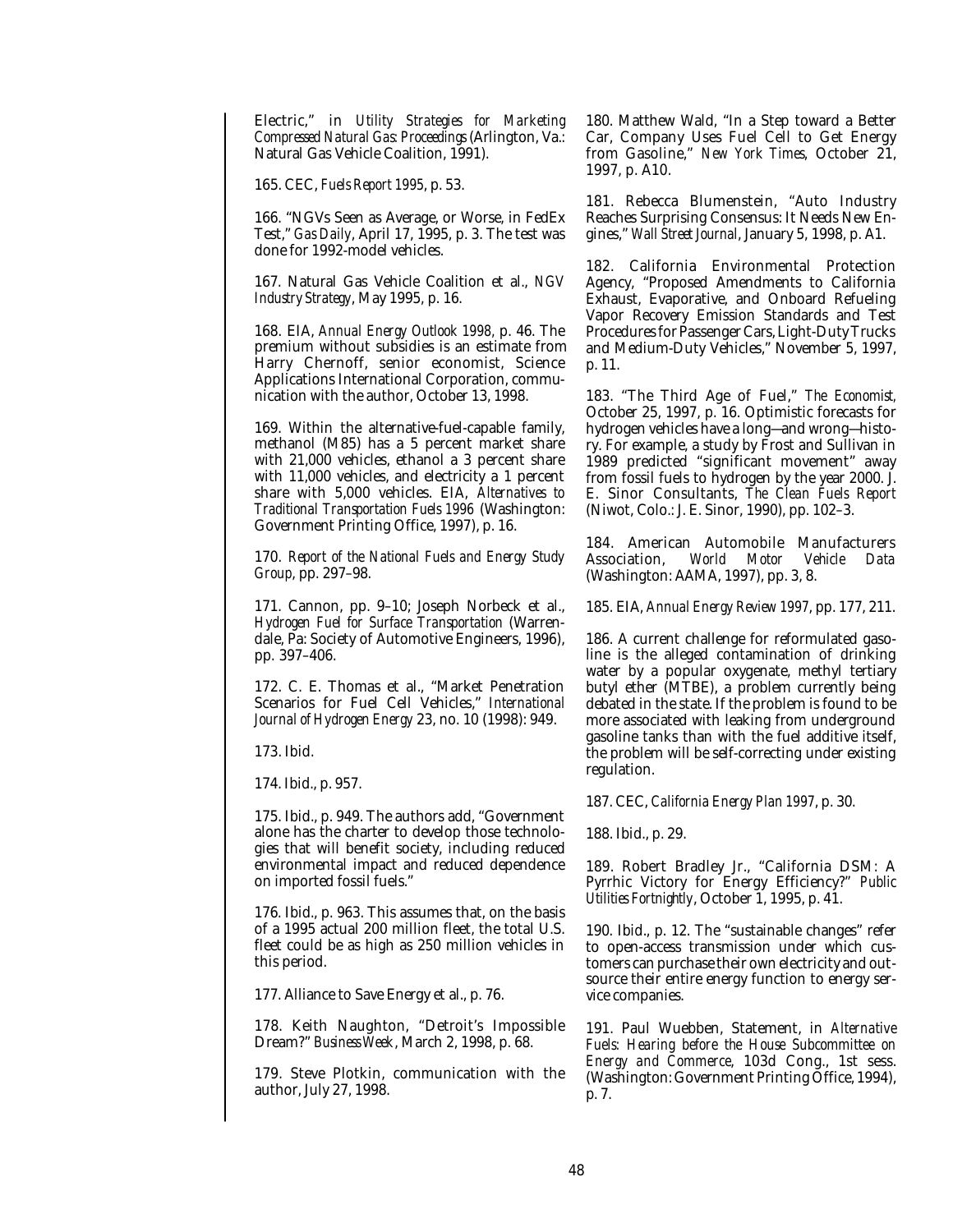192. Bradley, *Oil, Gas, and Government*, pp. 569–75.

193. Ibid., p. 579.

194. Quoted in Ted Wett, "Synfuel's Future Hinges on Capital, Cooperation," *Oil and Gas Journal*, June 16, 1980, p. 55.

195. Peter Nulty, "The Tortuous Road to Synfuels," *Fortune*, September 8, 1980, p. 64.

196. Robert Bradley, *Energy Choices and Market Decision Making* (Houston: Institute for Energy Research, 1993), pp. 16–17.

197. "FERC Law Judge Holds That Settlements Negotiated by Pipeline Purchasers of SNG Plant Output with Dakota Gasification and DOE Were Imprudent," *Foster Report,* no. 2062, January 4, 1996, pp. 1–3.

198. Christopher Flavin and Seth Dunn, *Rising Sun, Gathering Winds: Policies to Stabilize the Climate and Strengthen Economies* (Washington: Worldwatch Institute, 1997), pp. 20-21.

199. U.S. Department of Energy, *United States Energy Policy: 1980/1988*, p. 109.

200. Sierra Club, Letter to the Honorable Tim Wirth, July 27, 1988, reprinted in *National Energy Policy Act of 1988 and Global Warming: Hearings before the Senate Committee on Energy and Natural Resources*, 100th Cong., 2d sess. (Washington: Government Printing Office, 1989), p. 481.

201. "Environmentalists Blast Nuclear Funding in Clinton Budget Proposal," *Electric Power Alert*, February 11, 1998, pp. 32–33.

202. PG&E Corporation, *1997 Environmental Report* (San Francisco: PG&E, 1998), p. 6.

203. National Academy of Sciences, p. 691. See also Fred Singer, "Control of Atmospheric CO<sub>2</sub> through Ocean Fertilization: An Alternative to Emission Controls," in *Global Warming: The Continuing Debate*, ed. Roger Bate (Cambridge: European Science and Environment Forum, 1998), pp. 118–26.

204. Paul Ehrlich,"An Ecologist's Perspective on Nuclear Power," Federal Academy of Science Public Issue Report, May–June 1975, p. 5.

205. Quoted in Paul Ciotti, "Fear of Fusion: What If It Works?" *Los Angeles Times*, April 19, 1989, p. 5-1.

206. Paul Ehrlich et al., "No Middle Way on the Environment," *Atlantic Monthly*, December 1997, p. 101.

207. Quoted in Jonathan Adler, *Environmentalism at the Crossroads* (Washington: Capital Research Center, 1995), p. 116.

208. "To replace one 650-megawatt coal-burning power station, you would need to set up a line, almost 100 kilometers long, of 900 windmills of the type that EDF is going to build in Morocco in the Tetouan region, or you could construct a 100-kilometer-long, 30-meter-wide highway of solar panels. And we should not forget that between now and 2020, world needs for energy supplies will increase to 4,600 times this power level." Francois Ailleret, "The Nuclear Option," in *McGraw-Hill's World Energy* (New York: McGraw-Hill, 1998), p. 94.

209. Quoted in Abba Anderson, "US Electricar: An Inside View," *California Energy Markets*, April 28, 1995, p. 6. US Electricar's story is not unlike that of Luz and Kenetech on the renewable energy front: "fat travel budgets to promote the company internationally, soaring warranty costs due to faulty equipment and unrealized sales." Oscar Suris, "Morgan's Drive with Electricar Runs Out of Gas," *Wall Street Journal*, March 23, 1995, pp. B1, B6.

210. See Irwin Stelzer and Robert Patton, *The Department of Energy: An Agency That Cannot Be Reinvented* (Washington: American Enterprise Institute, 1996), pp. 28–40.

211. Mark Mills, *A Stunning Regulatory Burden: EPA Designating CO2 as a Pollutant* (Chevy Chase, Md.: Mills McCarthy & Associates, 1998), p. 4.

212. "[Higher CO2 produces] a positive net transfer of organic carbon from dead vegetative tissue to living vegetative tissue [to] . . . increas[e] the planet's abundance of living plants. And with that increase in plant abundance should come an impetus for increasing the species richness or biodiversity." Sherwood Idso, *CO2 and the Biosphere: The Incredible Legacy of the Industrial Revolution* (St. Paul: University of Minnesota Press, 1995), p. 30. See also, generally, Sylvan Wittwer, *Food, Climate, and Carbon Dioxide*(New York: Lewis, 1995).

213. IPCC, *Climate Change 1995: The Science of Climate Change*, pp. 3–4; and Molly O'Meara, "The Risks of Disrupting Climate," *World\*Watch*, November–December 1997, p. 12.

214. For example, "skeptic" scientists Richard Lindzen, Fred Singer, and Patrick Michaels estimate a warming of  $.3^{\circ}$ C,  $.5^{\circ}$ C, and 1-1.5 $^{\circ}$ C, respectively. Richard Lindzen, Massachusetts Institute of Technology, communication with the author, June 15, 1998; Fred Singer, Science and Environmental Policy Project, communica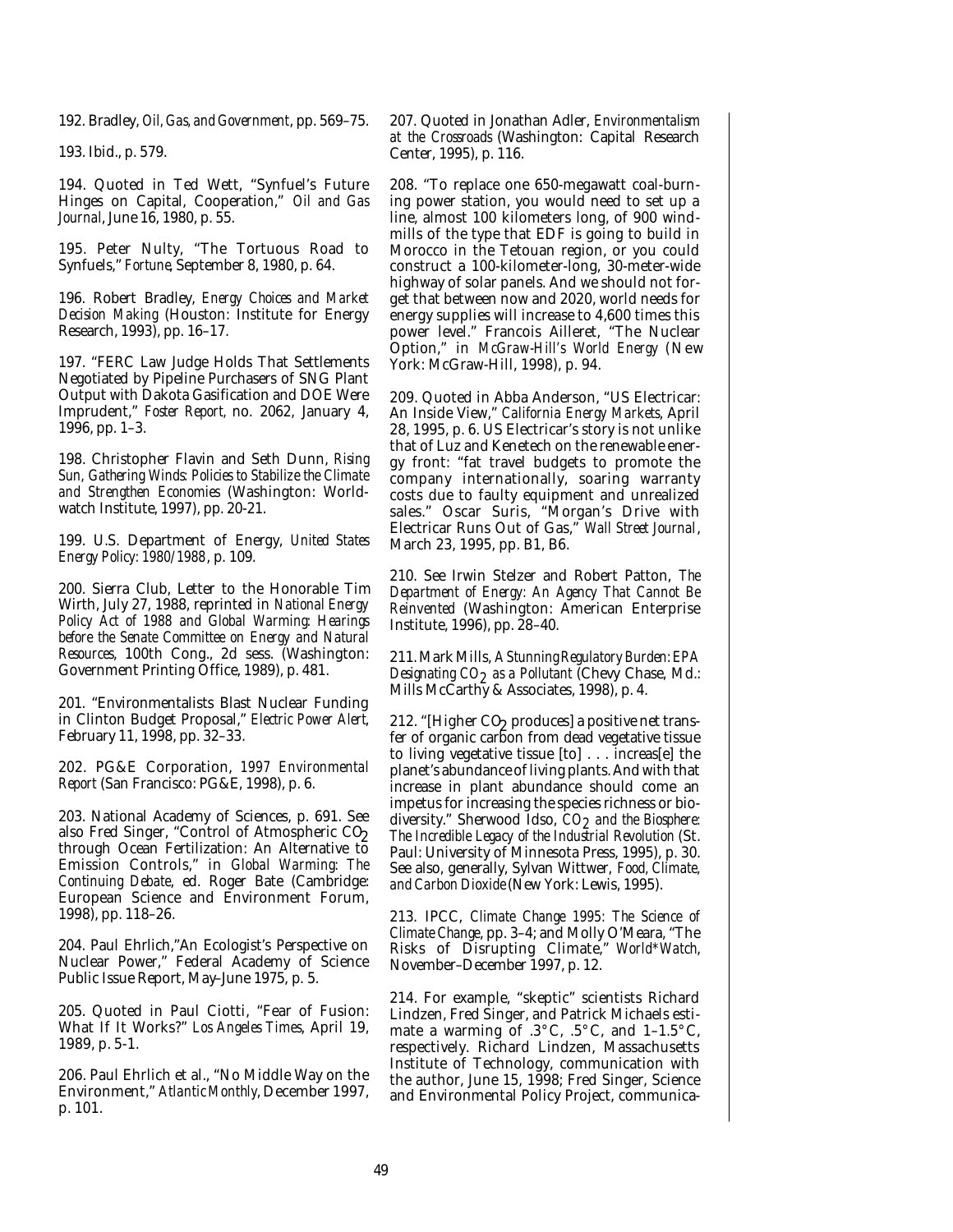tion with the author, December 8, 1998; and Patrick Michaels, *Sound and Fury: The Science and Politics of Global Warming* (Washington: Cato Institute, 1992), p. 187.

215. Richard Kerr, "Greenhouse Forecasting Still Cloudy," *Science*, May 16, 1997, pp. 1040–42; Fred Pearce, "Greenhouse Wars," *New Scientist*, July 19, 1997, pp. 38–43; and James Hansen, "Climate Forcings in the Industrial Era," *Proceedings of the National Academy of Sciences*, October 1998, pp. 12753–58.

216. S. Fan et al., "A Large Terrestrial Sink in North America Implied by Atmospheric and Oceanic Carbon Dioxide Data and Models," *Science*, October 16, 1998, pp. 442–46.

217. "[The NCAR] 2°C warming is very similar to a number of GCMs that have recently repeated their sensitivity simulations." Jeff Kiehl, head, Climate Modeling Section, National Center for Atmospheric Research, communication with the author, August 14, 1998.

218. IPCC, *Climate Change*, pp. xxx, 138–39; IPCC, *Climate Change 1995: The Science of Climate Change*, pp. 5–6; and *World Climate Report*, January 5, 1998, pp. 1–2. Steven Schneider's statement in 1990 that model forecasts of temperature could as easily be revised upward as downward has been proven wrong to date—the revisions of the IPCC and most models have been downward. Steven Schneider, "The Science of Climate-Modeling and a Perspective on the Global-Warming Debate," *Global Warming: The Greenpeace Report*, p. 60.

219. Patrick Michaels, "Long Hot Year: Latest Science Debunks Global Warming Hysteria," Cato Institute Policy Analysis no. 329, December 31, 1998, pp. 2, 5.

220. John Houghton,*Global Warming: The Complete Briefing* (Cambridge: Cambridge University Press, 1997), p. 85; and Gerald North, "Global Climate Change," in *The Impact of Global Warming on Texas*, ed. Gerald North (Austin: University of Texas Press, 1995), p. 7.

221. James Hansen et al., "A Common-Sense Climate Index: Is Climate Changing Noticeably?" *Proceedings of the National Academy of Sciences*, April 1998, p. 4113.

222. Ibid., pp. 4118–20.

223. Warming estimates would be reduced by either a negative, a neutral, or a weak positive water vapor feedback in climate models. For a negative-to-neutral feedback hypothesis, see Richard Lindzen, "Can Increasing Carbon Dioxide Cause Climate Change?" *Proceedings of the National Academy of Sciences*, August 1997, pp. 8335–42. For evidence of a weak positive feedback, see R. W. Spencer and W. D. Braswell, "How Dry Is the Tropical Free Troposphere? Implications for Global Warming Theory," *Bulletin of the American Meteorological Society*, July 1997, pp. 1097–1106.

224. IPCC, *Climate Change 1995: The Science of Climate Change*, pp. 27, 144–45, 172, 294. See also David Eastering et al., "Maximum and Minimum Temperature Trends for the Globe," *Science*, July 18, 1997, pp. 364–67; and Thomas Karl et al., "Trends in High-Frequency Climate Variability in the Twentieth Century," *Nature*, September 21, 1995, pp. 217–20.

225. "A Heated Controversy," *The Economist*, August 15, 1998, pp. 66–68.

226. IPCC, *Climate Change 1995: The Science of Climate Change*, pp. 29–30, 173.

227. Ibid., p. 7.

228. Council of Economic Advisers, *Administration Economic Analysis: The Kyoto Protocol and the President's Policies to Address Climate Change*, July 1998, p. 11, http://www.whitehouse.gov/WH/ New/html/Kyoto.pdf.

229. T. M. L. Wigley, "The Kyoto Protocol: CO2,<br>CH – and Climate Implications," Ceanhyrial C H4 , and Climate Implications," *Geophysical Research Letters*, July 1, 1998, pp. 2285–88.

230. Jerry Mahlman, director, Geophysical Fluid Dynamics Laboratory, Princeton University, quoted in David Malakoff, "Thirty Kyotos Needed to Control Warming," *Science*, December 19, 1997, p. 2048.

231. Wigley, p. 2287.

232. In the United States in 1990, 83 percent of greenhouse emissions were from fossil-fuel consumption. EIA, *Impacts of the Kyoto Protocol on U.S. Energy Markets and Economic Activity* (Washington: U.S. Department of Energy, 1998), p. xiii.

233. Ibid. Sink creation and a weighting of the six greenhouse gases for the United States would lower the obligation to 3 percent below 1990 levels according to the Clinton administration. *The Kyoto Protocol and Its Economic Implications, Hearing before the Subcommittee on Energy and Power of the House Committee on Commerce*, 105th Cong., 2d sess. (Washington: Government Printing Office, 1998), pp. 58–59.

234. Peter VanDoren, "The Costs of Reducing Carbon Emissions: An Examination of